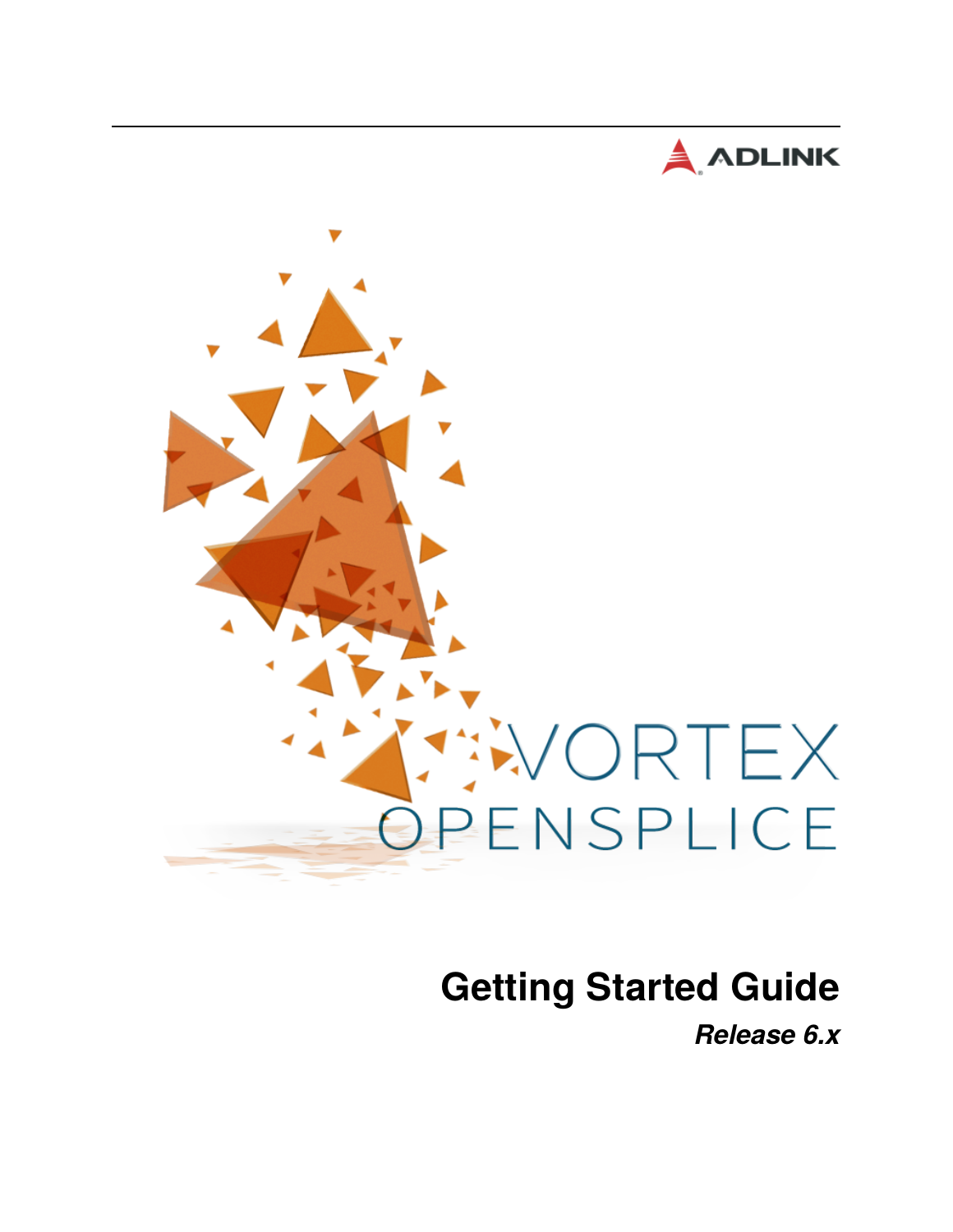# **CONTENTS**

| $\mathbf{1}$            | <b>Preface</b><br>1.1<br>1.2                                             | $\mathbf{1}$<br>$\mathbf{1}$<br>$\mathbf{1}$                                    |
|-------------------------|--------------------------------------------------------------------------|---------------------------------------------------------------------------------|
| $\overline{2}$          | <b>About Vortex Opensplice</b><br>2.1<br>2.2<br>2.3<br>2.4<br>2.5<br>2.6 | $\overline{\mathbf{3}}$<br>$\overline{3}$<br>$\overline{4}$<br>5<br>6<br>6<br>8 |
| 3                       | <b>Product Details</b><br>3.1<br>3.2<br>3.3<br>3.4<br>3.5<br>3.6         | $\overline{9}$<br>9<br>10<br>11<br>11<br>11<br>11                               |
| $\overline{\mathbf{4}}$ | <b>Documentation and Support</b><br>4.1<br>4.2<br>4.3                    | 12<br>14<br>15<br>15                                                            |
| 5                       | <b>Installation and Configuration</b><br>5.1<br>5.2<br>5.3<br>5.4<br>5.5 | 16<br>16<br>16<br>17<br>17<br>20                                                |
| 6                       | <b>Using Vortex OpenSplice with Vortex Link</b>                          | 22                                                                              |
| 7                       | <b>Licensing Vortex OpenSplice</b><br>7.1<br>7.2<br>7.3<br>7.4<br>7.5    | 23<br>23<br>23<br>24<br>24<br>25                                                |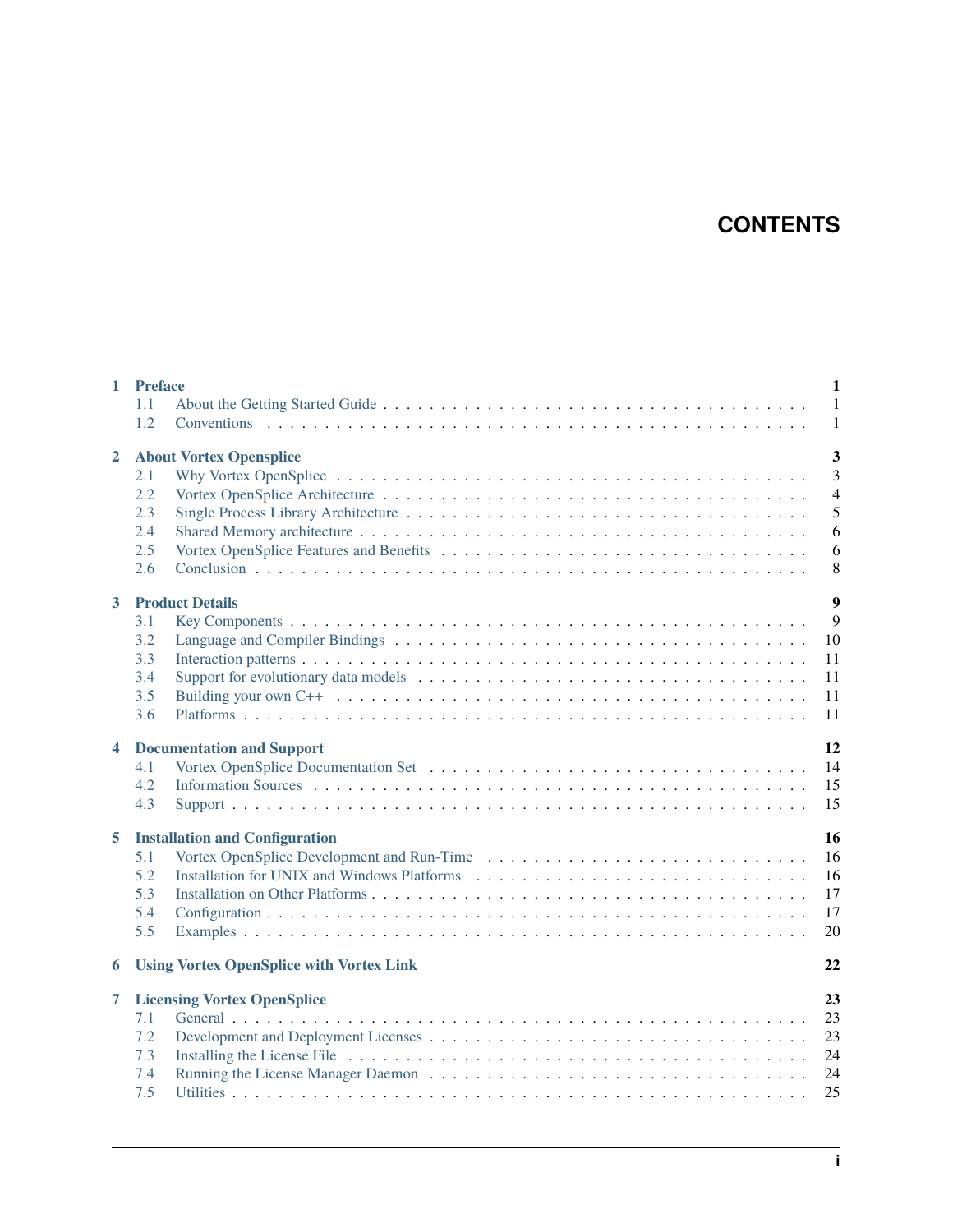| 8 Launcher |                                                                                                                                                                                                                                       |          |
|------------|---------------------------------------------------------------------------------------------------------------------------------------------------------------------------------------------------------------------------------------|----------|
|            | 8.1                                                                                                                                                                                                                                   | 26       |
|            | 8.2<br>Starting the Launcher (a) is a series of the contract of the contract of the contract of the contract of the contract of the contract of the contract of the contract of the contract of the contract of the contract of the c | 26       |
|            | 8.3                                                                                                                                                                                                                                   | 27       |
|            | 8.4                                                                                                                                                                                                                                   | 27       |
| 9          | <b>Platform-specific Information</b>                                                                                                                                                                                                  | 29       |
|            | <b>10 VxWorks 5.5.1</b>                                                                                                                                                                                                               | 30       |
|            |                                                                                                                                                                                                                                       | 30       |
|            |                                                                                                                                                                                                                                       | 30       |
|            | 10.3 Scenarios for Building the OpenSplice Examples                                                                                                                                                                                   | 31       |
|            | The OpenSplice Examples (All linked in one complete DKM - recommended)<br>10.4                                                                                                                                                        | 31       |
|            | 10.5                                                                                                                                                                                                                                  | 32<br>32 |
|            | 10.6<br>10.7                                                                                                                                                                                                                          | 32       |
|            | 10.8 How to start spliced and related services                                                                                                                                                                                        | 33       |
|            | 10.9                                                                                                                                                                                                                                  | 34       |
|            |                                                                                                                                                                                                                                       | 34       |
|            |                                                                                                                                                                                                                                       |          |
|            | 11 VxWorks 6.x RTP                                                                                                                                                                                                                    | 37       |
|            |                                                                                                                                                                                                                                       | 37       |
|            |                                                                                                                                                                                                                                       | 37       |
|            |                                                                                                                                                                                                                                       | 37       |
|            |                                                                                                                                                                                                                                       | 38       |
|            |                                                                                                                                                                                                                                       | 40       |
|            | 12 VxWorks 6.x Kernel Mode                                                                                                                                                                                                            | 43       |
|            | 12.1                                                                                                                                                                                                                                  | 43       |
|            | 12.2                                                                                                                                                                                                                                  | 43       |
|            | 12.3                                                                                                                                                                                                                                  | 44       |
|            | 12.4 Running the Examples (All linked in one complete DKM – recommended)                                                                                                                                                              | 44       |
|            | Running the Examples (Alternative scenario, with multiple DKMs – 'AppOnly' style)<br>12.5                                                                                                                                             | 48       |
|            | 13 Integrity                                                                                                                                                                                                                          | 52       |
|            |                                                                                                                                                                                                                                       | 52       |
|            |                                                                                                                                                                                                                                       | 52       |
|            |                                                                                                                                                                                                                                       | 53       |
|            |                                                                                                                                                                                                                                       | 55       |
|            | 13.5                                                                                                                                                                                                                                  | 58       |
|            |                                                                                                                                                                                                                                       | 58       |
|            |                                                                                                                                                                                                                                       |          |
|            | <b>14 Windows CE</b>                                                                                                                                                                                                                  | 60       |
|            | 14.1                                                                                                                                                                                                                                  | 60       |
|            | 14.2<br>14.3                                                                                                                                                                                                                          | 60<br>61 |
|            | 14.4                                                                                                                                                                                                                                  | 62       |
|            | 14.5                                                                                                                                                                                                                                  | 65       |
|            | 14.6                                                                                                                                                                                                                                  | 65       |
|            | 14.7                                                                                                                                                                                                                                  | 66       |
|            |                                                                                                                                                                                                                                       |          |
|            | <b>15 PikeOS POSIX</b>                                                                                                                                                                                                                | 68       |
|            | 15.1                                                                                                                                                                                                                                  | 68       |
|            | 15.2                                                                                                                                                                                                                                  | 68       |
|            |                                                                                                                                                                                                                                       | 69       |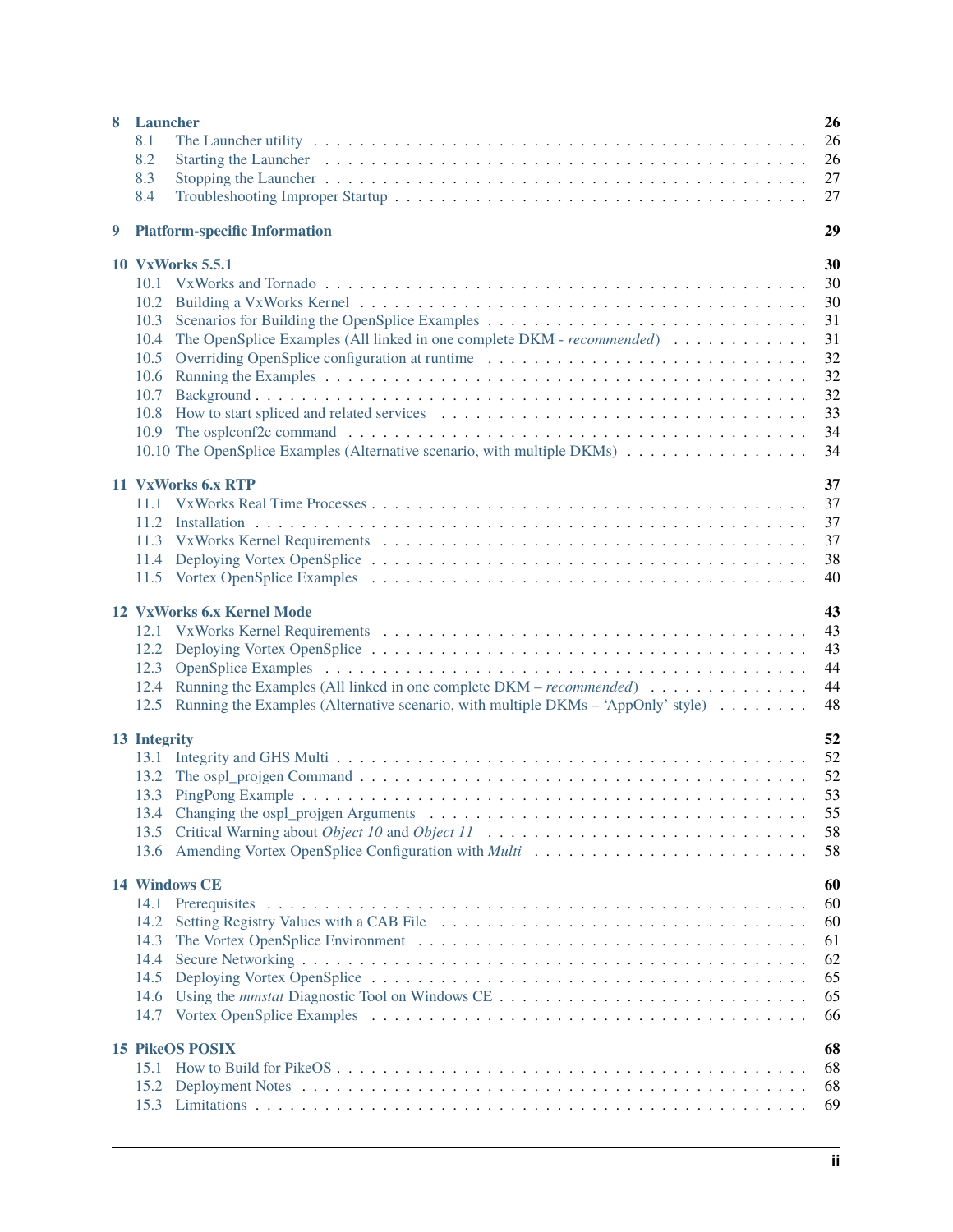| 16 UNIX ARM platform             | 70 |
|----------------------------------|----|
| 17 ELinOS                        | 72 |
| <b>18 Contacts &amp; Notices</b> | 73 |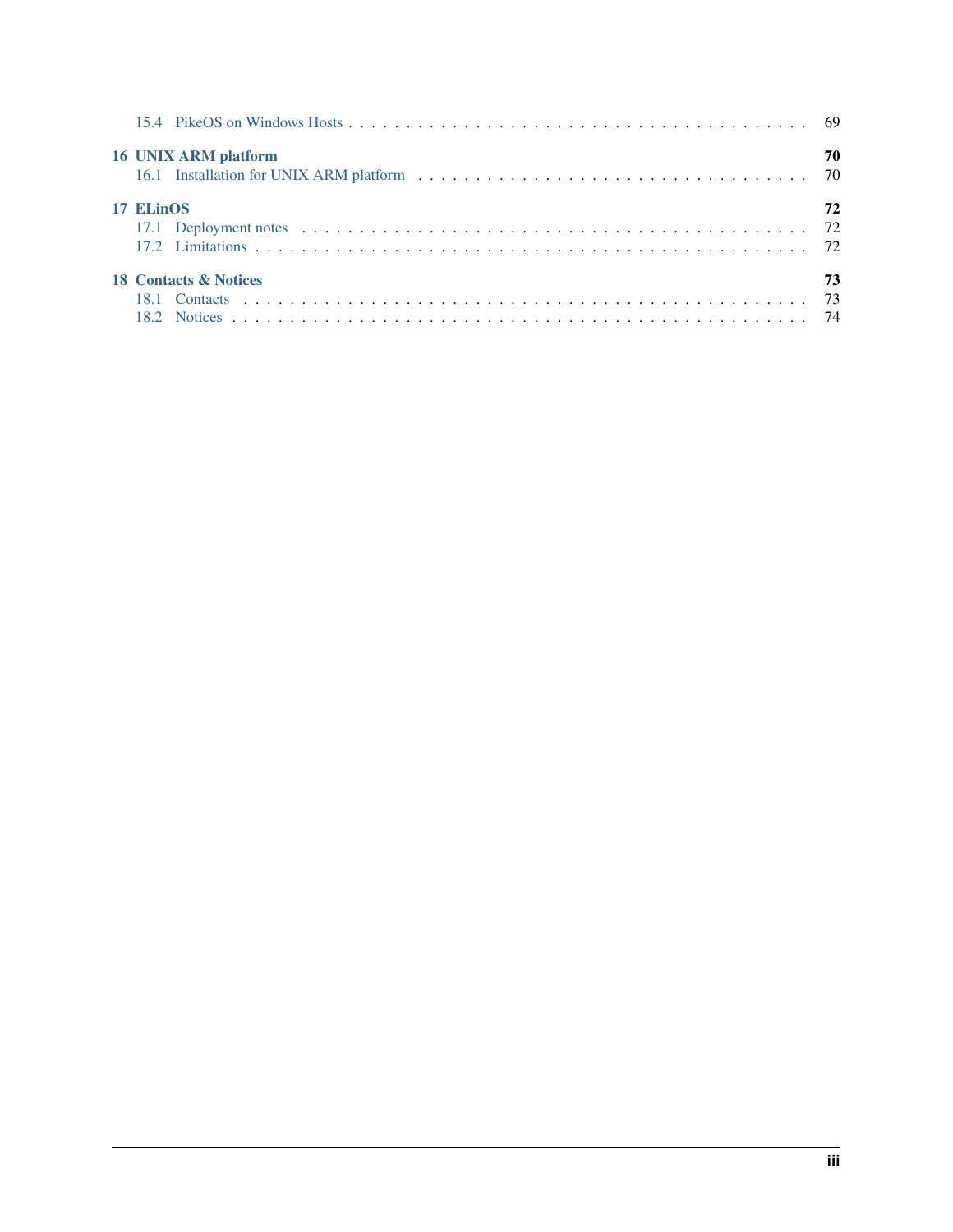#### **ONE**

# **PREFACE**

# <span id="page-4-1"></span><span id="page-4-0"></span>**1.1 About the Getting Started Guide**

The *Getting Started Guide* is included with the Vortex OpenSplice Documentation Set. This Guide is the starting point for anyone using, developing or running applications with Vortex OpenSplice.

*This Getting Started Guide contains:*

- general information about Vortex OpenSplice
- a list of documents and how to use them
- initial installation and configuration information for the various platforms which *Vortex OpenSplice* supports (additional detailed information is provided in the *User* and *Deployment* Guides)
- details of where additional information can be found, such as the Vortex OpenSplice FAQs, Knowledge Base, bug reports, *etc.*

#### *Intended Audience*

The *Getting Started Guide* is intended to be used by anyone who wishes to use the Vortex OpenSplice product.

# <span id="page-4-2"></span>**1.2 Conventions**

The icons shown below are used to help readers to quickly identify information relevant to their specific use of Vortex OpenSplice.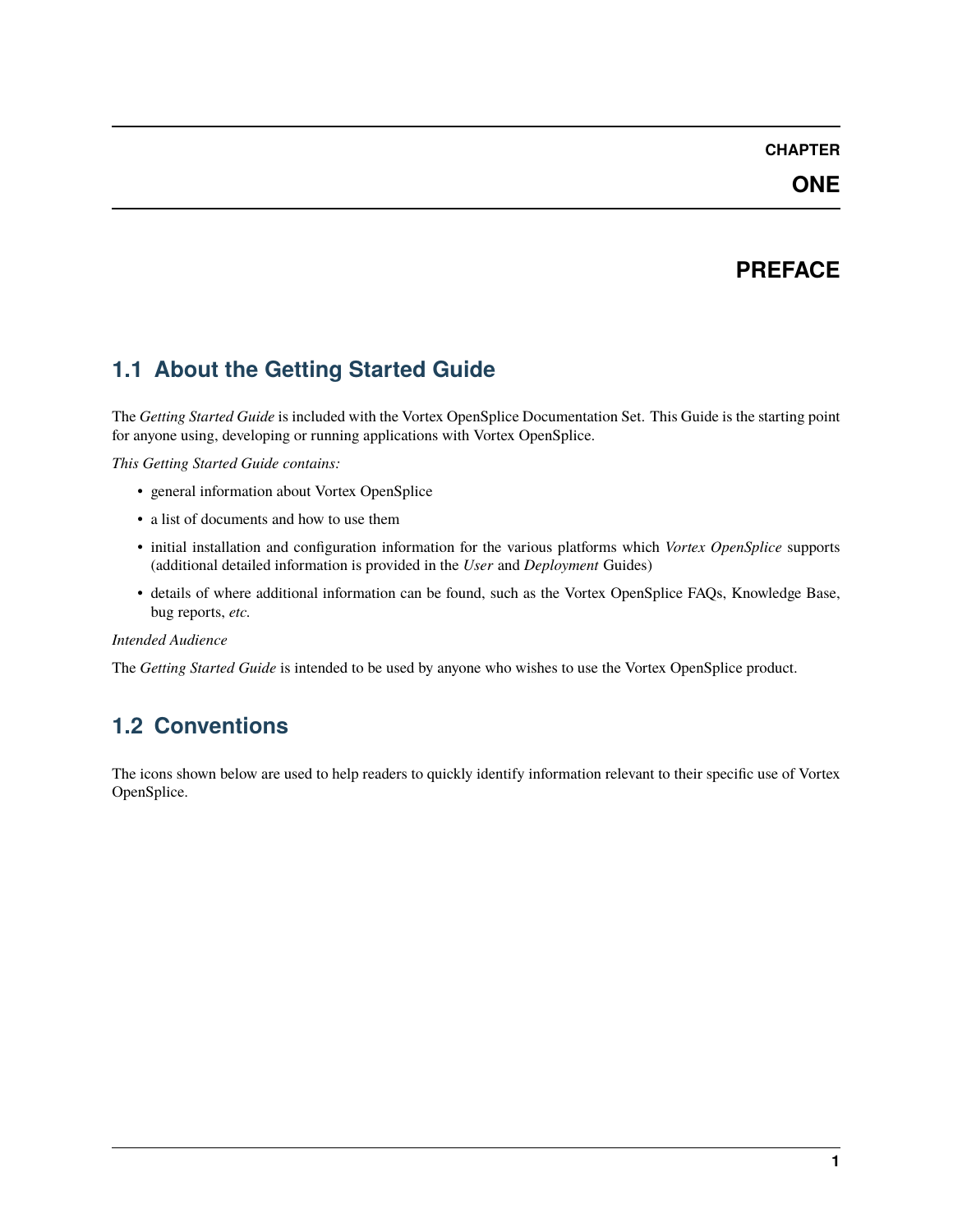| Icon             | Meaning                                                          |
|------------------|------------------------------------------------------------------|
|                  | Item of special significance or where caution needs to be taken. |
| $\boldsymbol{i}$ | Item contains helpful hint or special information.               |
| Windows          | Information applies to Windows (e.g. XP, 2003, Windows 7) only.  |
| Unix             | Information applies to Unix-based systems (e.g. Solaris) only.   |
| Linux            | Information applies to Linux-based systems $(e.g.$ Ubuntu) only. |
|                  | C language specific.                                             |
| $C++$            | $C++$ language specific.                                         |
| C#               | C# language specific.                                            |
| Java             | Java language specific.                                          |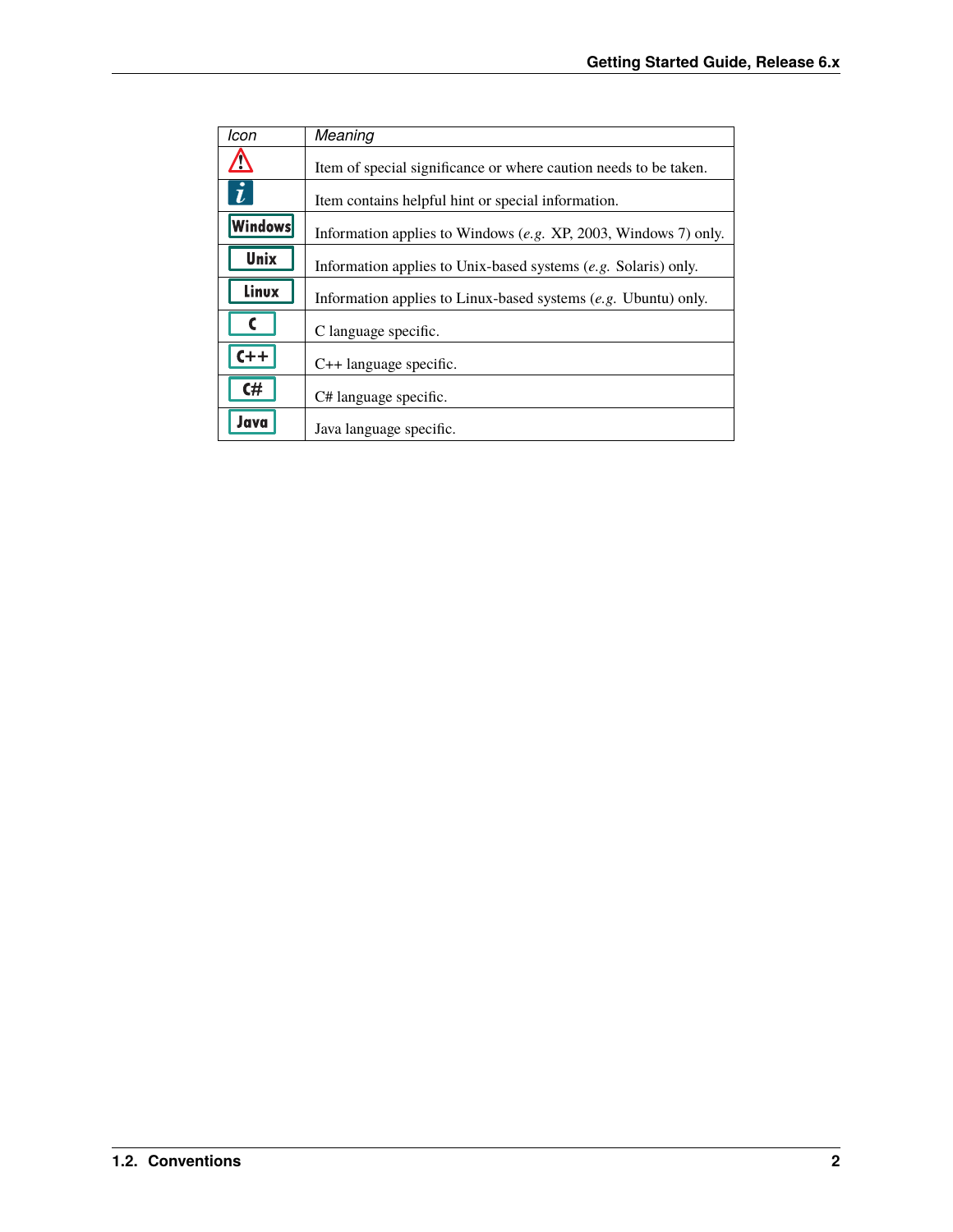**TWO**

# **ABOUT VORTEX OPENSPLICE**

# <span id="page-6-1"></span><span id="page-6-0"></span>**2.1 Why Vortex OpenSplice**

### **2.1.1 What is Vortex OpenSplice?**

The purpose of Vortex OpenSplice is to provide an infrastructure and middleware layer for real-time distributed systems. This is a realisation of the OMG-DDS-DCPS Specification for a Data Distribution Service based upon a Data Centric Publish Subscribe architecture.

### **2.1.2 Why Use It?**

Vortex OpenSplice provides an infrastructure for real-time data distribution and offers middleware services to applications. It provides a real-time data distribution service that aims at:

- reducing the complexity of the real-time distributed systems
- providing an infrastructure upon which fault-tolerant real-time systems can be built
- supporting incremental development and deployment of systems

# **2.1.3 Vortex OpenSplice Summary**

*Vortex OpenSplice* is the leading (commercial and Open Source) implementation of the Object Management Group's (OMG) *Data Distribution Service (DDS) for Real-Time Systems* datasharing middleware standard. Vortex OpenSplice is an advanced and proven data-centric solution that enables seamless, timely, scalable and dependable distributed data sharing. Vortex OpenSplice delivers the right data, in the right place, at the right time, every time–even in the *largest-scale mission- and business-critical systems*.

#### **Key features and benefits are:**

- Genuinely the fastest, most scalable and most reliable Open Source integration technology
- Deployed in the most challenging business- and mission-critical systems
- Genuine Open Source Apache 2.0 licensing for both the Community and Commercial editions
- Field-proven interoperability with other DDS implementations
- Largest ecosystem of plug-ins and tools for modeling, deployment and testing
- Richest set of QoS policies for controlling efficiency, determinism and fault-tolerance
- Supported by world-renowned professional services expertise from the developers of the DDS standard
- Unprecedented throughput of millions of samples/sec for typical 'stream' data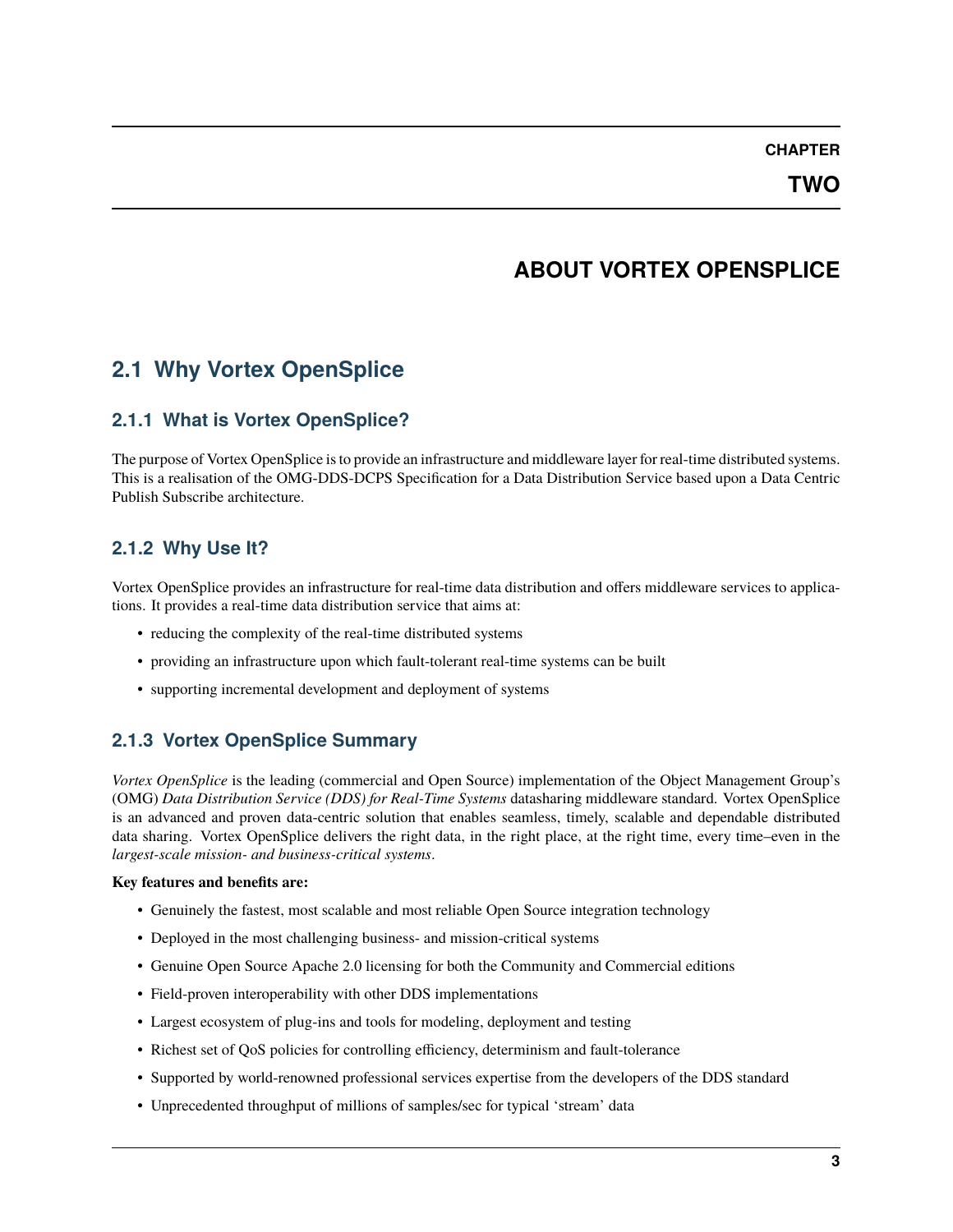Please go to <https://www.adlinktech.com/en/data-distribution-service> to obtain evaluation copies of Vortex Open-Splice, and <https://www.adlinktech.com/en/data-distribution-service-dds-community> for free downloads of the DDS Community Edition.

# <span id="page-7-0"></span>**2.2 Vortex OpenSplice Architecture**

#### **2.2.1 Overall**

To ensure scalability, flexibility and extensibility, Vortex OpenSplice has an internal architecture that, when selected, uses shared memory to `interconnect' not only all applications that reside within one computing node, but also `hosts' a configurable and extensible set of services. These services provide `pluggable' functionality such as networking (providing QoS driven real-time networking based on multiple reliable multicast `channels'), durability (providing fault tolerant storage for both real-time `state' data as well as persistent `settings'), and remote control & monitoring `soap service' (providing remote web based access using the SOAP protocol from the Vortex OpenSplice Tuner tools).

#### **2.2.2 Scalability**

Vortex OpenSplice is capable of using a shared-memory architecture where data is physically present only once on any machine, and where smart administration still provides each subscriber with his own private `view' on this data. This allows a subscriber's data cache to be perceived as an individual `database' that can be content-filtered, queried, etc. (using the content-subscription profile as supported by Vortex OpenSplice). This shared-memory architecture results in an extremely small footprint, excellent scalability and optimal performance when compared to implementations where each reader/writer are `communication endpoints' each with its own storage (in other words, historical data both at reader and writer) and where the data itself still has to be moved, even within the same physical node.

#### **2.2.3 Configuration**

Vortex OpenSplice is highly configurable, even allowing the architectural structure of the DDS middleware to be chosen by the user at deployment time. Vortex OpenSplice can be configured to run using a *shared memory* architecture, where both the DDS related administration (including the optional pluggable services) and DDS applications interface directly with shared memory. Alternatively, Vortex OpenSplice also supports a *single process* library architecture, where one or more DDS applications, together with the Vortex OpenSplice administration and services, can all be grouped into a single operating system process. Both deployment modes support a configurable and extensible set of services, providing functionality such as:

- *networking* providing real-time networking options allowing for trade-offs between `interoperability' (with other DDS vendors) and scalability (supporting ultra-large systems).
- *durability* providing fault-tolerant storage for both real-time state data as well as persistent settings
- *remote control and monitoring SOAP service* providing remote web-based access using the SOAP protocol from the Vortex OpenSplice Tuner tool
- *dbms service* providing a connection between the real-time and the enterprise domain by bridging data from DDS to DBMS and *vice versa*

The Vortex OpenSplice middleware can be easily configured, on the fly, using its pluggable architecture: the services that are needed can be specified together with their optimum configuration for the particular application domain, including networking parameters, and durability levels for example).

There are advantages to both the single process and shared memory deployment architectures, so the most appropriate deployment choice depends on the user's exact requirements and DDS scenario.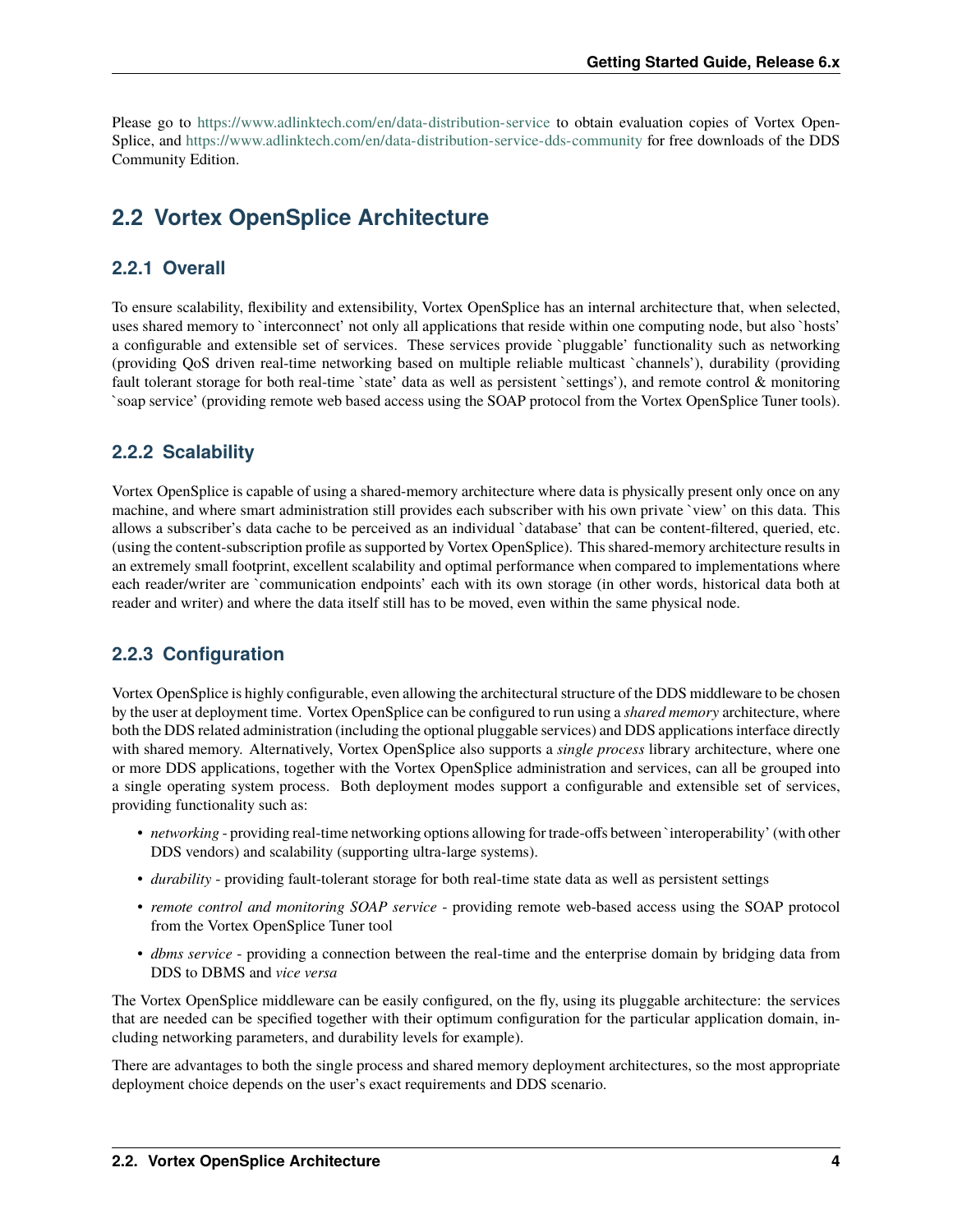# <span id="page-8-0"></span>**2.3 Single Process Library Architecture**

This deployment allows the DDS applications and Vortex OpenSplice administration to be contained together within one single operating system process. This single process deployment option is most useful in environments where shared memory is unavailable or undesirable. As dynamic heap memory is utilized in the single process deployment environment, there is no need to pre-configure a shared memory segment which in some use cases is also seen as an advantage of this deployment option.

Each DDS application on a processing node is implemented as an individual, self-contained operating system process (*i.e.* all of the DDS administration and necessary services have been linked into the application process). This is known as a *single process application*. Communication between multiple single process applications co-located on the same machine node is done via the (loop-back) network, since there is no memory shared between them.

An extension to the single process architecture is the option to co-locate multiple DDS applications into a single process. This can be done be creating application libraries rather than application executables that can be `linked' into the single process in a similar way to how the DDS middleware services are linked into the single process. This is known as a *single process application cluster*. Communication between clustered applications (that together form a single process) can still benefit from using the process's heap memory, which typically is an order of magnitude faster than using a network, yet the lifecycle of these clustered applications will be tightly coupled.

The Single Process deployment is the default architecture provided within Vortex OpenSplice and allows for easy deployment with minimal configuration required for a running DDS system.

<span id="page-8-1"></span>The figure *[The Vortex OpenSplice Single Process Architecture](#page-8-1)* shows an overview of the single process architecture of Vortex OpenSplice.



Fig. 1: **The Vortex OpenSplice Single Process Architecture**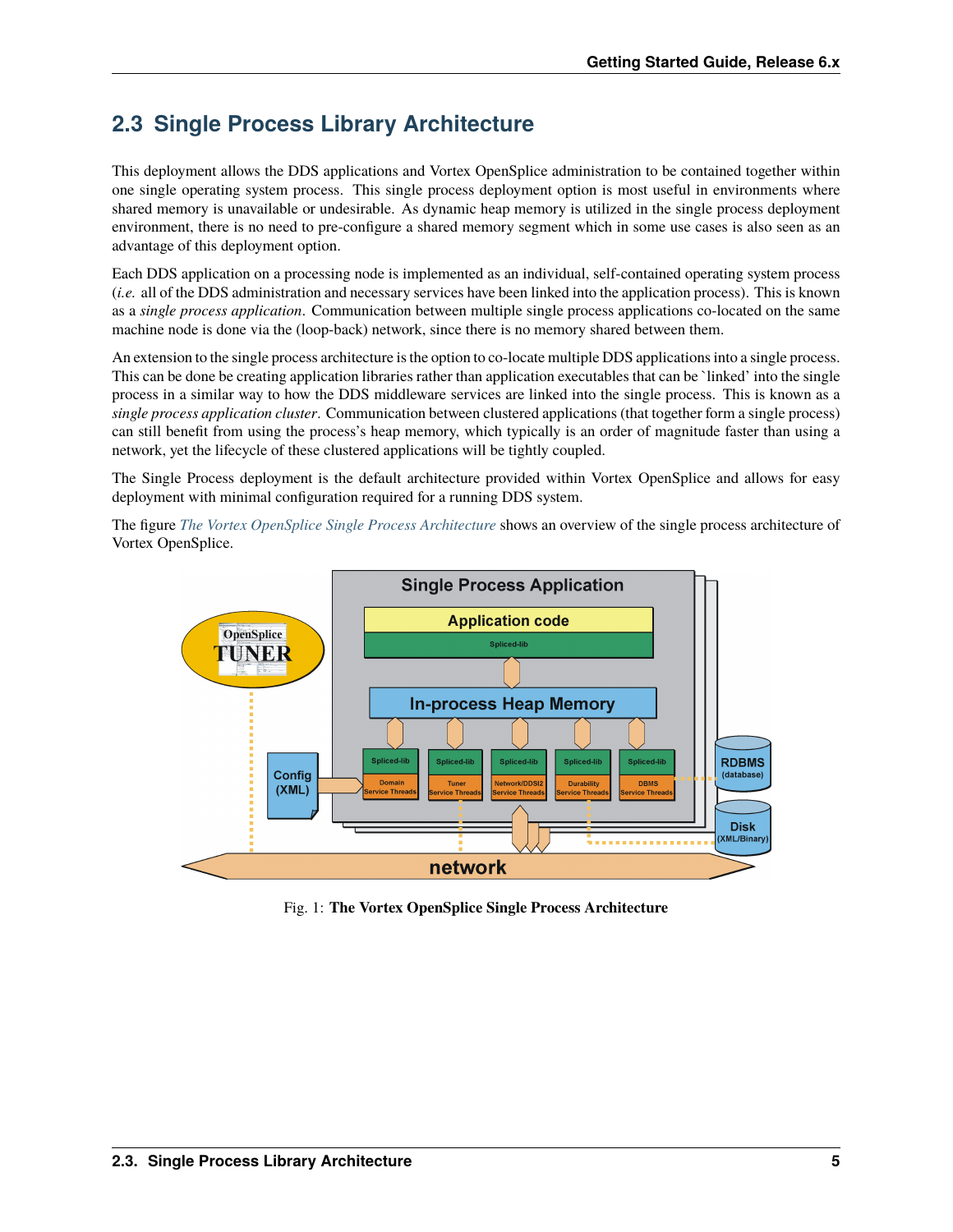# <span id="page-9-0"></span>**2.4 Shared Memory architecture**

In the shared memory architecture data is physically present only once on any machine but smart administration still provides each subscriber with his own private view on this data. Both the DDS applications and Vortex OpenSplice administration interface directly with the shared memory which is created by the Vortex OpenSplice daemon on start up. This architecture enables a subscriber's data cache to be seen as an individual database and the content can be filtered, queried, etc. by using the Vortex OpenSplice content subscription profile.

Typically for advanced DDS users, the shared memory architecture is a more powerful mode of operation and results in extremely low footprint, excellent scalability and optimal performance when compared to the implementation where each reader/writer are communication end points each with its own storage (*i.e.* historical data both at reader and writer) and where the data itself still has to be moved, even within the same platform.

<span id="page-9-2"></span>The figure *[The Vortex OpenSplice Shared Memory Architecture](#page-9-2)* shows an overview of the shared memory architecture of Vortex OpenSplice on *one* computing node. Typically, there are *many* nodes within a system.



Fig. 2: **The Vortex OpenSplice Shared Memory Architecture**

# <span id="page-9-1"></span>**2.5 Vortex OpenSplice Features and Benefits**

The table below shows the following aspects of Vortex OpenSplice, where:

*Features* are significant characteristics of Vortex OpenSplice

*Advantages* shows why a feature is important

*Benefits* describes how users of Vortex OpenSplice can exploit the advantages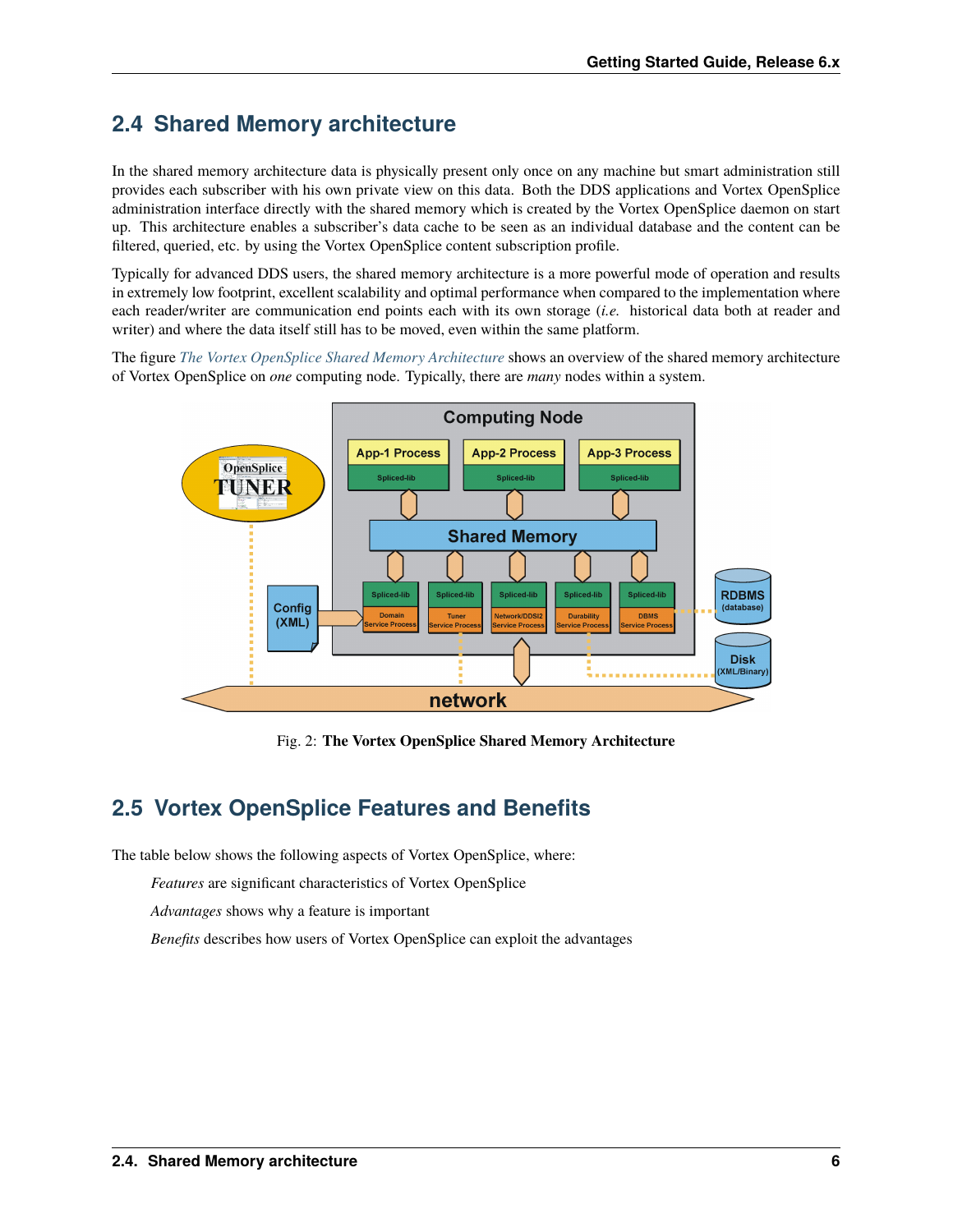| Features                       | Advantages                                    | <b>Benefits</b>                                        | $= +!$                           |  |  |
|--------------------------------|-----------------------------------------------|--------------------------------------------------------|----------------------------------|--|--|
| <b>GENERAL</b>                 |                                               |                                                        |                                  |  |  |
| Information-                   | Enable dynamic, loosely-                      | Simplified and better scalable architectures           | $=$                              |  |  |
| centric                        | coupled system                                |                                                        |                                  |  |  |
| Open standard                  | 'Off-the-shelf' solutions                     | Lower cost, no vendor lock-in                          | $=$                              |  |  |
| Built on proven                | Intended for the most de-                     | Assured quality and applicability                      | $++$                             |  |  |
| technology                     | manding situations                            |                                                        |                                  |  |  |
| TNN/PT 'inheri-<br>tance'      | Decade of 'DDS' experience                    | Proven suitability in mission-critical domain          | $\mathbf{1}\mathbf{1}\mathbf{1}$ |  |  |
| Source<br>Open                 | Strong and large user com-                    | Security of supply of most widely-used DDS             | $\overline{1!1}$                 |  |  |
| model                          | munity                                        |                                                        |                                  |  |  |
| <b>FUNCTIONAL</b>              |                                               |                                                        |                                  |  |  |
| Real-time                      | Dynamic/asynchronous data                     | Autonomous decoupled applications                      | $=$                              |  |  |
| pub/sub                        | communication                                 |                                                        |                                  |  |  |
| Persistence                    | Fault-tolerant data persis-                   | Application fault tolerance and data high availability | $\overline{111}$                 |  |  |
| profile                        | tence                                         |                                                        |                                  |  |  |
| Content-sub.                   | Reduced complexity<br>and                     | Easier application design and scalable systems         | $\mathbf{1}\mathbf{1}$           |  |  |
| Profile                        | higher performance                            |                                                        |                                  |  |  |
| <b>PERFORMANCE</b>             |                                               |                                                        |                                  |  |  |
| Shared memory                  | Small footprint, instant data<br>availability | Processor scalability                                  | $^{++}$                          |  |  |
| Smart<br>network-              | Efficient data transport                      | Network scalability                                    | $^{++}$                          |  |  |
| ing                            |                                               |                                                        |                                  |  |  |
| Extensive<br>IDL               | Includes unbounded strings                    | Data scalability                                       | $^{++}$                          |  |  |
| support                        | and sequences                                 |                                                        |                                  |  |  |
| <b>USABILITY</b>               |                                               |                                                        |                                  |  |  |
| Multiple<br>lan-               | Any (mix) of C, C++, Java,                    | Supports legacy code, allows hybrid systems            | $^{++}$                          |  |  |
| guages                         | C#                                            |                                                        |                                  |  |  |
| Multiple<br>plat-              | Any (mix) of Enterprise and                   | Intercons, Enterprise and embedded systems             | $=$                              |  |  |
| forms                          | <b>RTE OSs</b>                                |                                                        |                                  |  |  |
| <b>INTEROPERABILITY</b>        |                                               |                                                        |                                  |  |  |
| <b>DDSI/RTPS</b>               | Interoperability<br>between                   | Smooth integration with non-OpenSplice (legacy)        | $\mathbf{1}\mathbf{1}\mathbf{1}$ |  |  |
|                                | DDS vendors                                   | DDS systems                                            |                                  |  |  |
| <b>TOOLING AND EASE OF USE</b> |                                               |                                                        |                                  |  |  |
| All metadata at                | Dynamic discovery of all                      | Guaranteed data integrity                              | $=$                              |  |  |
| runtime                        | 'entity info'                                 |                                                        |                                  |  |  |
| Powerful tooling               | Support for complete system<br>lifecycle      | Enhanced productivity and System Integration           | $^{\prime\prime\prime}$          |  |  |
| Remote connect                 | Web-based remote access                       | Remote diagnostics using standard protocols            | $\mathbf{1}\mathbf{1}\mathbf{1}$ |  |  |
|                                | and control                                   |                                                        |                                  |  |  |
|                                |                                               |                                                        |                                  |  |  |
| Legend:                        |                                               | Equal to the competition                               | $=$                              |  |  |
|                                |                                               | Better than the competition                            | $^{++}$                          |  |  |
|                                |                                               | Far superior to the competition                        | !!!                              |  |  |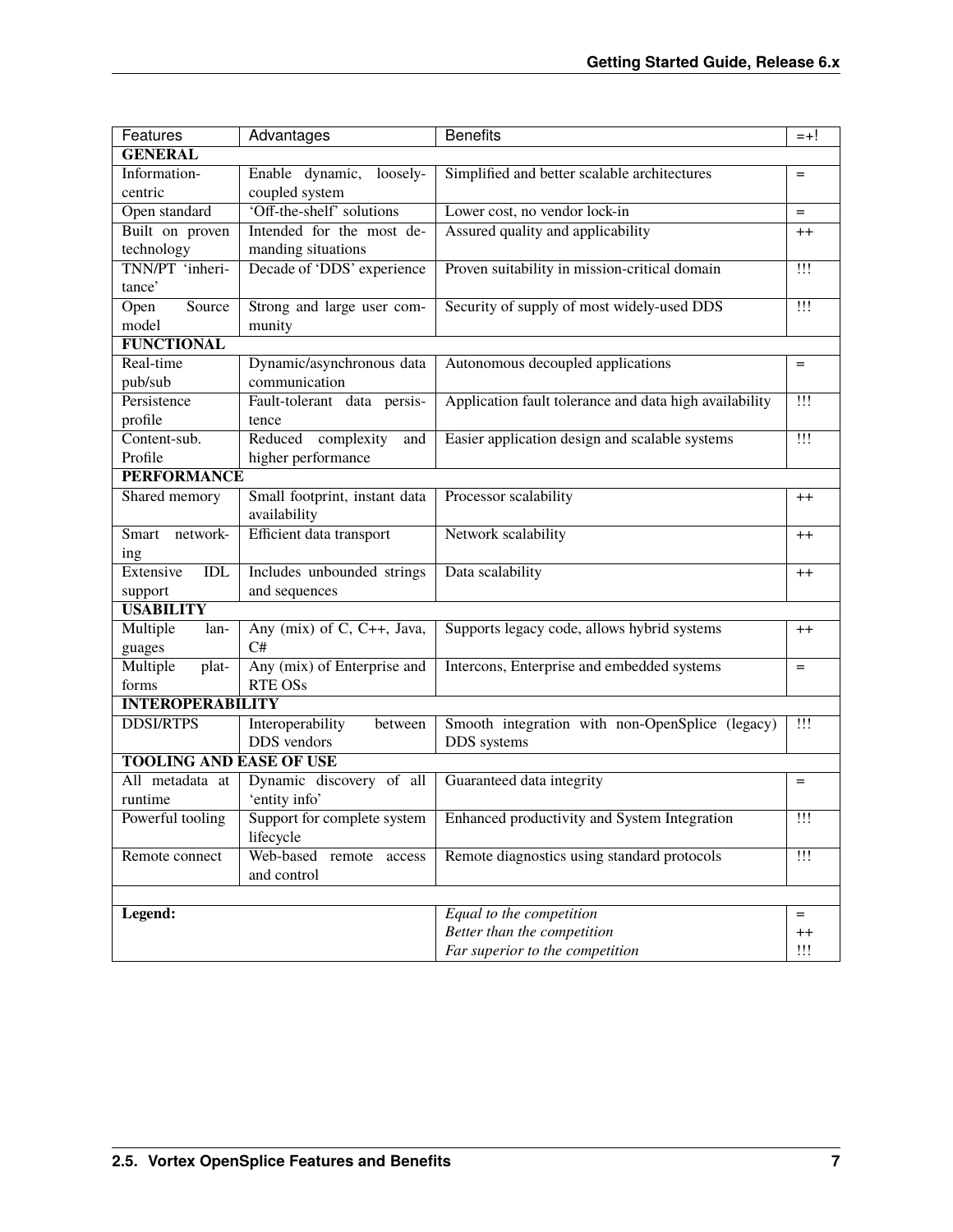# <span id="page-11-0"></span>**2.6 Conclusion**

ADLINK's Vortex OpenSplice product complemented by its tool support together encompass the industry's most profound expertise on the OMG's DDS standard and products.

The result is unrivalled functional DDS coverage and performance in large-scale mission-critical systems, fault tolerance in information availability, and total lifecycle support including round-trip engineering. A complete DDS solution to ensure a customer's successful adoption of this exciting new technology and to support delivery of the highest-quality applications with the shortest time to market in the demanding real-time world.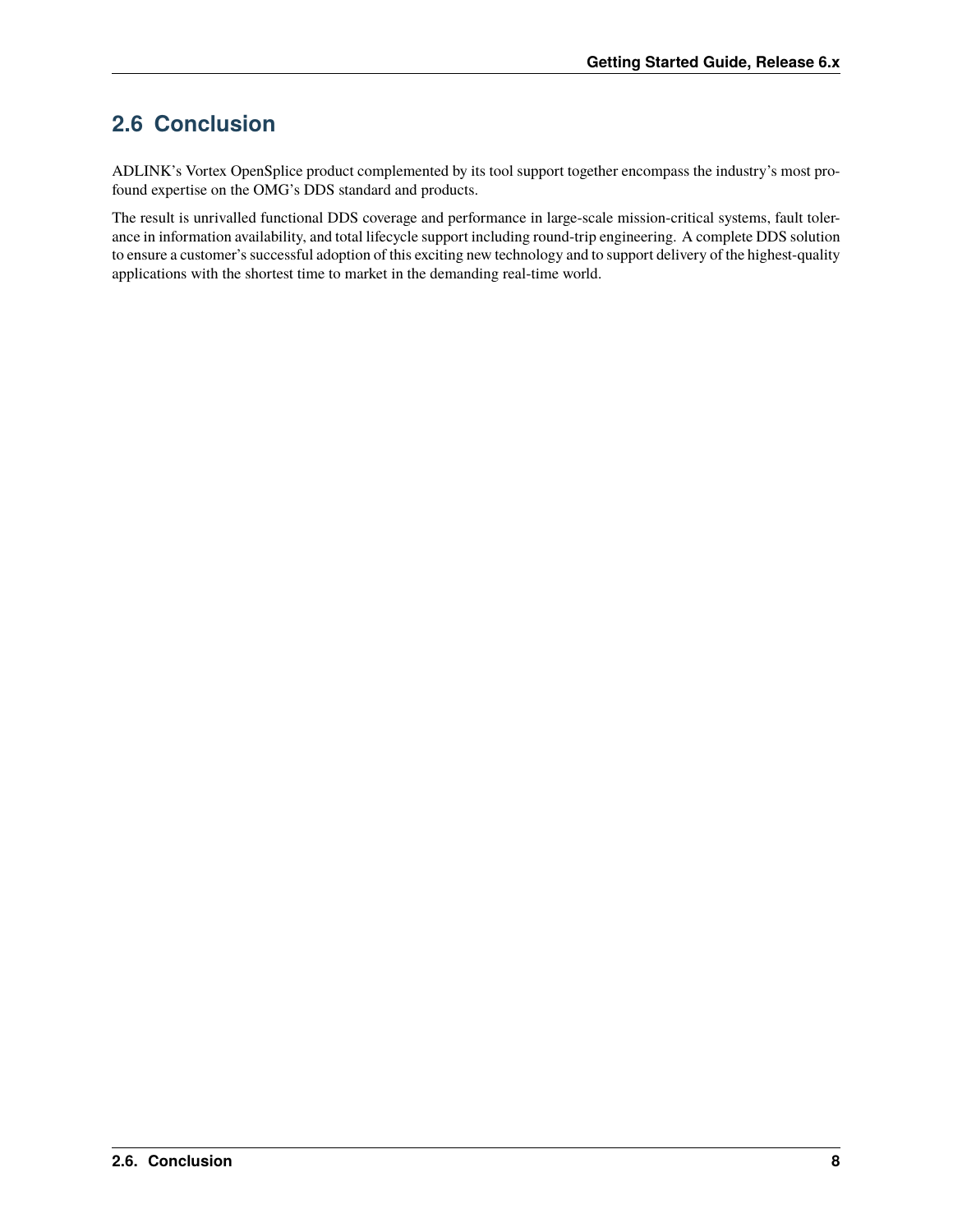#### **THREE**

### **PRODUCT DETAILS**

### <span id="page-12-1"></span><span id="page-12-0"></span>**3.1 Key Components**

Vortex OpenSplice includes the key components listed here.

#### **3.1.1 Services**

- **Domain Service** (spliced) Manages a DDS domain.
- **Durability Service** Responsible for handling non-volatile data.
- **Networking Service** (RTNetworking or DDSI2) Responsible for handling communication between a node and the rest of the nodes on `the network'.
- **Tuner Service** (cmsoap) Responsible for providing remote SOAP-based access to a deployed DDS system by providing a control-and-monitoring (C&M) API
- **Networking Bridge Service** Responsible for bridging DDS traffic between multiple networks (each with a related Networking Service)
- **Recording and Replay Service** Responsible for recording and replaying of real-time DDS data, controlled a topic-based API (as also used by the Vortex RnR Manager tool)
- **DBMS Connect Service** Responsible for bi-directional bridging between DDS and a relational database (RDBMS) system

#### **3.1.2 Tools**

- **IDL Preprocessor** Generates topic types, type-specific readers and writers.
- **OpenSplice Tuner** Allows local and/or remote 'white-box' inspection and tuning of a deployed Vortex Open-Splice federation and/or appliciation.
- **OpenSplice Tester** Allows for script-based 'black-box' regression-testing of locally or remotely deployed Vortex OpenSplice Systems.
- **OpenSplice Configurator** Simplifies the process for configuring the services.
- **mmstat** Helps to monitor the memory usage within Vortex OpenSplice.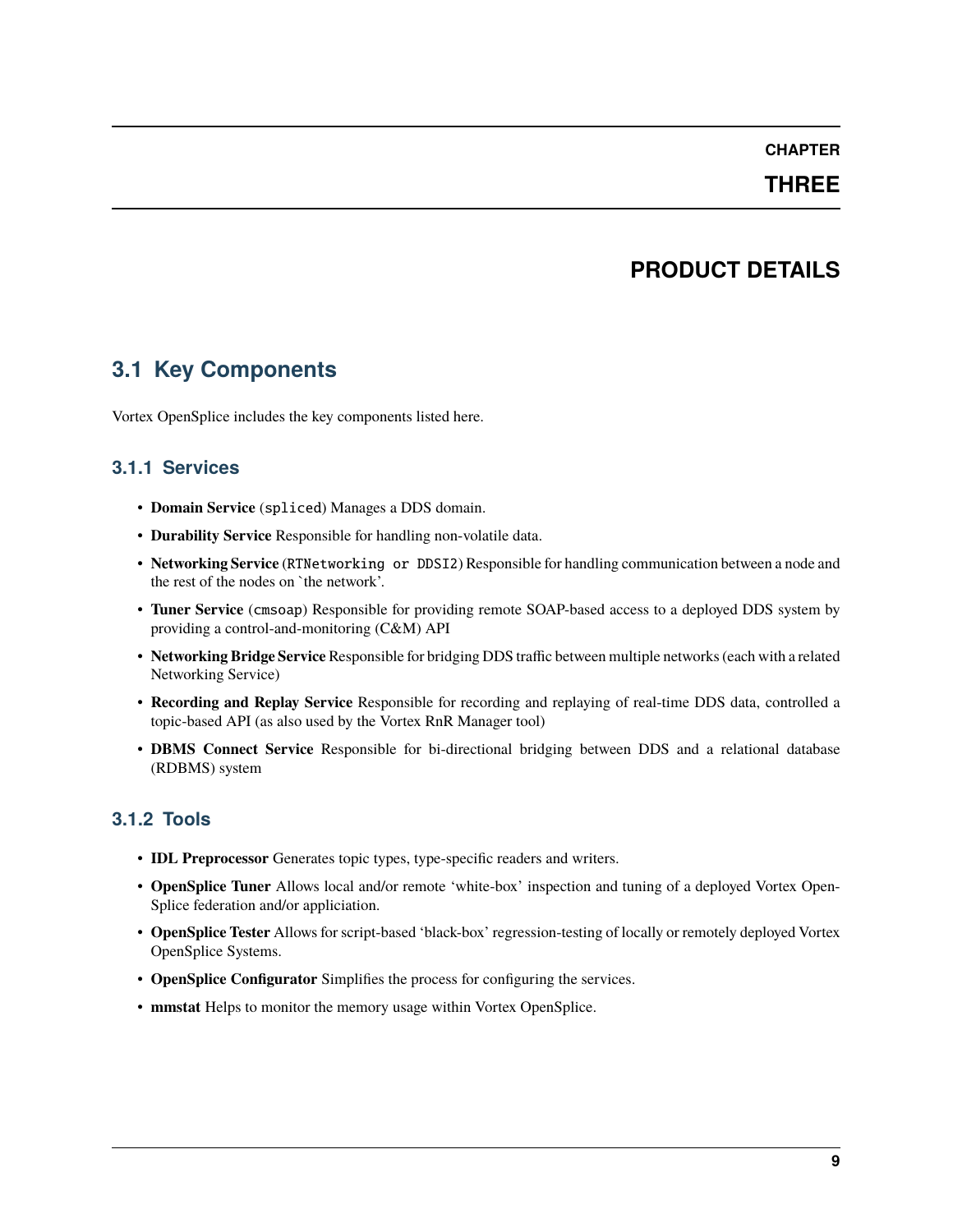#### **3.1.3 Key Features**

- Vortex OpenSplice is the most complete second generation OMG DDS implementation that supports all DCPS profiles.
- It is proven in the field for a decade of deployment in mission critical environments.
- It targets both real-time embedded and large-scale fault-tolerant systems.
- It is Highly optimised implementation from DDS users for DDS users.
- It offers total lifecycle support from prototyping through to remote maintenance.
- Vortex OpenSplice supports both Single Process (library) and Shared Memory (federated) deployment architectures, targeting either ease of use or advanced scalability and determinism scenarios.

# <span id="page-13-0"></span>**3.2 Language and Compiler Bindings**

The Vortex OpenSplice DCPS API is available for the following languages:

- C
- C++ (including OMG's latest ISO-C++ API)
- $\cdot$  C#
- Java (including OMG's latest Java5 API)
- Python
- Node.js

With Vortex OpenSplice, there is also the ability to use the DDS and DCPS APIs in CORBA cohabitation mode. Cohabitation allows you to use objects in both DCPS and CORBA without copying them from one representation to the other. This means that CORBA objects can be published directly in DCPS and the other way around. There is no difference in the DDS API, only in the generated code produced by the idlpp tool in the development process. Vortex OpenSplice has CORBA cohabitation for C++ and Java, using (by default) OpenFusion TAO and OpenFusion JacORB. Other variations are available, please check the *Release Notes* for full platform and language ORB coverage.

The full range of language bindings available is:

- C (Standalone only ) sac
- C++ (Standalone and CORBA Cohabitation) isocpp2 / sacpp / ccpp
- C# (Standalone only) sacs
- Java (Standalone and CORBA Cohabitation) saj / saj5 / cj
- Python
- Node.js

Vortex OpenSplice is delivered with a preset compiler for C++. Details of this can be found in the *Release Notes*.

These compilers are the officially-supported set, but we have experience of customers who will use the delivered libraries with slight variants of the compiler. In most cases this works, but ADLINK has provided the source code so that customers can rebuild the C++ APIs for their compiler of choice.

**NOTE:** ADLINK only provides support on the officially-supported platforms due to difficult-to-fix issues with compiler-generated code, but some customers will fund us to qualify OpenSplice on their platform. If you wish to use a variant of an official platform, then as long as the issue can be recreated on the official platform it will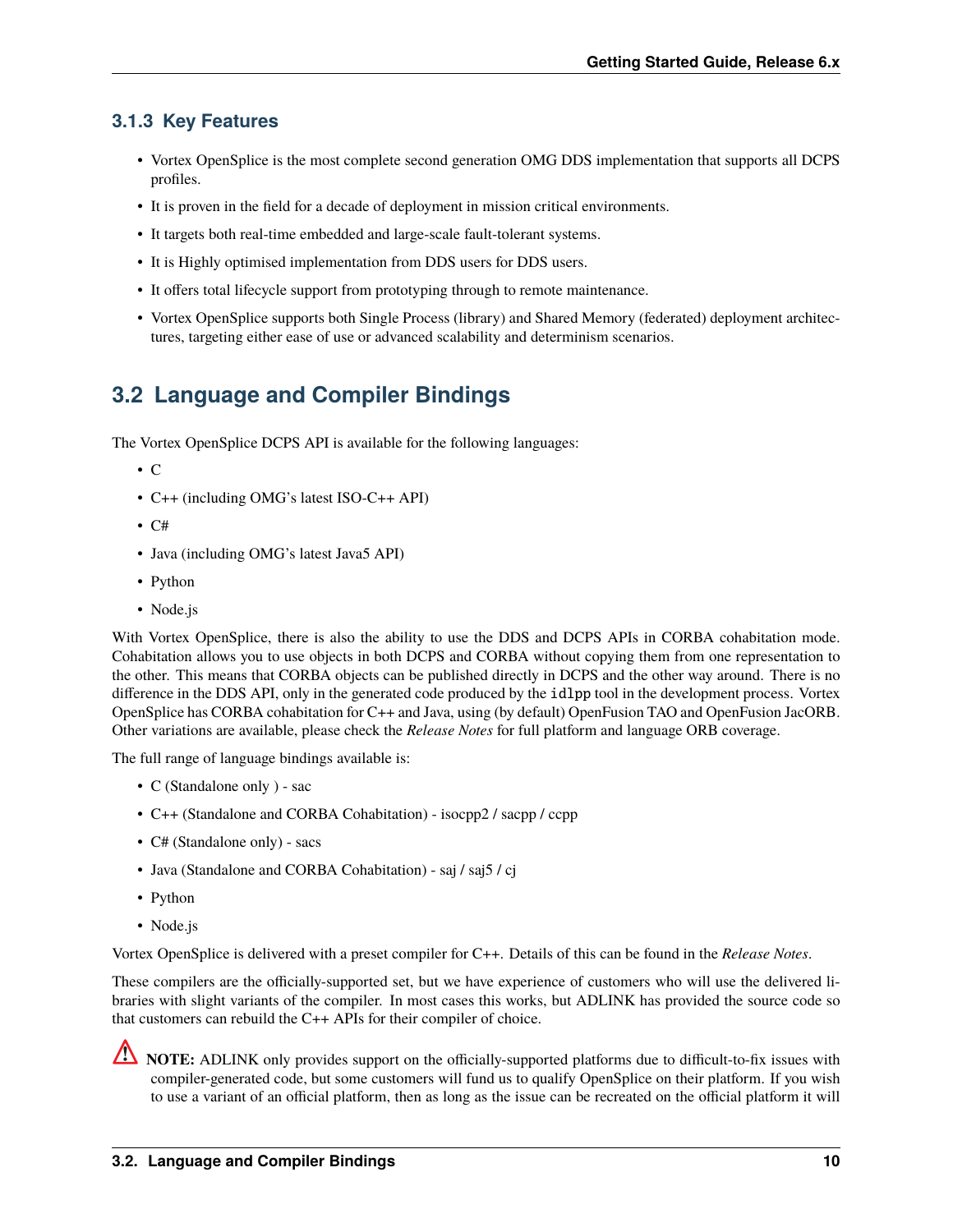be covered under an Vortex OpenSplice support contract. If you wish to request support on a specific platform then please contact ADLINK [\(https://www.adlinktech.com/en/data-distribution-service\)](https://www.adlinktech.com/en/data-distribution-service)

### <span id="page-14-0"></span>**3.3 Interaction patterns**

Apart from the DDS pub/sub interaction pattern (DCPS), Vortex OpenSplice also supports the following additional patterns modeled on top of DDS:

- RMI (a request-reply API based on modeled interfaces in IDL)
- Streams (a streaming-data API based on transparent batching of samples)

# <span id="page-14-1"></span>**3.4 Support for evolutionary data models**

Apart from the OMG IDL based data-modeling, Vortex OpenSplice also supports modeling of evolutionary types using the popular Google Protocol Buffers (GPB) technology (and the related .proto files).

### <span id="page-14-2"></span>**3.5 Building your own C++**

#### **3.5.1 Building your own ISO C++ API**

The Vortex OpenSplice DCPS API for the ISO C++ language binding without CORBA cohabitation is delivered using a specific compiler.

To be able to use a different compiler with the Vortex OpenSplice ISO C++ API, we deliver the source code for this language with the OpenSplice DDS distribution. This is contained in a directory <Vortex OpenSplice Installation directory>/custom\_lib/isocpp together with a README file describing how to generate the custom library.

#### **3.5.2 Building your own Standalone C++ API**

The Vortex OpenSplice DCPS API for the C++ language binding without CORBA cohabitation is delivered using a specific compiler.

To be able to use a different compiler with the Vortex OpenSplice Standalone C++ API, we deliver the source code for this language with the Vortex OpenSplice distribution. This is contained in a directory <Vortex OpenSplice Installation directory>/custom\_lib/sacpp together with a README file describing how to generate the custom library.

### <span id="page-14-3"></span>**3.6 Platforms**

The platforms supported by Vortex OpenSplice are listed in the Release Notes.

Please refer to *[Platform-specific Information](#page-32-0)* for information about using Vortex OpenSplice on specific platforms.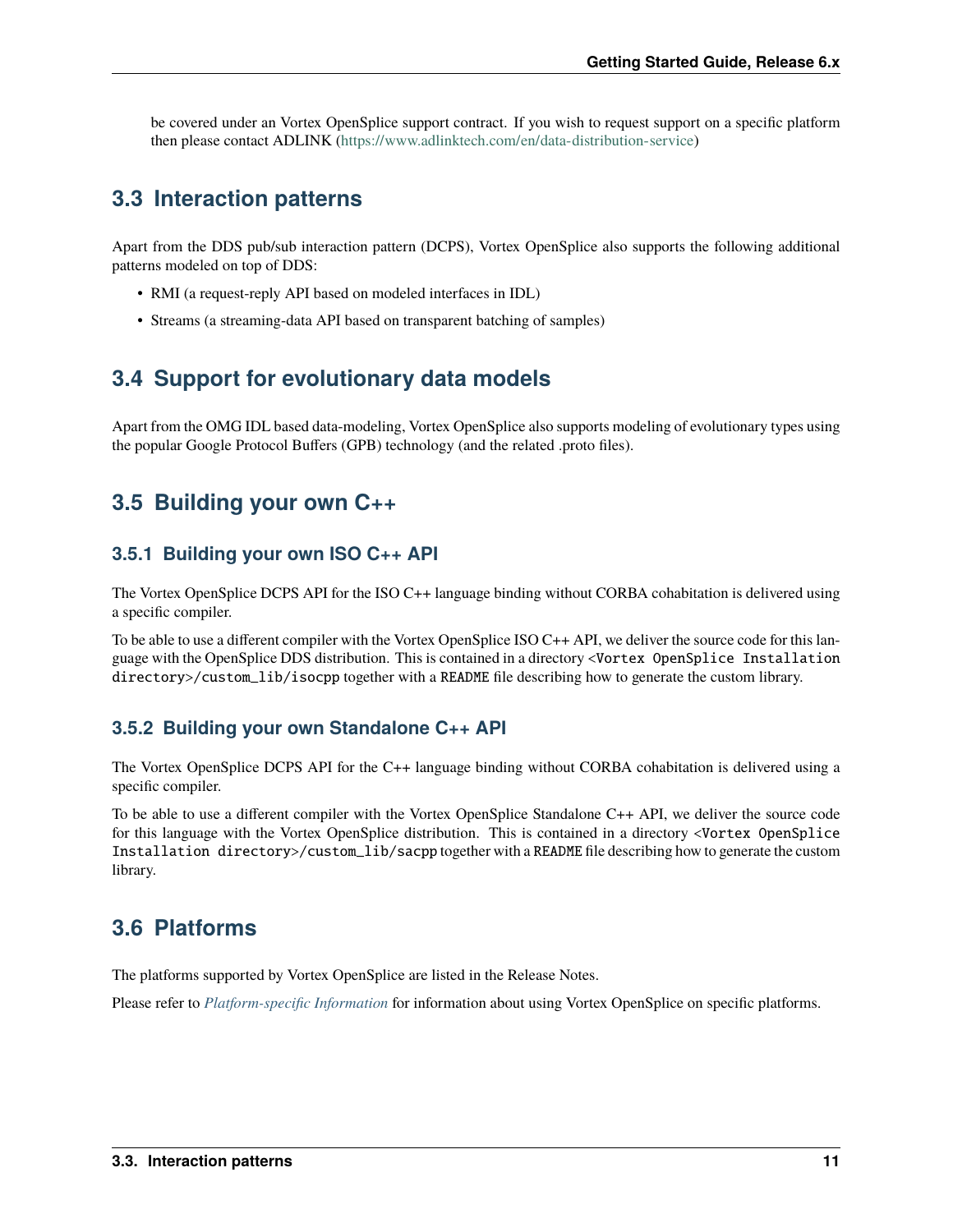# **DOCUMENTATION AND SUPPORT**

<span id="page-15-0"></span>*The Vortex OpenSplice documentation set provides detailed information about Vortex OpenSplice, including its API, usage, installation and configuration.*

*The following table lists all of the documentation and manuals included with Vortex OpenSplice. The table includes brief descriptions of the documents and their likely users.*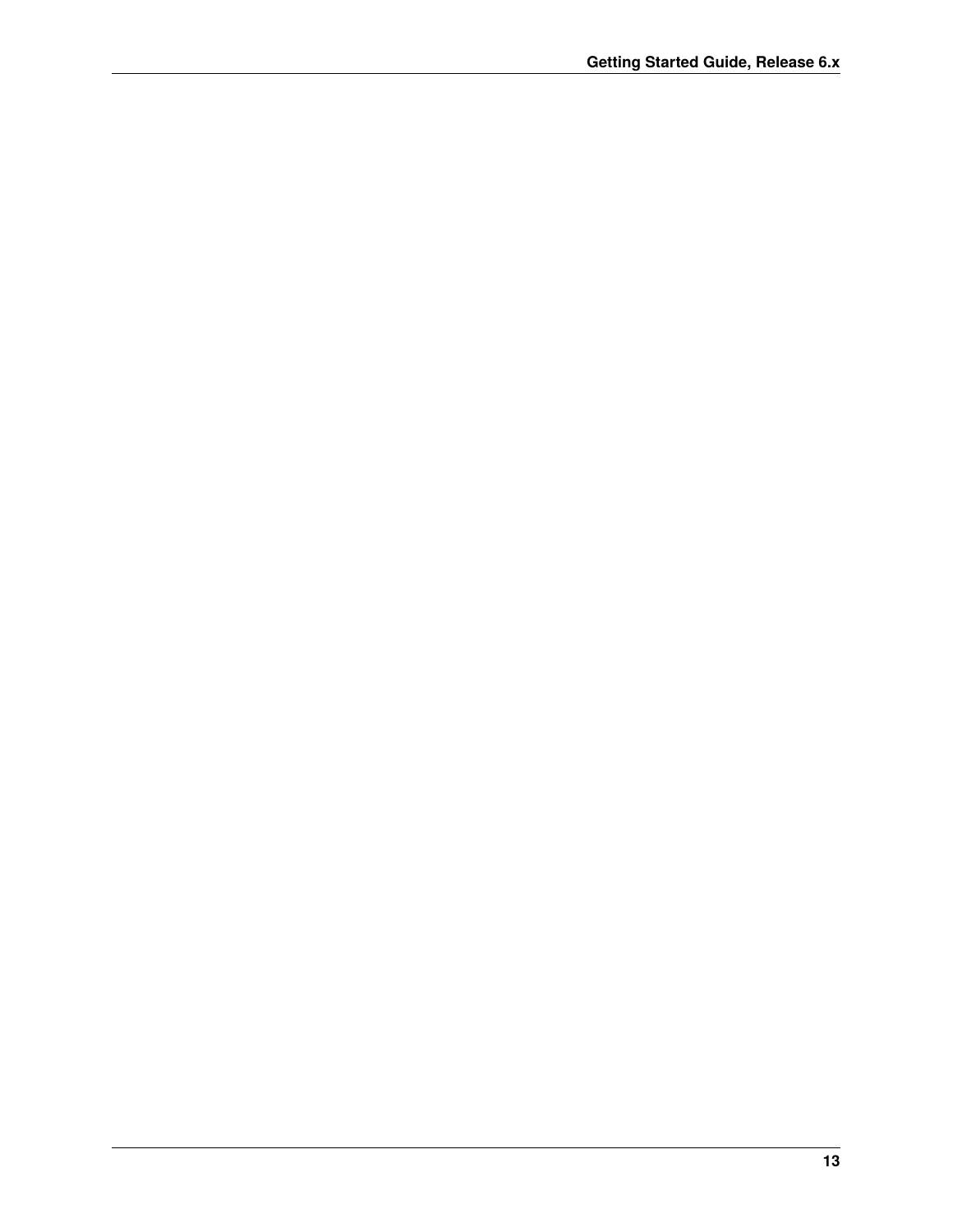# **4.1 Vortex OpenSplice Documentation Set**

| <b>Document</b>                   | Description and Use                                                                                |  |  |
|-----------------------------------|----------------------------------------------------------------------------------------------------|--|--|
| <b>Release Notes</b>              | Lists the latest updates, bug fixes, and last-minute information.                                  |  |  |
|                                   | For product installers, administrators, and developers, who need to be aware of the latest changes |  |  |
|                                   | which may affect the Service's performance and usage. A link to the Release Notes is in index.     |  |  |
|                                   | html located in the directory where Vortex OpenSplice is installed.                                |  |  |
| Getting Started                   | General information about Vortex OpenSplice, including installation instructions, initial config-  |  |  |
| Guide                             | uration requirements and instructions for running the Opensplice examples on supported plat-       |  |  |
|                                   | forms.                                                                                             |  |  |
|                                   | For managers, administrators, and developers to gain an initial understanding of the product, as   |  |  |
|                                   | well as for product installers for installing and administering Vortex OpenSplice.                 |  |  |
|                                   | Essential reading for users new to DDS.                                                            |  |  |
| Evaluation                        | A short guide to help new users evaluate Vortex OpenSplice.                                        |  |  |
| Guide                             |                                                                                                    |  |  |
| <b>Tutorial Guide</b>             | A short course on developing applications with Vortex OpenSplice. Includes example code in         |  |  |
|                                   | C, C++ and Java.                                                                                   |  |  |
| Deployment                        | A complete reference on how to configure and tune the Vortex OpenSplice service.                   |  |  |
| Guide                             |                                                                                                    |  |  |
| <b>Tuner Guide</b>                | Describes how to use the Tuner tool for monitoring and controlling Opensplice.                     |  |  |
|                                   | For programmers, testers, system designers and system integrators using Vortex OpenSplice.         |  |  |
| $\mathbf{IDL}$<br>Pre-            | Describes how to use the Vortex Opensplice IDL pre-processor for C, C++ and Java.                  |  |  |
| processor Guide<br>OpenSplice Au- | Provides a complete reference on how to configure the 'Tester' tool and how to use it to test      |  |  |
| tomated Testing                   | scenarios generated with Vortex OpenSplice                                                         |  |  |
| and Debugging                     |                                                                                                    |  |  |
| Tool User Guide                   |                                                                                                    |  |  |
| $\overline{C}$<br>Reference       | Each of these reference guides describes the Vortex OpenSplice Application Progammers Inter-       |  |  |
| Guide                             | face (API) for C, Classic C++ and Classic Java.                                                    |  |  |
| C++ Reference                     | This is a detailed reference for developers to help them to understand the particulars of each     |  |  |
| Guide                             | feature of the Vortex OpenSplce API.                                                               |  |  |
| Java Reference                    |                                                                                                    |  |  |
| Guide                             |                                                                                                    |  |  |
| C#<br>Reference                   | Describes the Vortex OpenSplice APIs for C#, the new ISO C++ and Java 5 Supplied as HTML           |  |  |
| Guide                             | rather than PDF with the product Release Notes.                                                    |  |  |
| ISO C++ Refer-                    |                                                                                                    |  |  |
| ence Guide                        |                                                                                                    |  |  |
| Java 5 Reference                  |                                                                                                    |  |  |
| Guide                             |                                                                                                    |  |  |
| RMI over DDS                      | Explains how to take advantage of the client/server interaction paradigm provided by Vortex        |  |  |
| Getting Started                   | OpenSplice RMI layered over the publish/subscribe paradigm of Vortex OpenSplice.                   |  |  |
| Guide                             |                                                                                                    |  |  |
| <b>Streams</b><br>User            | Explains the Streams API where continuous flows or streams of data have to be transported with     |  |  |
| Guide                             | minimal overhead and therefore maximal achievable throughput.                                      |  |  |
| <b>GPB</b><br>User                | Explains how to use Google Protocol Buffers with the new ISO C++ and Java 5 APIs.                  |  |  |
| Guide                             |                                                                                                    |  |  |
| Record<br>and                     | Explains how to configure and use the Record and Replay Service.                                   |  |  |
| Replay<br>Service<br>Guide        |                                                                                                    |  |  |
| User<br>Security                  | Explains how to configure security when using the Real Time Native Networking Protocol.            |  |  |
| Configuration                     |                                                                                                    |  |  |
| Guide                             |                                                                                                    |  |  |
| Node Monitor                      | Explains how to the Node Monitor Tool to watch over the Vortex OpenSplice middleware.              |  |  |
| Examples                          | Examples, complete with source code, demonstrating how applications usiong Opensplice can          |  |  |
|                                   | 4.1. Vortex Open Splice Documentation Set<br>14                                                    |  |  |
|                                   | Documentation for the examples can be found in the Vortex OpenSplice Release Notes.                |  |  |
| White<br>Papers                   | Technical papers providing information about Vortex Opensplice.                                    |  |  |
| and Data Sheets                   | These technical papers are in PDF format and they can be obtained from the ADLINK web site         |  |  |
|                                   |                                                                                                    |  |  |

at <https://www.adlinktech.com/en/data-distribution-service>s-distribution-services-distribution-services-distribution-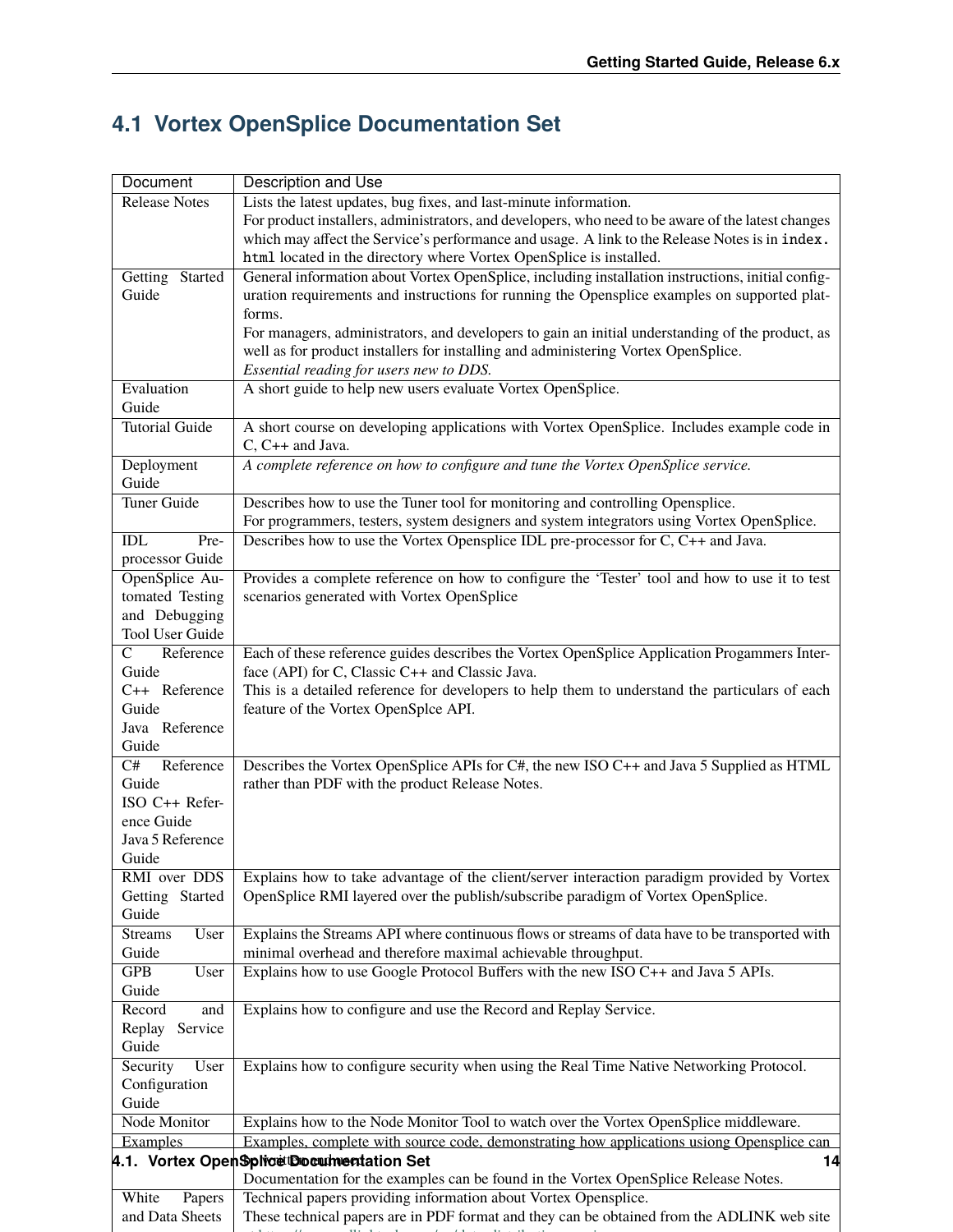# <span id="page-18-0"></span>**4.2 Information Sources**

#### **4.2.1 Product Information**

Links to useful technical information for ADLINK's products, including the Vortex OpenSplice and associated components, are listed below.

These links are provided for the reader's convenience and may become out-of-date if changes are made on the ADLINK Web site after publication of this guide. Nonetheless, these links should still be reachable from the main ADLINK Web page located at [https://www.adlinktech.com/en/data-distribution-service.](https://www.adlinktech.com/en/data-distribution-service)

#### **4.2.2 Knowledge Base**

The ADLINK Knowledge Base is a collection of documents and resources intended to assist our customers in getting the most out of the Vortex OpenSplice products. The Knowledge Base has the most up-to-date information about bug fixes, product issues and technical support for difficulties that you may experience.

The Knowledge Base can be found at:

<https://istkb.adlinktech.com/knowledge-base/>

#### **4.2.3 Additional Technical Information**

Information provided by independent publishers, newsgroups, web sites, and organisations, such as the Object Management Group, can be found on the ADLINK Web site:

<https://www.adlinktech.com/en/data-distribution-service>

### <span id="page-18-1"></span>**4.3 Support**

ADLINK provides a range of product support, consultancy and educational programmes to help you from product evaluation and development, through to deployment of applications using Vortex OpenSplice. The support programmes are designed to meet customers' particular needs and range from a basic Standard programme to the Gold programme, which provides comprehensive, 24 x 7 support.

Detailed information about ADLINK's product support services, general support contacts and enquiries are described on the ADLINK Support page reached via the ADLINK Home page at [https://www.adlinktech.com/en/](https://www.adlinktech.com/en/data-distribution-service) [data-distribution-service.](https://www.adlinktech.com/en/data-distribution-service)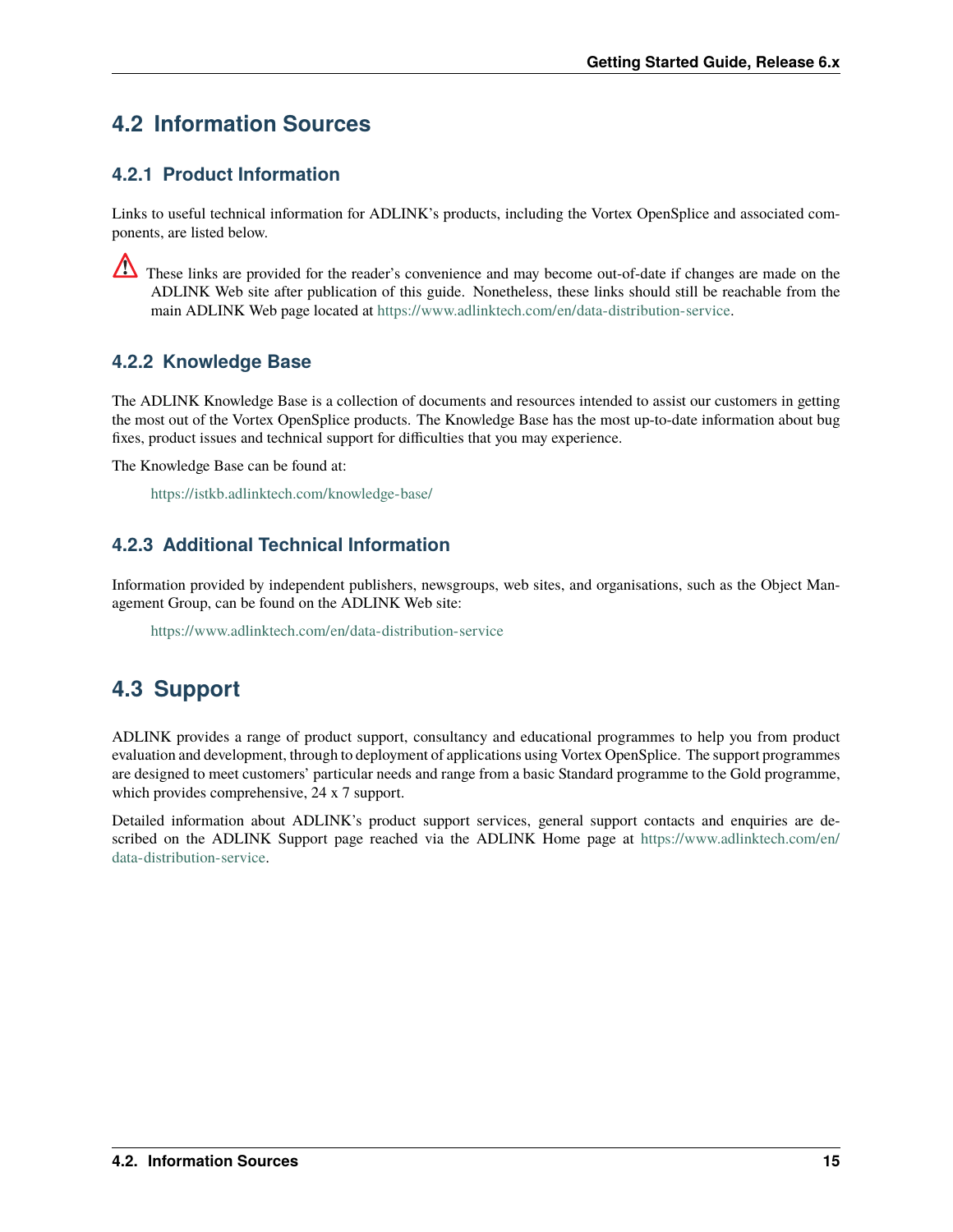# **INSTALLATION AND CONFIGURATION**

<span id="page-19-0"></span>*Follow the instructions in this chapter to install and configure Vortex OpenSplice and its tools. Information on running the Vortex OpenSplice examples are provided at the end of the chapter under [Examples](#page-23-0)*.

### <span id="page-19-1"></span>**5.1 Vortex OpenSplice Development and Run-Time**

Vortex OpenSplice is provided in two installers. The **HDE** (Host Development Environment) is the standard and the **RTS** (Run Time System).

The HDE contains all of the services, libraries, header files and tools needed to develop applications using Vortex OpenSplice, and the RTS is a subset of the HDE which contains all of the services, libraries and tools needed to deploy applications using Vortex OpenSplice.

### <span id="page-19-2"></span>**5.2 Installation for UNIX and Windows Platforms**

This section describes the normal procedure to install Vortex OpenSplice on a UNIX or Windows platform. The exception is the procedure to install Vortex OpenSplice on a UNIX ARM platform which is described in section *[UNIX](#page-73-0) [ARM platform](#page-73-0)*

#### **Step 1**

*Install Vortex OpenSplice.*

Run the installation wizard for your particular installation, using:

P<code>-VortexOpenSplice<version>-<E>-<platform>.<os>-<comp>-<type>-<target>-installer. <ext>

where, some being optional,

*<code>* - ADLINK's code for the platform *<version>* - the Vortex OpenSplice version number, for example V6.0

*<E>* - the environment, either HDE or RTS

*<platform>* - the platform architecture, for example sparc or x86

*<os>* - the operating system for example solaris8 or linux2.6

*<comp>* - the compiler or glibc version

*<type>* - release, debug or dev, which is release with symbols

*<target>* - the target architecture for host/target builds.

*<ext>* - the platform executable extension, either run or exe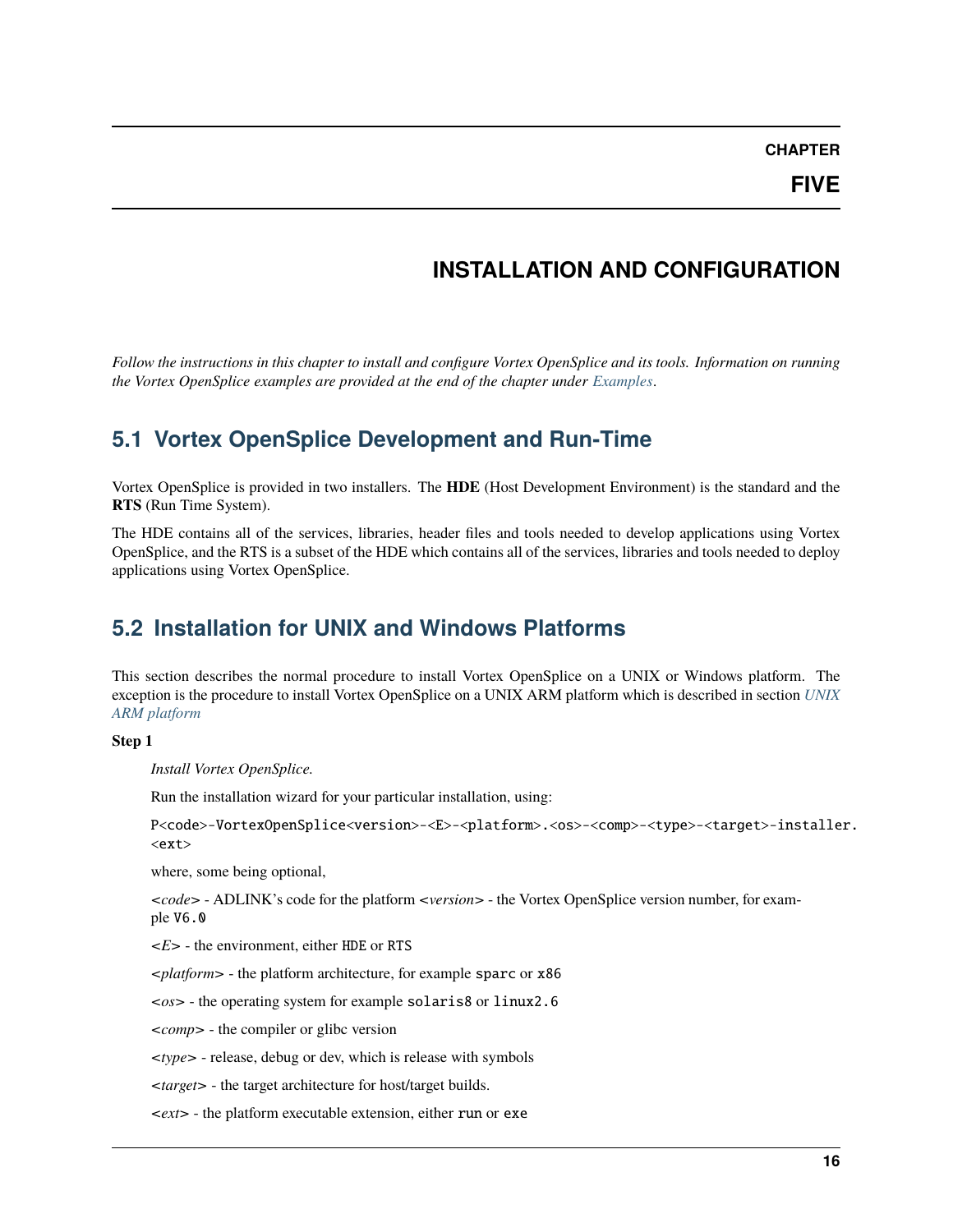The directories in the Vortex OpenSplice distribution are named after the installation package they contain. Each package consists of an archive and its installation procedure.

#### **Step 2**

**Unix** 

*Configure the Vortex OpenSplice environment variables.*

(This is only necessary on UNIX, as the Windows environment is configured by the Vortex OpenSplice installer.)

Go to the *<install dir>/<E>/<platform>* directory, where *<E>* is HDE or RTS and *<platform>* is, for example, x86.linux2.6.

Source the release.com file from the shell command line.

This step performs all the required environment configuration.

#### **Step 3**

Usually not required, but install your desired ORB when the C++ language mapping is used with CORBA cohabitation. Ensure your chosen ORB and compiler is appropriate for the CCPP library being used (either Vortex OpenSplice's default library or other custom-built library). Refer to the *Release Notes* for ORB and compiler information pertaining to Vortex OpenSplice' default CCPP library.

#### <span id="page-20-0"></span>**5.3 Installation on Other Platforms**

Please refer to *[Platform-specific Information](#page-32-0)* for information about using Vortex OpenSplice on platforms other than Unix/Linux and Windows.

### <span id="page-20-1"></span>**5.4 Configuration**

Vortex OpenSplice is configured using an XML configuration file, as shown under *[Example XML Configuration Settings](#page-21-0)* . It is advisable to use the osplconf tool (UNIX) or *Vortex OpenSplice Configurator Tool* (Windows *Start Menu* ) to edit your xml files. The configurator tool provides explanations of each attribute and also validates the input.

The default configuration file is ospl.xml located in \$OSPL\_HOME/etc/config (alternative configuration files may also be available in this directory, to assist in other scenarios). The default value of the environment variable OSPL\_URI is set to this configuration file.

The configuration file defines and configures the following Vortex OpenSplice services:

- *spliced* The default service, also called the domain service; the domain service is responsible for starting and monitoring all other services.
- *durability* This service is responsible for storing non-volatile data and keeping it consistent within the domain (optional).
- *networking* This service realizes user-configured communication between the nodes in a domain.
- *tuner* This service provides a SOAP interface for the Vortex OpenSplice Tuner to connect to the node remotely from any other reachable node.

The default deployment specified by the XML configuration file is for a *Single Process* deployment. This means that the Vortex OpenSplice Domain Service, database administration and associated services are all started within the DDS application process. This is implicitly done when the user's application invokes the DDS *create\_participant* operation.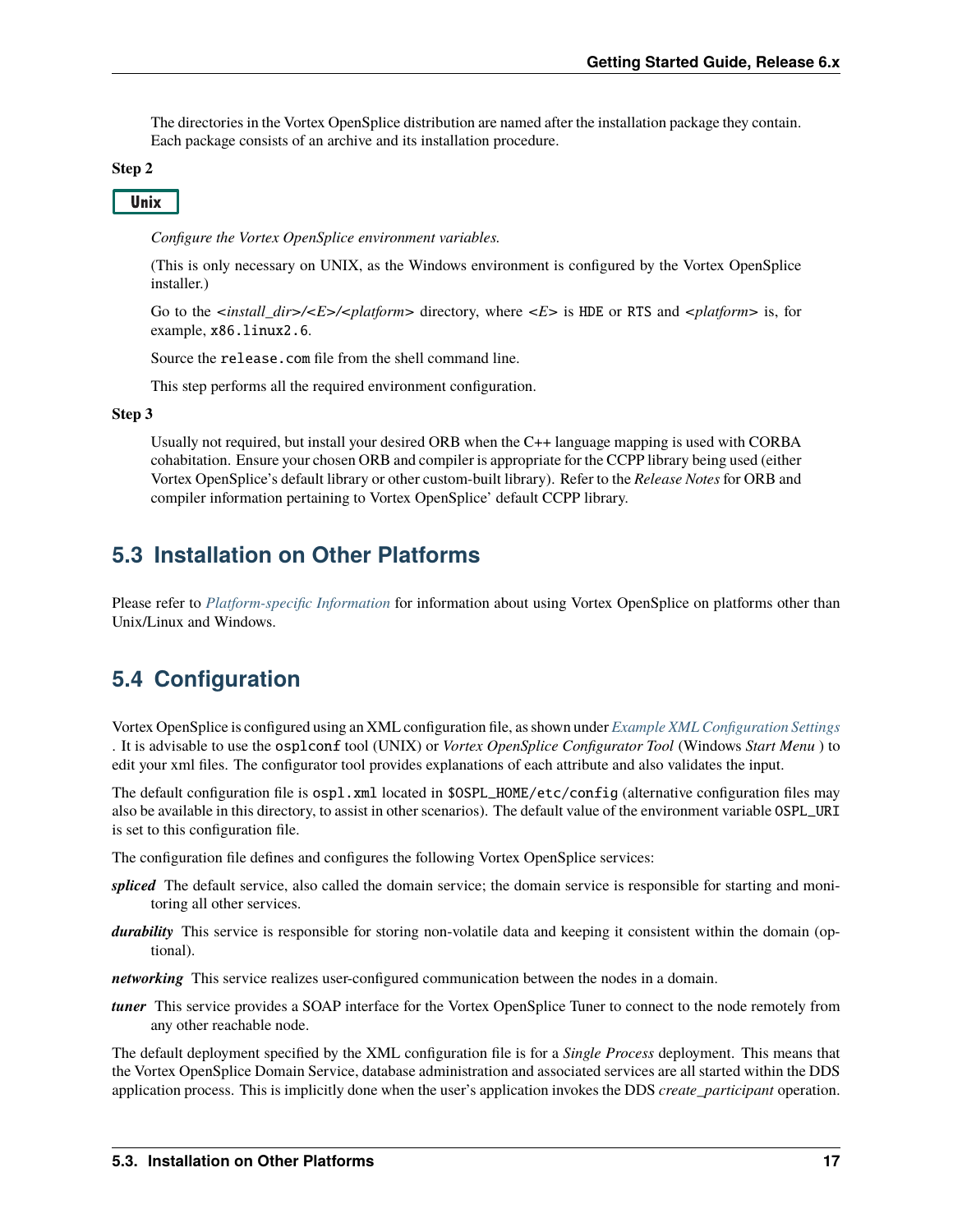The deployment mode and other configurable properties can be changed by using a different OSPL\_URI file. Several sample configuration files are provided at the same location.

If using a shared memory configuration, a *<Database>* attribute is specified in the XML configuration. The default Database Size that is mapped on a shared memory segment is 10 Megabytes.

*Note:* The maximum user-creatable shared-memory segment is limited on certain machines, including Solaris, so it must either be adjusted or Vortex OpenSplice must be started as root.

A complete configuration file that enables durability as well as Real Time Native Networking is shown below. (The relevant lines are not enabled in the default configuration file, but editing them will allow you to enable support for *PERSISTENT* data (instead of just *TRANSIENT* or *VOLATILE* data) and to use multicast instead of broadcast.)

Adding support for *PERSISTENT* data requires you to add the *<Persistent>* element to the *<DurabilityService>* content (see the relevant lines in the XML example shown below). In this *<Persistent>* element you can then specify the actual path to the directory for persistent-data storage (if it does not exist, the directory will be created). In the example below this directory is /tmp/Pdata.

For the networking service, the network interface-address that is to be used is specified by the *<NetworkInterfaceAddress>* element. The default value is set to first available , meaning that Vortex OpenSplice will determine the first available interface that is broadcast or multicast enabled. However, an alternative address may be specified as well (specify as a.b.c.d).

The network service may use separate channels, each with their own name and their own parameters (for example the port-number, the queue size, and, if multicast enabled, the multicast address). Channels are either reliable (all data flowing through them is delivered reliably on the network level, regardless of QoS settings of the corresponding writers) or not reliable (all data flowing through them is delivered at most once, regardless of QoS settings of the corresponding writers). The idea its that the network service chooses the most appropriate channel for each DataWriter, *i.e.* the channel that fits its QoS settings the best.

Usually, networking shall be configured to support at least one reliable and one non-reliable channel. Otherwise, the service might not be capable of offering the requested reliability. If the service is not capable of selecting a correct channel, the message is sent through the default channel. The example configuration defines both a reliable and a non-reliable channel.

The current configuration uses broadcast as the networking distribution mechanism. This is achieved by setting the *Address* attribute in the *GlobalPartition* element to broadcast, which happens to be the default value anyway. This *Address* attribute can be set to any multicast address in the notation a.b.c.d in order to use multicast.

If multicast is required to be used instead of broadcast, then the operating system's multicast routing capabilities must be configured correctly.

See the *Vortex OpenSplice Deployment Manual* for more advanced configuration settings.

#### <span id="page-21-0"></span>**Example XML Configuration Settings**

```
<OpenSpliceDDS>
    <Domain>
        <Name>OpenSpliceDDSV6.6</Name>
        <Database>
            <Size>10485670</Size>
        </Database>
        <Lease>
            <ExpiryTime update_factor="0.05">60.0</ExpiryTime>
        </Lease>
        <Service name="networking">
            <Command>networking</Command>
```
(continues on next page)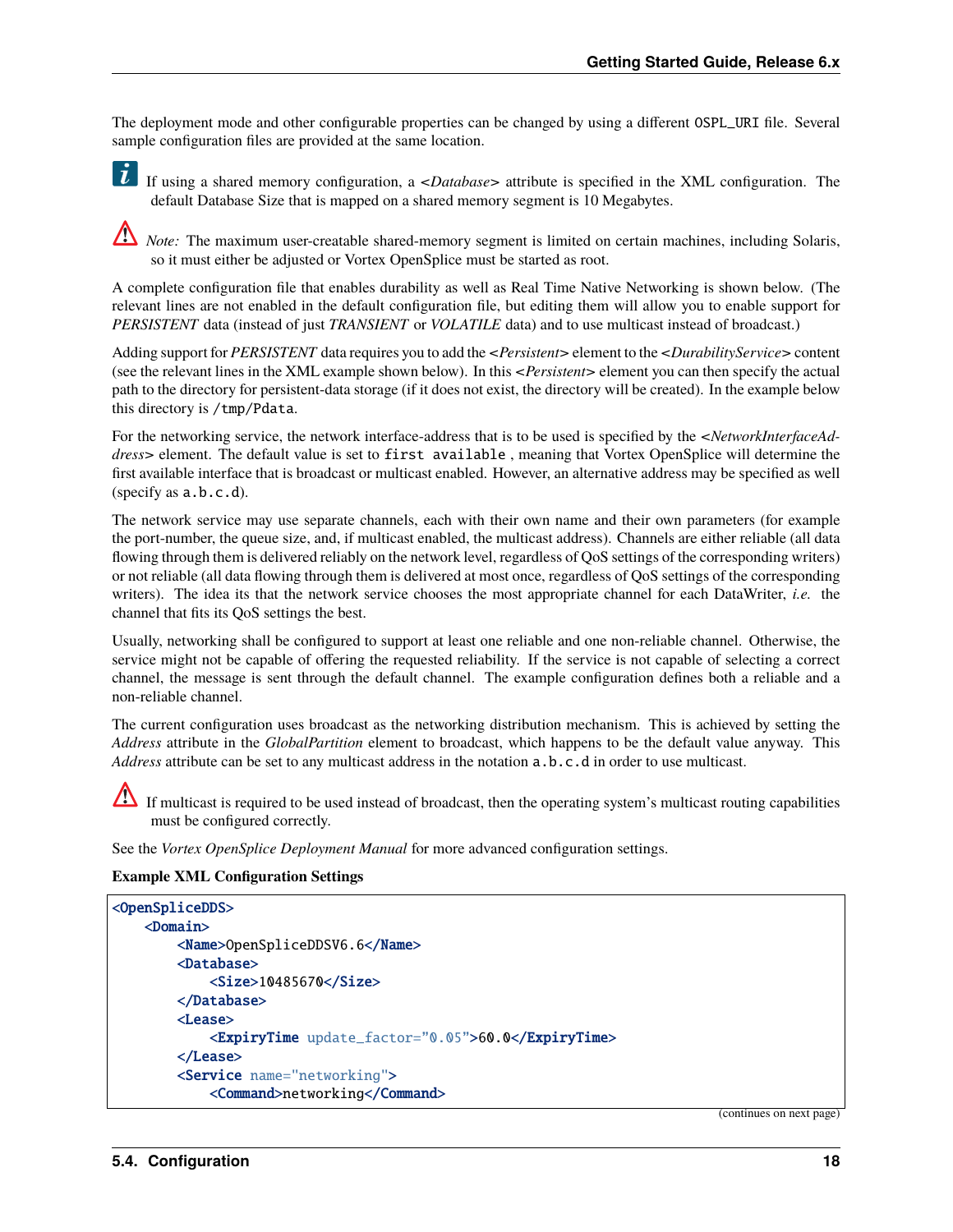(continued from previous page)

```
</Service>
        <Service name="durability">
            <Command>durability</Command>
        </Service>
   </Domain>
   <NetworkService name="networking">
        <General>
            <NetworkInterfaceAddress>
                first available
            </NetworkInterfaceAddress>
        </General>
        <Partitioning>
          <GlobalPartition Address="broadcast"/>
        </Partitioning>
        <Channels>
           <Channel name="BestEffort" reliable="false"
              default="true">
                <PortNr>3340</PortNr>
            </Channel>
            <Channel name="Reliable" reliable="true">
                <PortNr>3350</PortNr>
            </Channel>
        </Channels>
   </NetworkService>
   <DurabilityService name="durability">
        <Network>
            <InitialDiscoveryPeriod>2.0</InitialDiscoveryPeriod>
            <Alignment>
                <RequestCombinePeriod>
                    <Initial>2.5</Initial>
                    <Operational>0.1</Operational>
                </RequestCombinePeriod>
            </Alignment>
            <WaitForAttachment maxWaitCount="10">
                <ServiceName>networking</ServiceName>
            </WaitForAttachment>
        </Network>
        <NameSpaces>
            <NameSpace durabilityKind="Durable"
                alignmentKind="Initial_and_Aligner">
                <Partition>*</Partition>
            </NameSpace>
        </NameSpaces>
        <Persistent>
            <StoreDirectory>/tmp/Pdata</StoreDirectory>
        </Persistent>
   </DurabilityService>
</OpenSplice>
```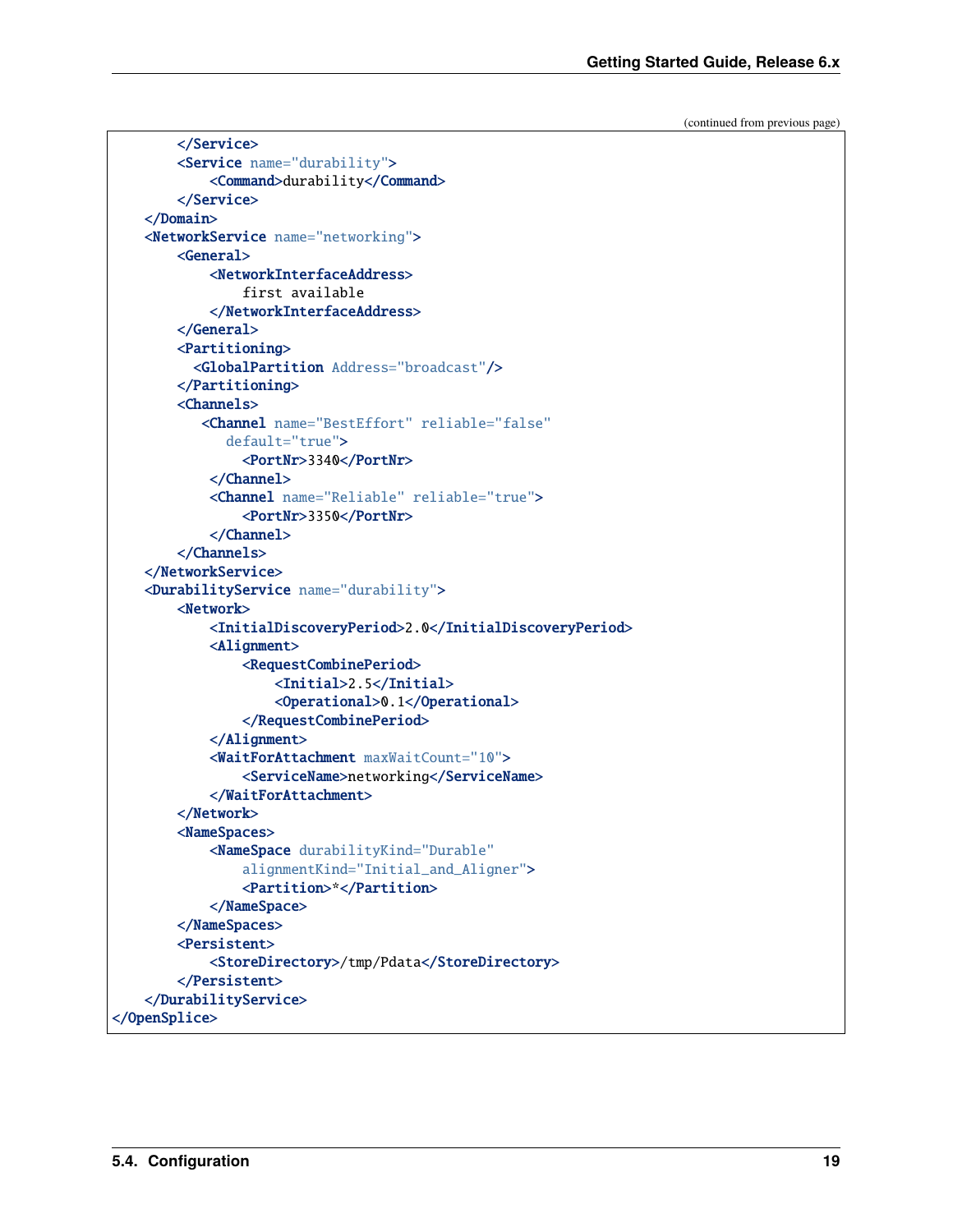#### **5.4.1 Example configuration files**

Vortex OpenSplice is delivered with a set of ready-made configuration files which provide a quick way of achieving different setups.

*ospl\_shmem\_ddsi.xml* Federated deployment using shared-memory and standard DDSI networking.

*ospl\_shmem\_ddsi2e.xml* Federated deployment using shared-memory and extended DDSI networking.

*ospl\_shmem\_nativeRT.xml\_Federated deployment using shared-memory and RTNetworking.* 

*ospl\_shmem\_no\_network.xml* Federated deployment using shared-memory only (*i.e.* without networking).

*ospl\_shmem\_secure\_nativeRT.xml\_Federated deployment using shared-memory and secure RTNetworking.* 

*ospl\_sp\_ddsi.xml* Stand-alone 'single-process' deployment and standard DDSI networking.

*ospl\_sp\_ddsi\_nativeRT\_cohabitation.xml* Stand-alone 'single-process' deployment using DDSI and RTNetworking in cohabitation mode.

*ospl\_sp\_nativeRT.xml* Stand-alone 'single-process' deployment using RTNetworking.

*ospl\_sp\_ddsi\_statistics.xml* Stand-alone 'single-process' deployment with DDSI networking and enabled statistics.

*ospl\_sp\_no\_network.xml* Stand-alone 'single-process' deployment without networking connectivity.

### <span id="page-23-0"></span>**5.5 Examples**

A great way to get started with Vortex OpenSplice is to try running the examples provided with the product. There are many examples in different languages and some with the CORBA cohabitation, showing different aspects of the DCPS API. To give you a feel for how powerful DDS is then we recommend trying *PingPong* and the *Tutorial*, as well as the RoundTrip and Throughput.

The way to build and run the examples is dependent on the Platform you are using. Each example has HTML documentation explaining how to build and run it on Unix/Linux and Windows systems.

For VxWorks and Integrity, please refer to *[VxWorks 5.5.1](#page-33-0)*, *[VxWorks 6.x RTP](#page-40-0)*, and *[Integrity](#page-55-0)* in this *Guide*.

#### **5.5.1 Using the Vortex OpenSplice Tools**

*Note:* The following instructions apply only to the *shared memory* deployment of Vortex OpenSplice. When deploying in single process configuration, there is no need to manually start the Vortex OpenSplice infrastructure prior to running a DDS application process, as the administration will be created within the application process. Please refer to the Vortex OpenSplice *Deployment Guide* for a discussion of these deployment architectures.

The Vortex OpenSplice infrastructure can be stopped and started from the Windows *Start Menu* , as well as the Tuner and Configurator.

#### **Step 1**

*Manually start the Vortex OpenSplice infrastructure*

[1](#page-23-1). Enter  $osp1$  start on the command line<sup>1</sup>. This starts the Vortex OpenSplice services.

These log files may be created in the current directory when Vortex OpenSplice is started:

*ospl-info.log* - contains information and warning reports

*ospl-error.log* - contains error reports

<span id="page-23-1"></span>ospl is the command executable for Vortex OpenSplice.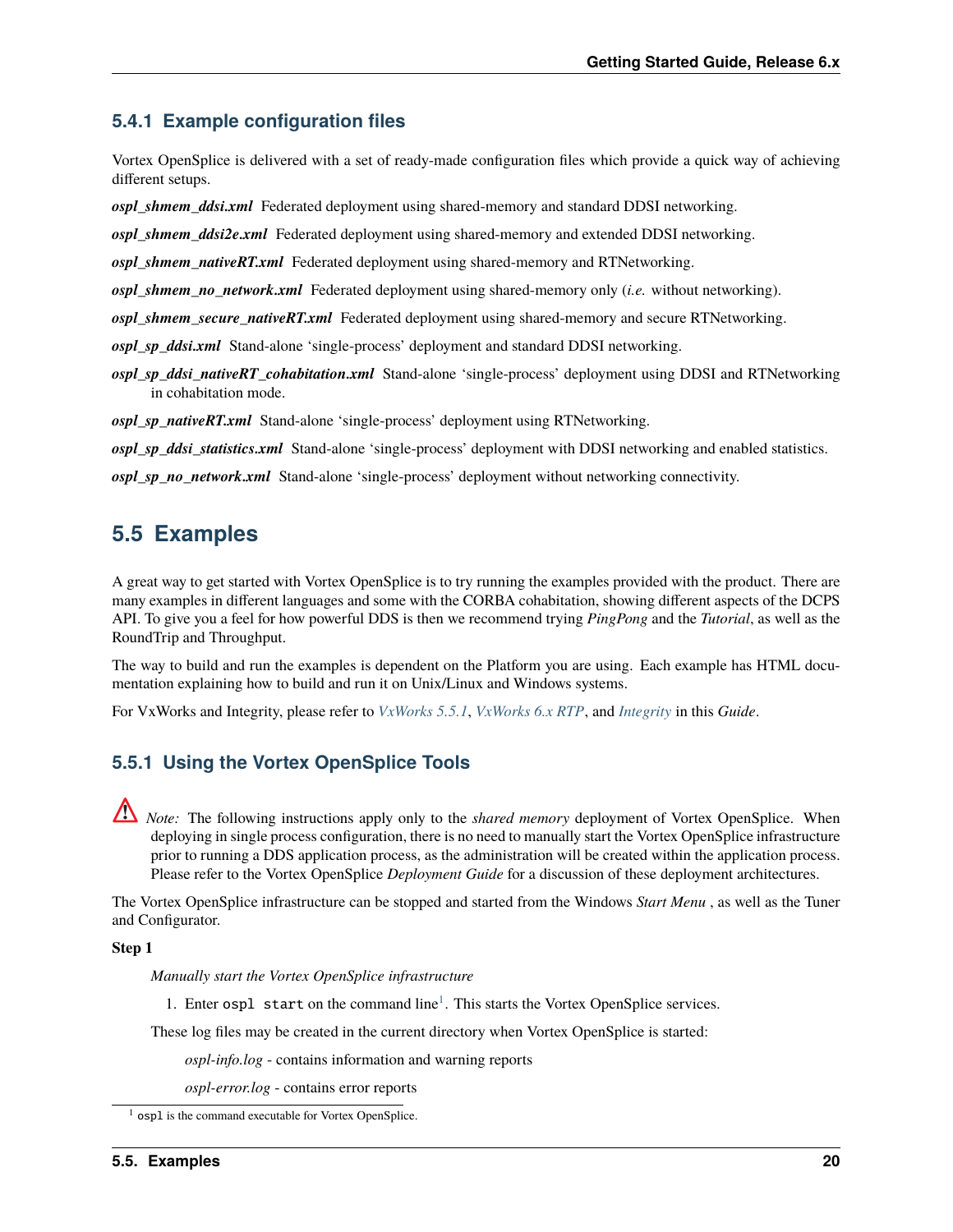$\overrightarrow{l}$  If Vortex OpenSplice is used as a Windows Service then the log files are re-directed to the path specified by OSPL\_LOGPATH. (Use the *set* command in the Vortex OpenSplice command prompt to see the OSPL\_LOGPATH value.)

#### **Step 2**

*Start the Vortex OpenSplice Tuner Tool*

- 1. Read the *Vortex OpenSplice Tuner Guide* (TunerGuide.pdf) before running the Tuner Tool.
- 2. Start the tool by entering ospltun on the command line.

The URI required to connect is set in the OSPL\_URI environment variable (the default URI is: file:// \$OSPL\_HOME/etc/config/ospl.xml).

The Vortex OpenSplice system can now be monitored.

#### **Step 3**

*Experiment with the Vortex OpenSplice tools and applications*

Use the Vortex OpenSplice Tuner to monitor all DDS entities and their (dynamic) relationships.

#### **Step 4**

*Manually stop the Vortex OpenSplice infrastructure*

- 1. Choose *File > Disconnect* from the Vortex OpenSplice Tuner menu.
- 2. Enter ospl stop on the command line; this stops all Vortex OpenSplice services.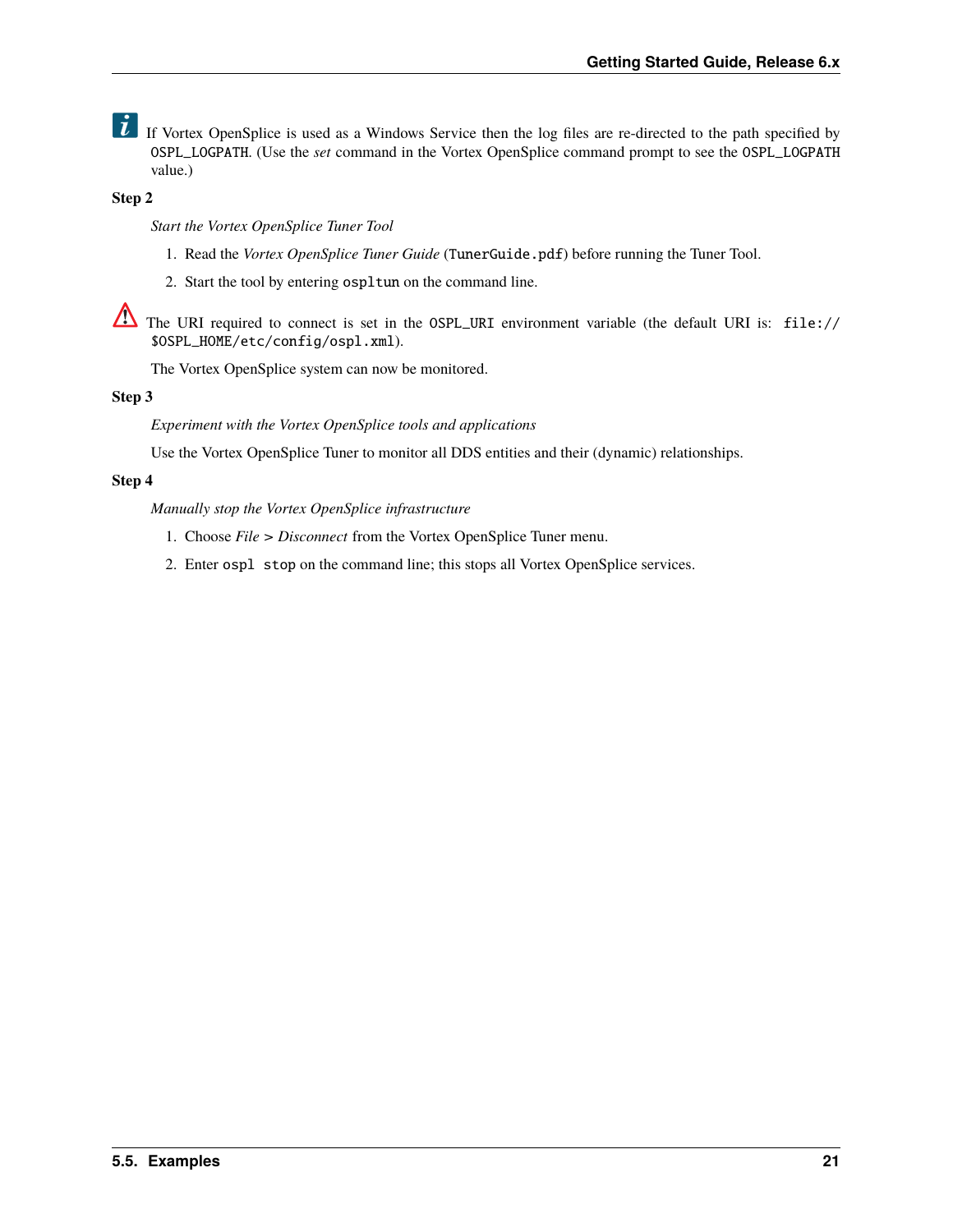# <span id="page-25-0"></span>**USING VORTEX OPENSPLICE WITH VORTEX LINK**

If Vortex OpenSplice is deployed using the *DDSI2/DDSI2E* network-services in a LAN or a private cloud (multicastenabled cloud) and Vortex Link is configured to discover user applications using UDP-multicast in the LAN/private cloud, then Vortex OpenSplice does not need to be configured with any particular configuration property as Vortex Link will discover and communicate with Vortex OpenSplice using the standardized multicast IP address and UDP ports. The only constraint is that both Vortex OpenSplice and Vortex Link are configured to participate in the same DDS domain (domainID).

If Vortex OpenSplice is deployed in a WAN (without multicast-support), then it needs to be configured to use the TCP transport. It also needs to be configured with the peers of one or several Discovery Services (DS) of the deployed Vortex Link. If multiple DS's are available, Vortex OpenSplice may be configured with several discovery service peers in a peers group.

**Example with a single discovery service locator:**

```
<DDSI2Service name="ddsi2">
<General>
.....
     </General>
<TCP><Enable>True</Enable>
</TCP><Discovery>
<Peers>
<Peer>1.1.1.1:7400</Peer>
</Peers>
</Discovery>
```
**Example with two discovery service locators:**

```
<Discovery>
<Peers>
<Peer>1.1.1.1:7400</Peer>
<Peer>2.2.2.2:7400</Peer>
</Peers>
</Discovery>
```
*i NOTE:* Unlike when deployed on a multicast LAN (where the domainID determines the multicast-address used for discovery), the addressed DS of Vortex Link will discover (and subsequently match) data from *any* DDS-domain utilized by Vortex OpenSplice. Utilizing multiple Vortex Link discovery services in the WAN (*i.e.* one per domain) allows for domain-specific discovery and subsequent routing if required.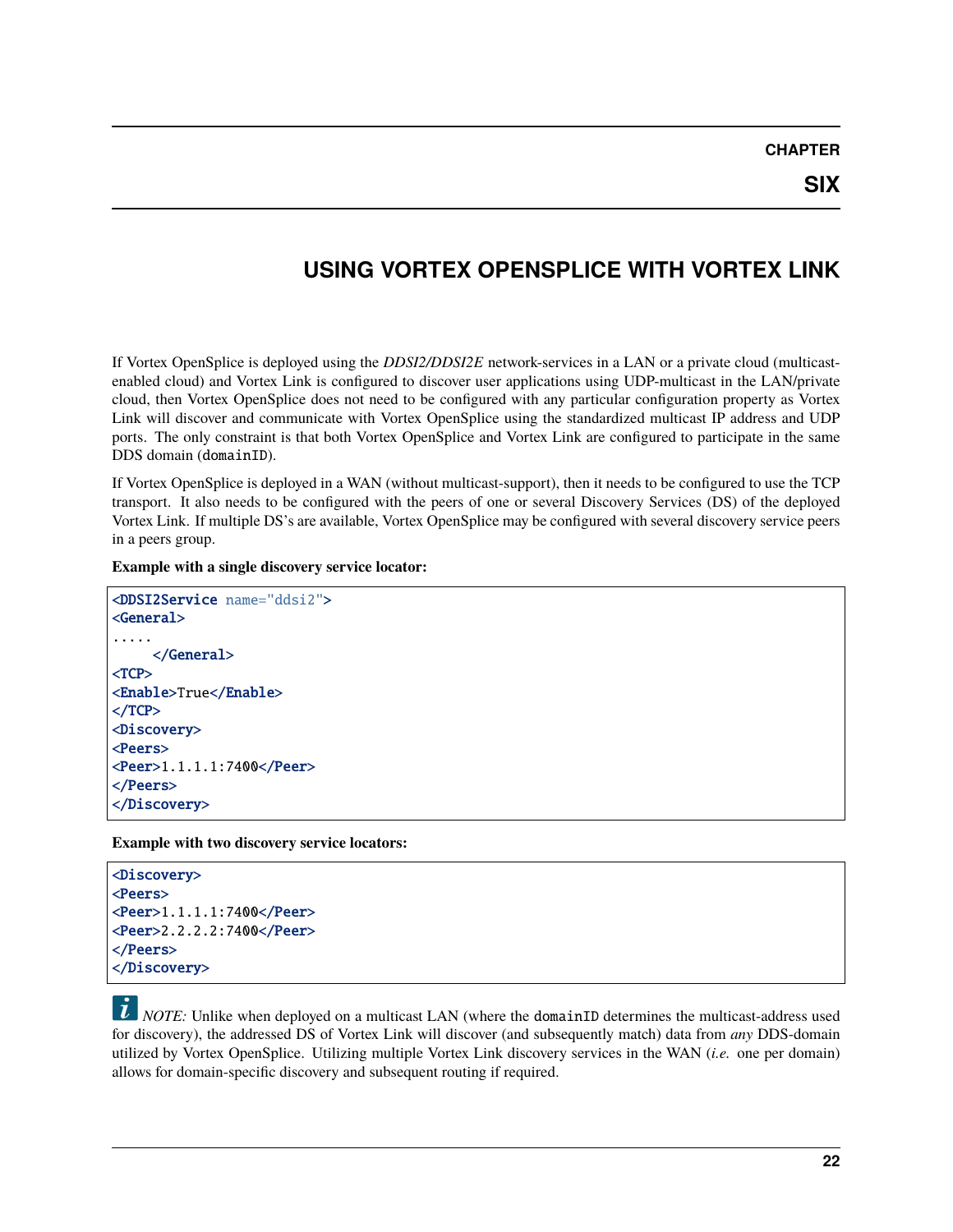#### **SEVEN**

# **LICENSING VORTEX OPENSPLICE**

<span id="page-26-0"></span>*Vortex OpenSplice uses Reprise License Manager (RLM) to manage licenses. This section describes how to install a license file for Vortex OpenSplice and how to use the license manager.*

### <span id="page-26-1"></span>**7.1 General**

The licensing software is automatically installed on the host machine as part of the Vortex OpenSplice distribution. The software consists of two parts:

• *Vortex OpenSplice binary files*

which are installed in <OpenSplice\_Install\_Dir>/<E>/<platform>.<os>/bin, where OpenSplice\_Install\_Dir is the directory where Vortex OpenSplice is installed.

• *License files*

which determine the terms of the license. These will be supplied by ADLINK.



**Licenses:** ADLINK supplies an Vortex OpenSplice license file, license.lic. This file is *not* included in the software distribution, but is sent separately by ADLINK.

# <span id="page-26-2"></span>**7.2 Development and Deployment Licenses**

Development licenses are on a per Single Named Developer basis. This means that each developer using the product requires a license. Vortex OpenSplice is physically licensed for development purposes. Vortex OpenSplice is also physically licensed on enterprise platforms for deployment.



Some Vortex OpenSplice components are licensed individually and you will need the correct feature to be unlocked for you to use them.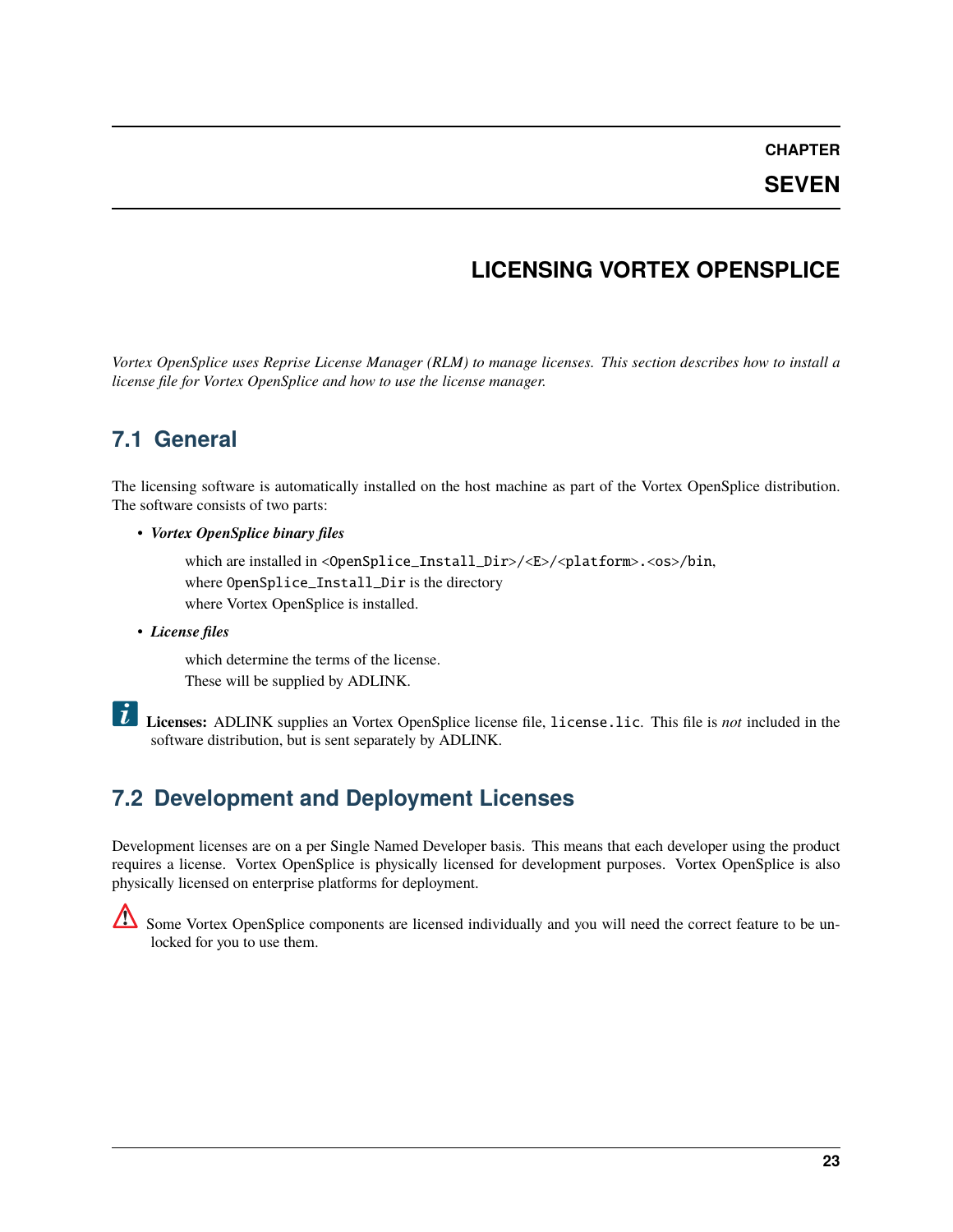### <span id="page-27-0"></span>**7.3 Installing the License File**

Copy the license file to <OpenSplice\_Install\_Dir>/etc/license.lic on the machine that will run the license manager. <OpenSplice\_Install\_Dir> is the directory where Vortex OpenSplice is installed.

This is the recommended location for the license file but you can put the file in any location that can be accessed by the license manager rlm.

If another location is used or the environment has not been setup, then an environment variable, either RLM\_LICENSE or ADLINK\_LICENSE, must be set to the full path and filename of the license file (either variable can be set; there is no need to set both). For example:

ADLINK\_LICENSE=/my/lic/dir/license.lic

If licenses are distributed between multiple license files, the RLM\_LICENSE or ADLINK\_LICENSE variable can be set to point to the directory which contains the license files.

### <span id="page-27-1"></span>**7.4 Running the License Manager Daemon**

It is only necessary to run the License Manager Daemon for floating or counted licenses. In this case, the license manager must be running before Vortex OpenSplice can be used. The license manager software is responsible for allocating licenses to developers and ensuring that the allowed number of concurrent licenses is not exceeded.

For node-locked licenses, as is the case with all evaluation licenses, then it is not necessary to run the License Manager Daemon but the RLM\_LICENSE or ADLINK\_LICENSE variable must be set to the correct license file location.

To run the license manager, use the following command:

#### rlm -c <location>

where <location> is the full path and filename of the license file. If licenses are distributed between multiple files, <location> should be the path to the directory that contains the license files.

The rlm command will start the ADLINK vendor daemon prismtech, which controls the licensing of the Vortex OpenSplice software.

To obtain a license for Vortex OpenSplice from a License Manager Daemon that is running on a different machine, set either the RLM\_LICENSE or ADLINK\_LICENSE environment variable to point to the License Manager Daemon, using the following syntax:

RLM\_LICENSE=<port>@<host>

where  $\epsilon$  port is the port the daemon is running on and  $\epsilon$  host is the host the daemon is running on.

The port and host values can be obtained from the information output when the daemon is started. The format of this output is as shown in the following example:

```
07/05 12:05 (rlm) License server started on rhel4e
07/05 12:05 (rlm) Server architecture: x86_l2
07/05 12:05 (rlm) License files:
07/05 12:05 (rlm) license.lic
07/05 12:05 (rlm)
07/05 12:05 (rlm) Web server starting on port 5054
07/05 12:05 (rlm) Using TCP/IP port 5053
07/05 12:05 (rlm) Starting ISV servers:
07/05 12:05 (rlm) ... prismtech on port 35562
```
(continues on next page)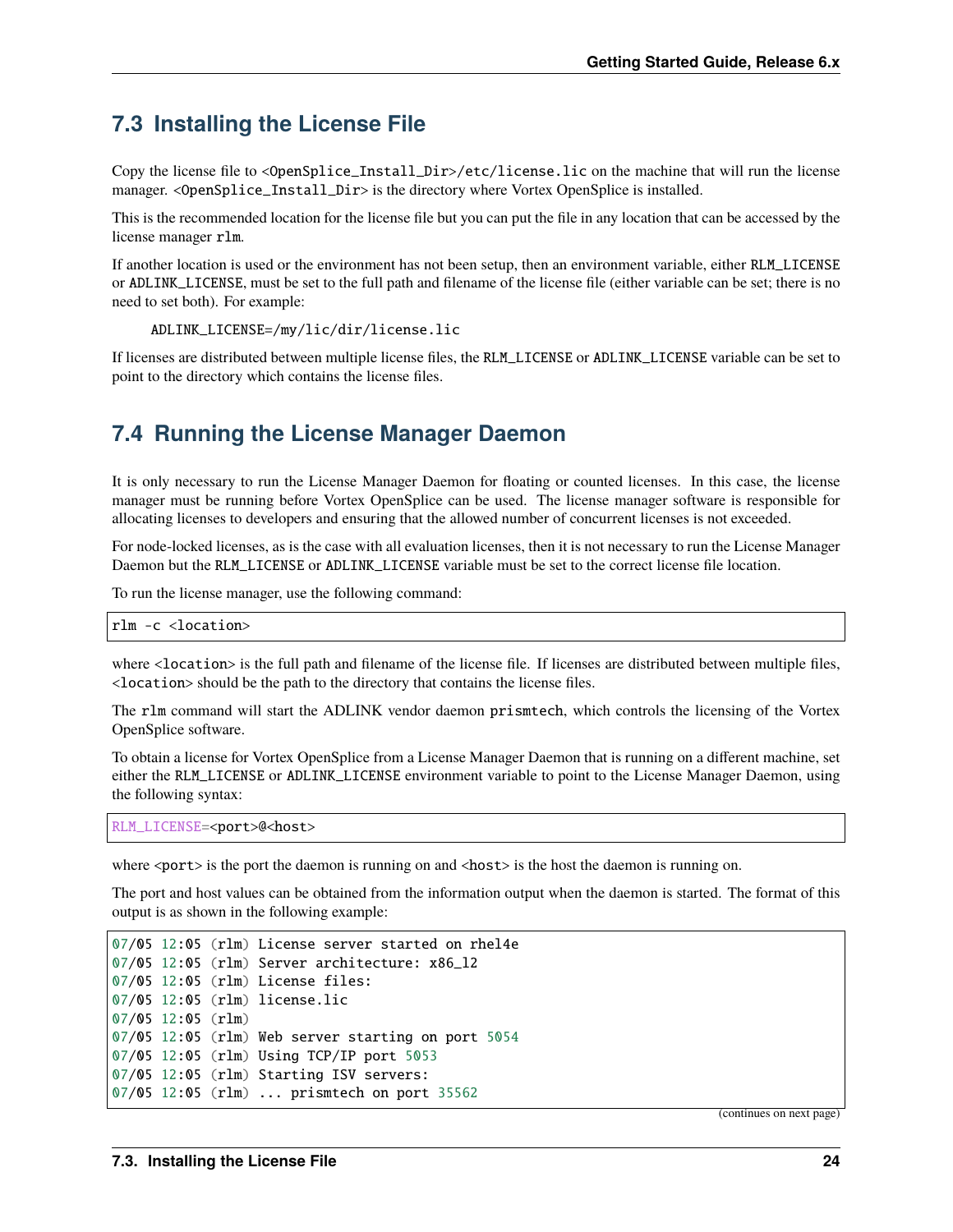(continued from previous page)

```
07/05 12:05 (prismtech) RLM License Server Version 9.1BL3 for ISV "prismtech"
07/05 12:05 (prismtech) Server architecture: x86_l2
  Copyright (C) 2006-2011, Reprise Software, Inc. All rights reserved.
  RLM contains software developed by the OpenSSL Project
  for use in the OpenSSL Toolkit (http//www.openssl.org)
  Copyright (c) 1998-2008 The OpenSSL Project. All rights reserved.
  Copyright (c) 1995-1998 Eric Young (eay@cryptsoft.com) All rights
  reserved.
07/05 12:05 (prismtech)
07/05 12:05 (prismtech) Server started on rhel4e (hostid: 0025643ad2a7) for:
07/05 12:05 (prismtech) opensplice_product1 opensplice_product2
07/05 12:05 (prismtech)
07/05 12:05 (prismtech) License files:
07/05 12:05 (prismtech) license.lic
07/05 12:05 (prismtech)
```
The <port> value should be taken from the first line of the output. The <server> value should be taken from the last line. From this example, the value for RLM\_LICENSE or ADLINK\_LICENSE would be:

35562@rhel4e

#### <span id="page-28-0"></span>**7.5 Utilities**

A utility program, rlmutil, is available for license server management and administration. One feature of this utility is its ability to gracefully shut down the license manager. To shut down the license manager, preventing the checkout of licenses for the Vortex OpenSplice software, run either of the following commands:

rlmutil rlmdown -vendor prismtech rlmutil rlmdown -c <location>

where <location> is the full path and filename of the license file.

The rlmutil program is also used to generate a host identification code which is used to generate your license key. To generate the code, run the following command on the license server:

Linux

rlmutil rlmhostid

**Windows** 

rlmutil rlmhostid ether

This returns an ID code for the server, which will look similar to:

Hostid of this machine: 0025643ad2a7

This ID code must be supplied to ADLINK so that your license key can be generated.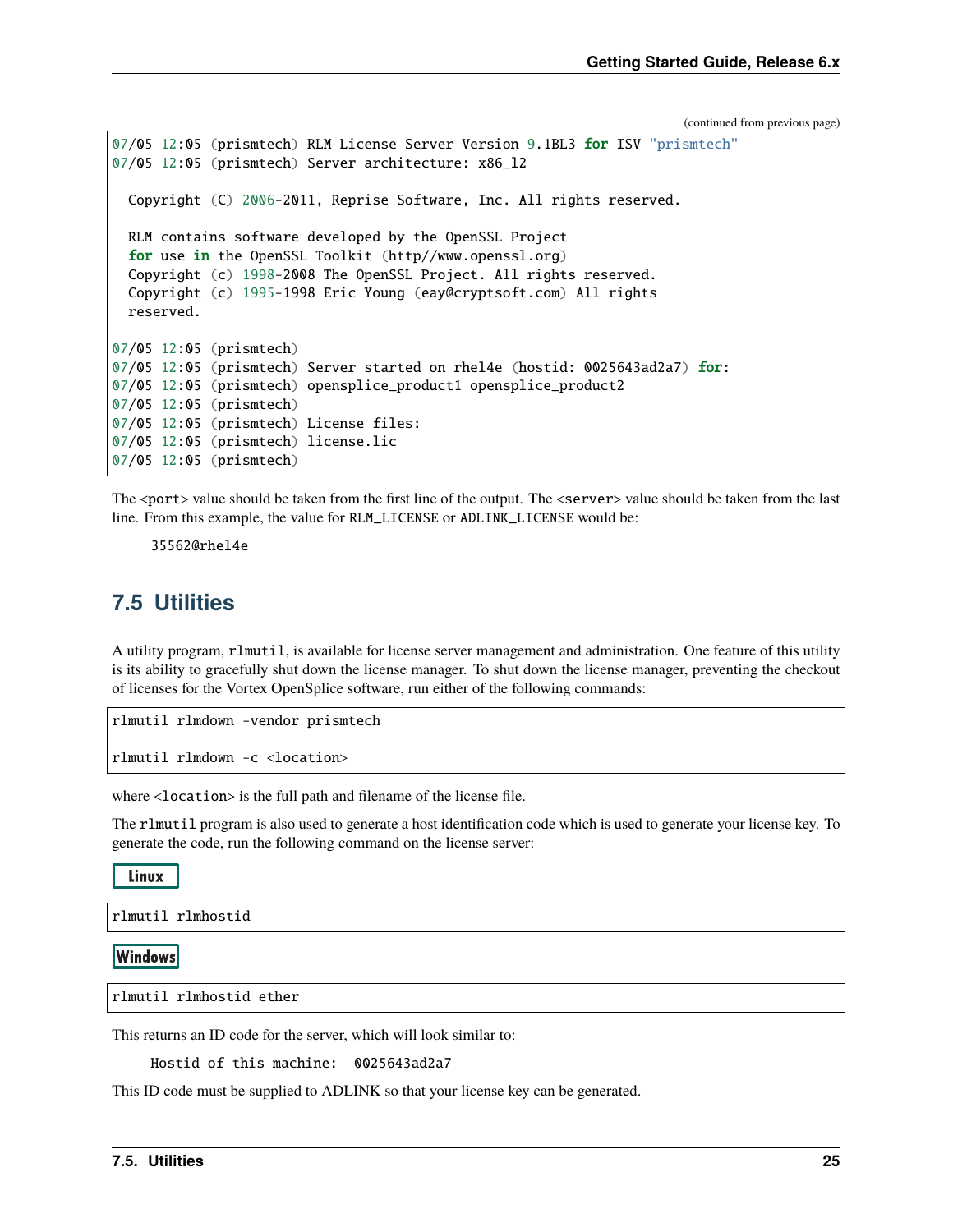**EIGHT**

# **LAUNCHER**

<span id="page-29-0"></span>*The Launcher application provides easy access to all of the tools, documentation, configurations, and examples bundled with Vortex OpenSplice.*

# <span id="page-29-1"></span>**8.1 The Launcher utility**



Fig. 1: **The Launcher utility**

# <span id="page-29-2"></span>**8.2 Starting the Launcher**

The Launcher's content is populated based on the environment variables available at the time it is started. If the command line is used then the correct release script must be sourced from the Vortex OpenSplice home directory before starting the Launcher.

**Unix and Linux**



Source the release.com file from the shell command line to set up the Vortex OpenSplice environment.

To start Launcher, enter the following command in the shell: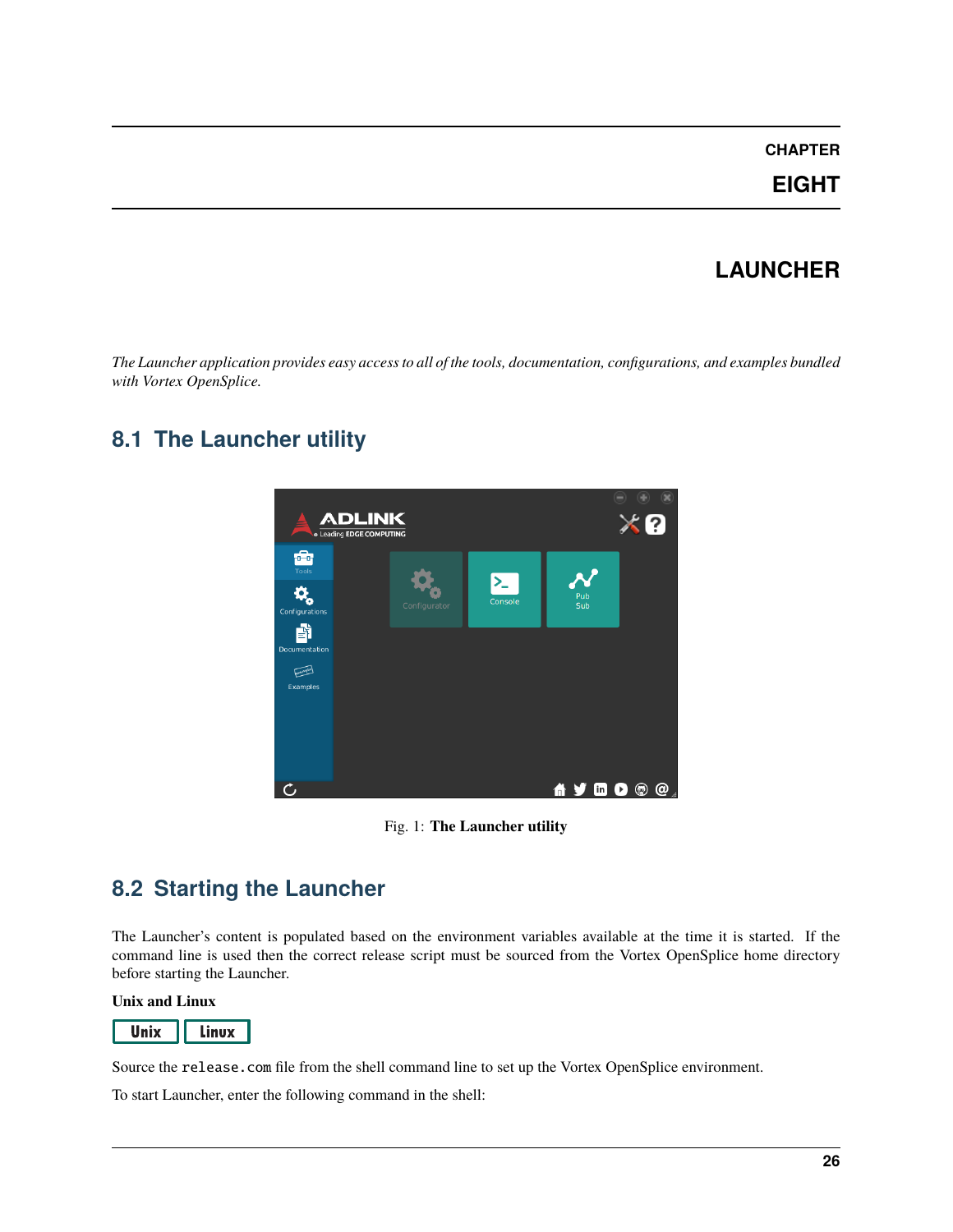ospllauncher

#### **Windows**

**Windows** 

Open an *Vortex OpenSplice Command Prompt* and enter the following command:

ospllauncher.bat

You can also start Launcher from the Windows *Start* Menu, which will set the environment variables of the Vortex OpenSplice instance appropriately.

> VortexOpenSplice 6.8.2b1 HDE x86\_64.w and proposed to the control of the Marian States<br>At Launcher<br>At Uninstall Vortex OpenSplice 6.8.2b1

Fig. 2: **Starting the Launcher from Windows Start menu**

### <span id="page-30-0"></span>**8.3 Stopping the Launcher**

**Unix and Linux**



In the terminal where the ospllauncher file was executed, enter *CTRL+C*, or close the Launcher application windows using the *X* button.

#### **Windows**

**Windows** 

Close the Launcher application windows using the *X* button.

### <span id="page-30-1"></span>**8.4 Troubleshooting Improper Startup**

#### **Launcher starts up with incorrect, missing, or no content at all**

Check the following:

Linux

On Linux, ensure that the *release.com* was called prior to starting the Launcher.

On Windows, ensure you use the *Vortex OpenSplice Command Prompt* , or you can use the Windows command prompt if you call the *release.bat* script prior to starting the Launcher.

If previous versions of Vortex OpenSplice were used with Launcher, verify that USER\_HOME.olauncherprefs does not contain any overridden values pointing to non-existent directories or files.

#### **Launcher starts up but cannot compile or clean example code**

Ensure that you have permissions to modify the permissions of OSPL\_HOME/examples and any user-specified configuration directories, or start Launcher with elevated privileges.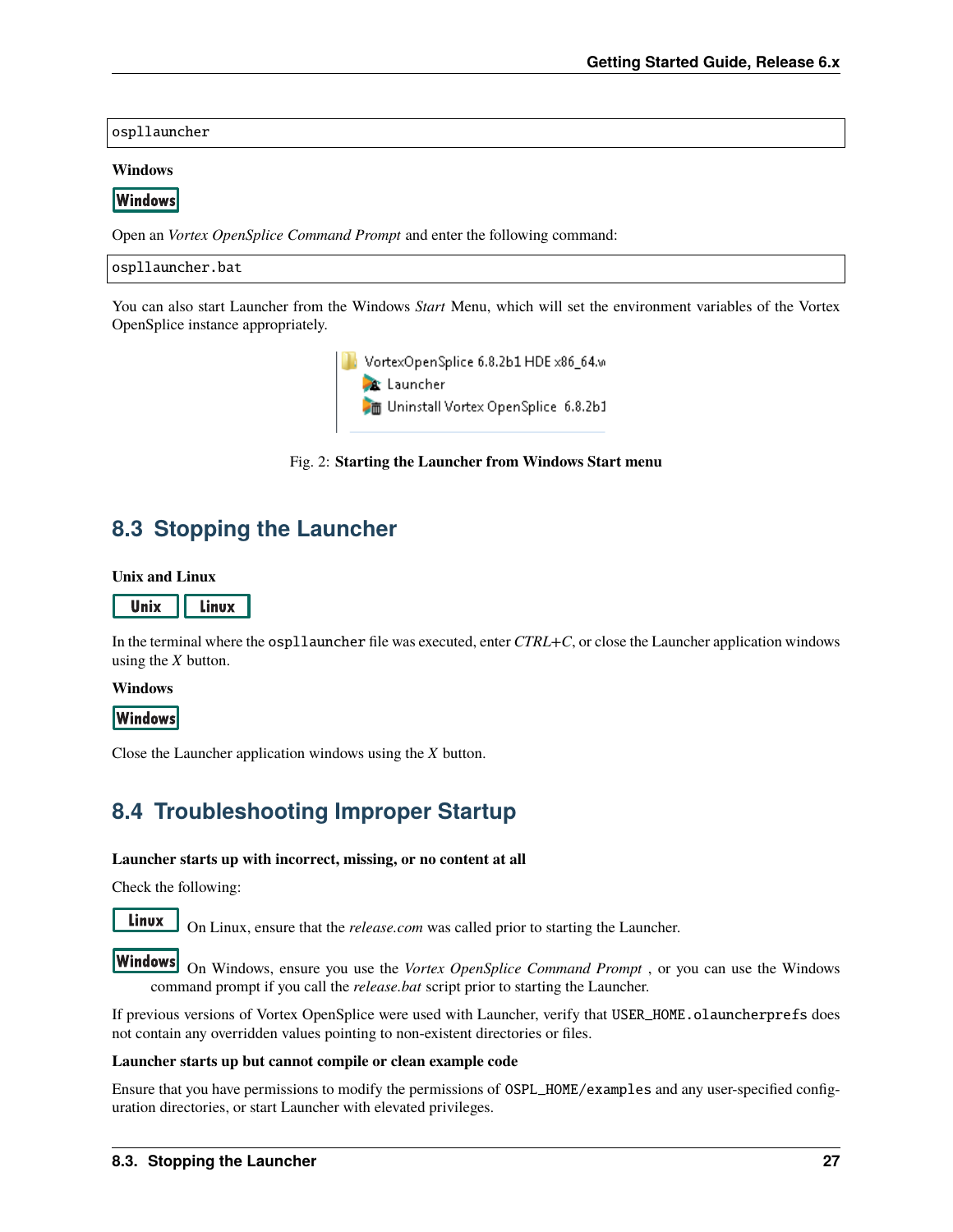#### **Launcher starts up but cannot save edited configuration files opened in Configurator that has been started from Launcher**

Ensure taht you have modify permissions in the OSPL\_HOME/etc/config/ directory, or start Launcher with elevated privileges.

#### **Launcher starts up but cannot write log files**

Ensure that you have modify permissions in the OSPL\_HOME/ and its subdirectories, start Launcher with elevated privileges, or start ospllauncher from a non-write-protected directory.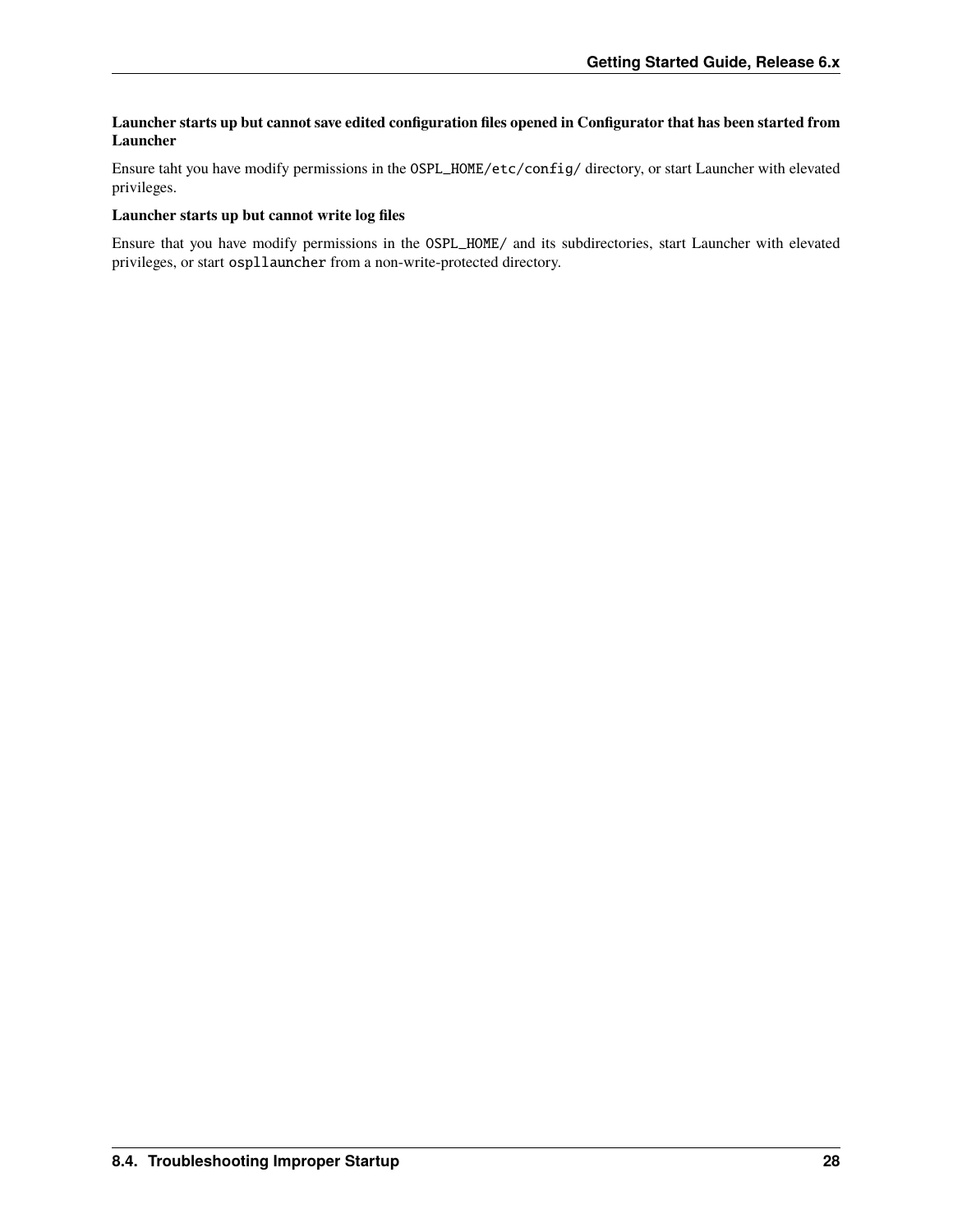### **NINE**

# **PLATFORM-SPECIFIC INFORMATION**

<span id="page-32-0"></span>*The remainder of this Guide contains information about using Vortex OpenSplice on platforms other than Unix/Linux and Windows.*

*[VxWorks 5.5.1](#page-33-0) [VxWorks 6.x RTP](#page-40-0) [VxWorks 6.x Kernel Mode](#page-46-0) [Integrity](#page-55-0) [Windows CE](#page-63-0) [PikeOS POSIX](#page-71-0) [ELinOS](#page-75-0)*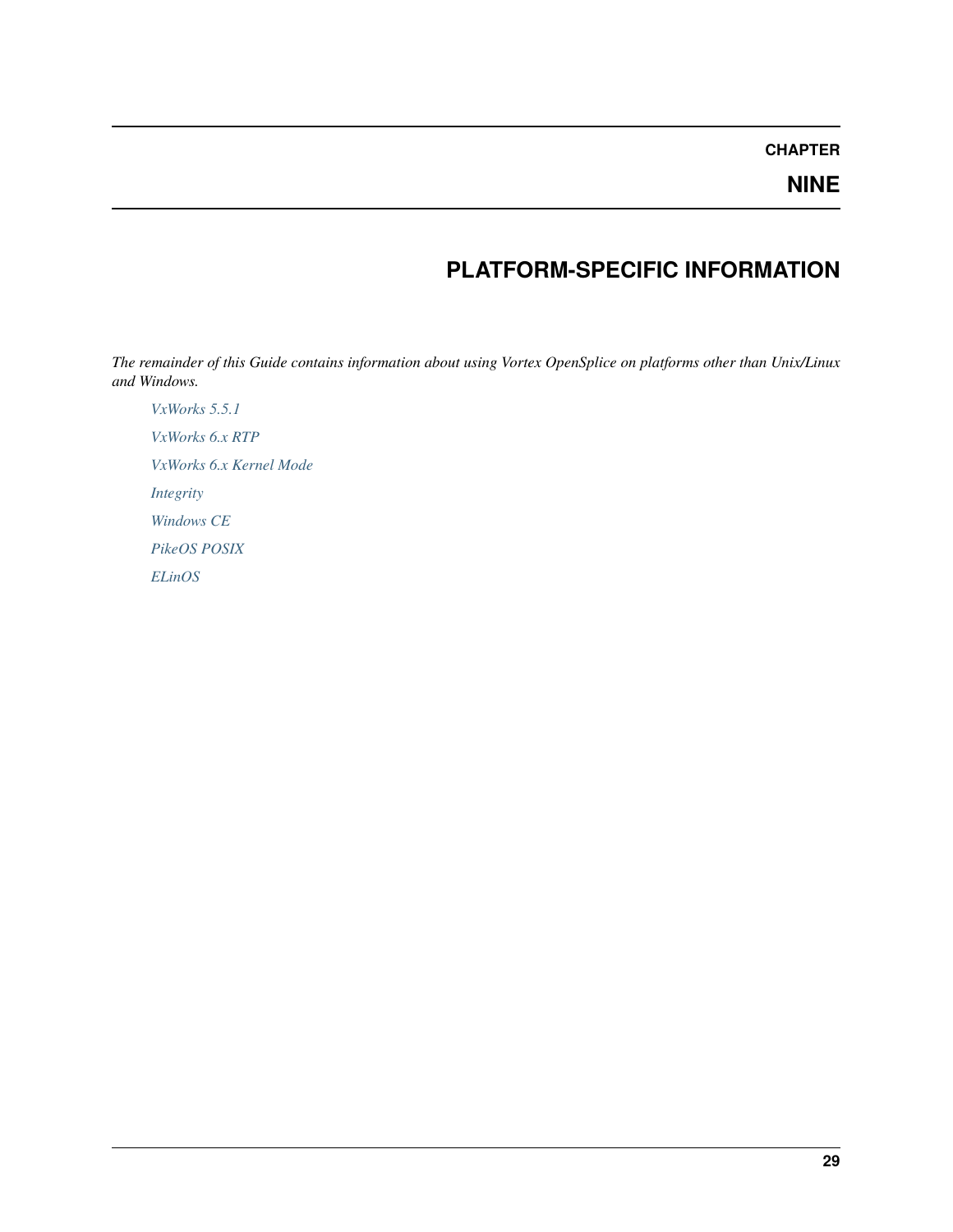#### **TEN**

# **VXWORKS 5.5.1**

<span id="page-33-0"></span>*This chapter provides a brief description of how to deploy Vortex OpenSplice on VxWorks 5.5.1.*

# <span id="page-33-1"></span>**10.1 VxWorks and Tornado**

This chapter provides a brief description of how to build the kernel and the supplied examples, and how to run those examples, using VxWorks 5.5.1 and the Tornado *'front end'*. For more information about VxWorks 5.5.1 and Tornado, please refer to WindRiver's documentation.

**NOTE:** The examples given here assume that a Solaris-hosted system is being used, and that Vortex OpenSplice is installed in /usr/local/vxworks5.5.1.

# <span id="page-33-2"></span>**10.2 Building a VxWorks Kernel**

#### **Required modules**

The following modules are the core system components needed to build the Vortex OpenSplice runtime. Please refer to WindRiver's documentation for additional information describing how VxWorks kernels can be built.

- Operating system components
	- **–** POSIX components
		- ∗ POSIX timers
		- ∗ POSIX threads
	- **–** File System and Disk Utilities
		- ∗ File System and Disk Utilities

#### **Additional modules**

The modules listed below are optional but are useful for HDE (Host Development Environment) development. These modules are required if deploying from the Tornado front end:

- Development tool components
	- **–** WDB agent components
		- ∗ WDB agent services
	- **–** WDB target server file system
		- ∗ symbol table components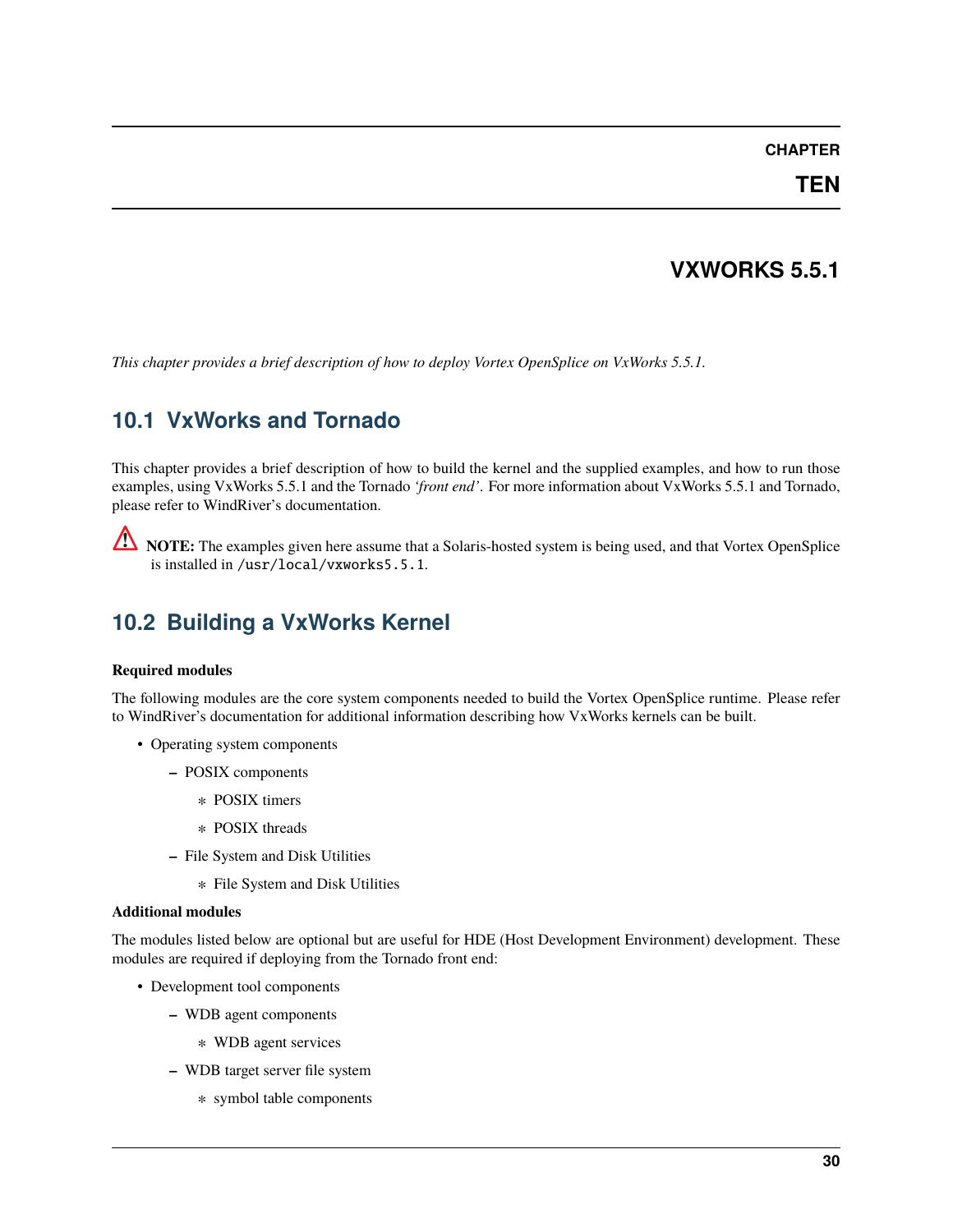- Platform-specific Information
	- **–** synchronize host and target symbol tables
	- **–** target shell components
		- ∗ target shell

# <span id="page-34-0"></span>**10.3 Scenarios for Building the OpenSplice Examples**

There are two scenarios included for building and deploying the OpenSplice examples.

- You can build one DKM (Downloadable Kernel Module) containing the example, OpenSplice, and all of its required services and support libraries, as well as a default configuration file. *(This is the recommended approach.)*
- Alternatively, separate DKMs are supplied for each of the OpenSplice libraries and services, and each example can be built as a separate DKM (containing only the example), which we refer to as *'AppOnly'* style.

# <span id="page-34-1"></span>**10.4 The OpenSplice Examples (All linked in one complete DKM -** *recommended***)**

#### **To build the standalone C PingPong example**



At the prompt, cd to *examples/dcps/PingPong/c/standalone/`* and run make.

#### **10.4.1 Note about the example projects**

The example builds by linking the object produced by compiling the output of osplconf2c along with the example application, the splice deamon, and services enabled in the configuration XML, into one single downloadable kernel module.

Users producing their own application could of course decide to link the object and library files into a monolithic kernel image instead.

#### **10.4.2 The osplconf2c tool**

osplconf2c is required for example and user applications.

osplconf2c is a tool which processes the OpenSplice configuration XML, and produces a source file to be compiled and linked into the final image. It contains the data from the XML file, as well as any environment variables that you require to configure OpenSplice and references to the symbols for the entry points of the OpenSplice services.

Environment variables can be added using the -e option. For example, you would use the option -e "OSPL\_LOGPATH=/xxx/yyy" if you wanted the logs to be placed in /xxx/yyy.

The example makefiles runs osplconf2c automatically.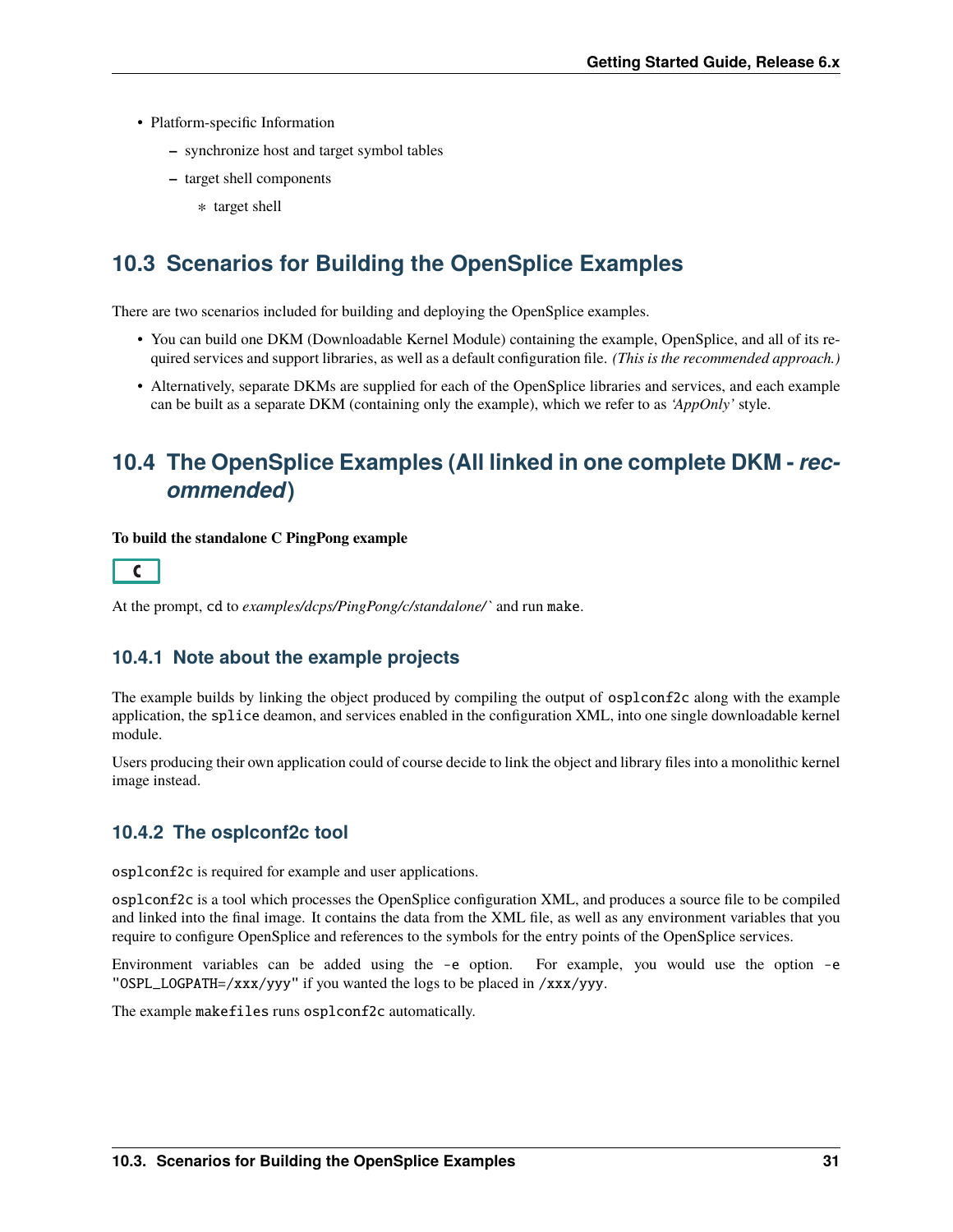# <span id="page-35-0"></span>**10.5 Overriding OpenSplice configuration at runtime**

You can override the OpenSplice configuration XML provided to osplconf2c at runtime by specifying the URI of a file when starting ospl\_spliced on the target. For example:

ospl\_spliced "file:///tgtsvr/ospl.xml"

It should be noted, however, that the osplconf2c will have generated references to the symbols for the services which are specified in the xml file when it started, and only those services may be used in the new configuration, as other services will not be included in the image. As an exception to this, if the -d option is specified then dynamic loading is supported, and DKMs for additional services will be automatically loaded; DKMs for any required 'libraries' must be pre-loaded by the user.

*NOTE:* Symbol table support will be required in the kernel if the -d option is used. Without the -d option it should still be possible to statically link OpenSplice with a kernel even if symbol table support is not included, for example for final deployment.

### <span id="page-35-1"></span>**10.6 Running the Examples**

If you included the additional modules listed above (see *[Building a VxWorks Kernel](#page-33-2)*) in the kernel, deployment is done *via* the target server setup from the Tornado shell connection.

### <span id="page-35-2"></span>**10.7 Background**

All Vortex OpenSplice tools or services have unique entry points. These entry points all take a string; the string is parsed into the necessary arguments and passed on.

To start ospl on a Unix system, the command would be:

```
ospl start file:///ospl.xml
```
and on VxWorks:

ospl "start file:///ospl.xml"

Note that the arguments are separated by spaces.

Other commands:

```
osp1 \rightarrow osp1(char * )spliced -> ospl_spliced(char *)
networking -> ospl_networking(char *)
durability -> ospl_durability(char *)
cmsoap -> ospl_cmsoap(char *)
mmstat -> ospl_mmstat(char *)
shmdump -> ospl_shmdump(char *)
```
The standard 'main' equivalent entry points are: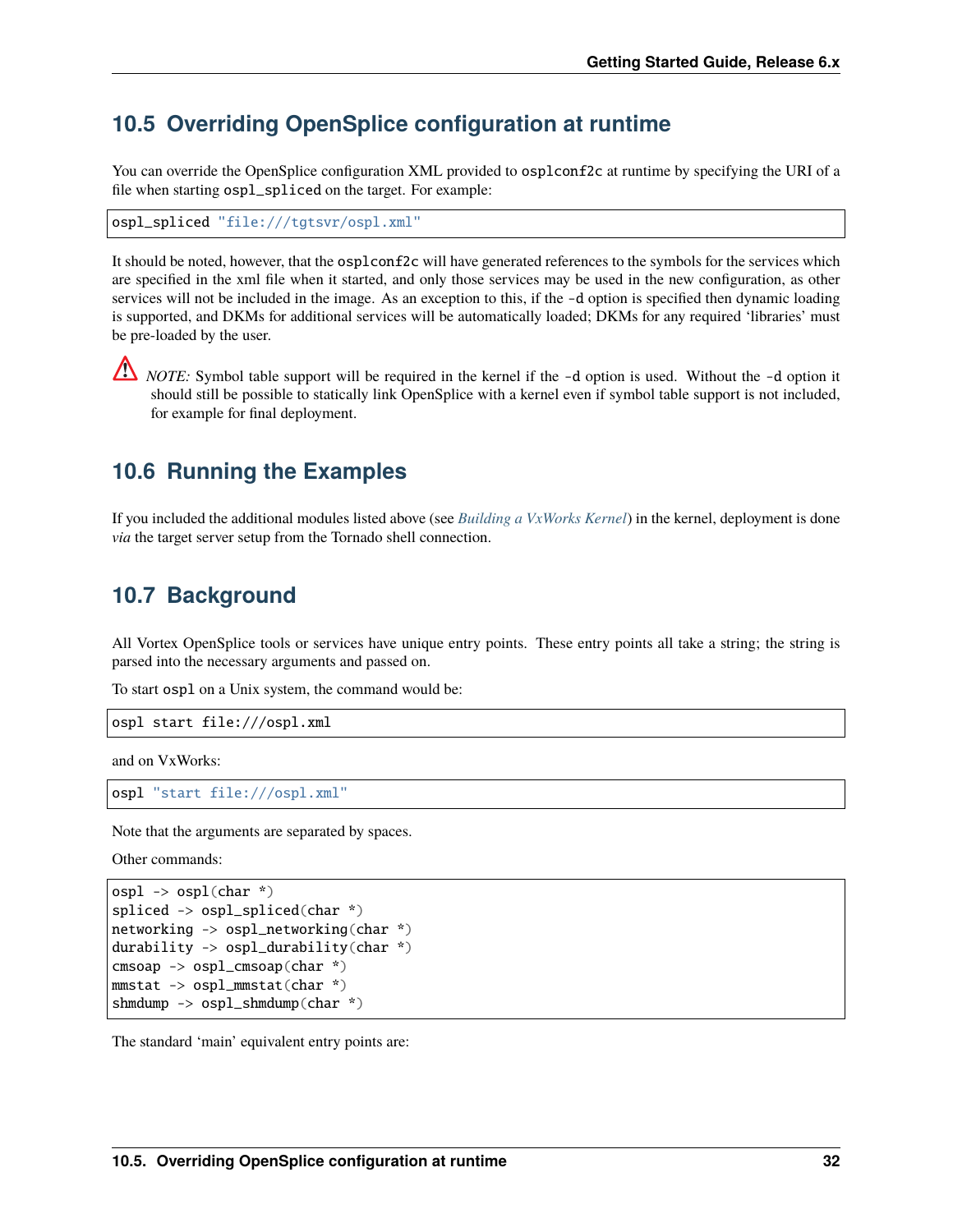```
ospl \rightarrow ospl_unique_main(int argc, char ** argv)
spliced -> ospl_spliced_unique_main(int argc, char ** argv)
networking -> ospl_networking_unique_main(int argc, char ** argv)
durability -> ospl_durability_unique_main(int argc, char ** argv)
cmsoap -> ospl_cmsoap_unique_main(int argc, char ** argv)
mmstat -> ospl_mmstat_unique_main(int argc, char ** argv)
shmdump -> ospl_shmdump_unique_main(int argc, char ** argv)
```
You can use the standard argv argc version entry when you need to use arguments with embedded spaces. For example, for ospl you would use:

```
osp1Args = malloc(12)*osplArgs = "ospl"
*(osplArgs+4) = "start"*(osplArgs+8) = "file:///tgtsvr/etc/config/ospl.xml"
ospl_unique_main (2, osplArgs)
```
# **10.8 How to start spliced and related services**

For the example below the target server filesystem must be mounted as /tgtsvr on the target.

To start the spliced service and other additional OpenSplice services open a *windsh* and enter the following commands.

```
cd "$OSPL_HOME/examples/dcps/PingPong/c/standalone"
ld 1,0,"sac_pingpong_kernel.out"
ospl_spliced
```
Note that spliced will block when invoked by ospl\_spliced so open a new *windsh* to run the following Pong command:

pong ("PongRead PongWrite")

After the Pong application has started you can open another *windsh* and start Ping. However, if you are running the Ping application on another target board you must load and start spliced on that target also, as described above.

```
ping("100 100 m PongRead PongWrite")
ping("100 100 q PongRead PongWrite")
ping("100 100 s PongRead PongWrite")
ping("100 100 b PongRead PongWrite")
ping("100 100 f PongRead PongWrite")
ping("1 10 t PongRead PongWrite")
```
The ospl-info.log file can be inspected to check the deployment has been successful. By default, this is written to the /tgtsvr directory.

The moduleShow command can be used within the VxWorks shell to see that the service modules have loaded, and the i command should show that tasks have started for these services.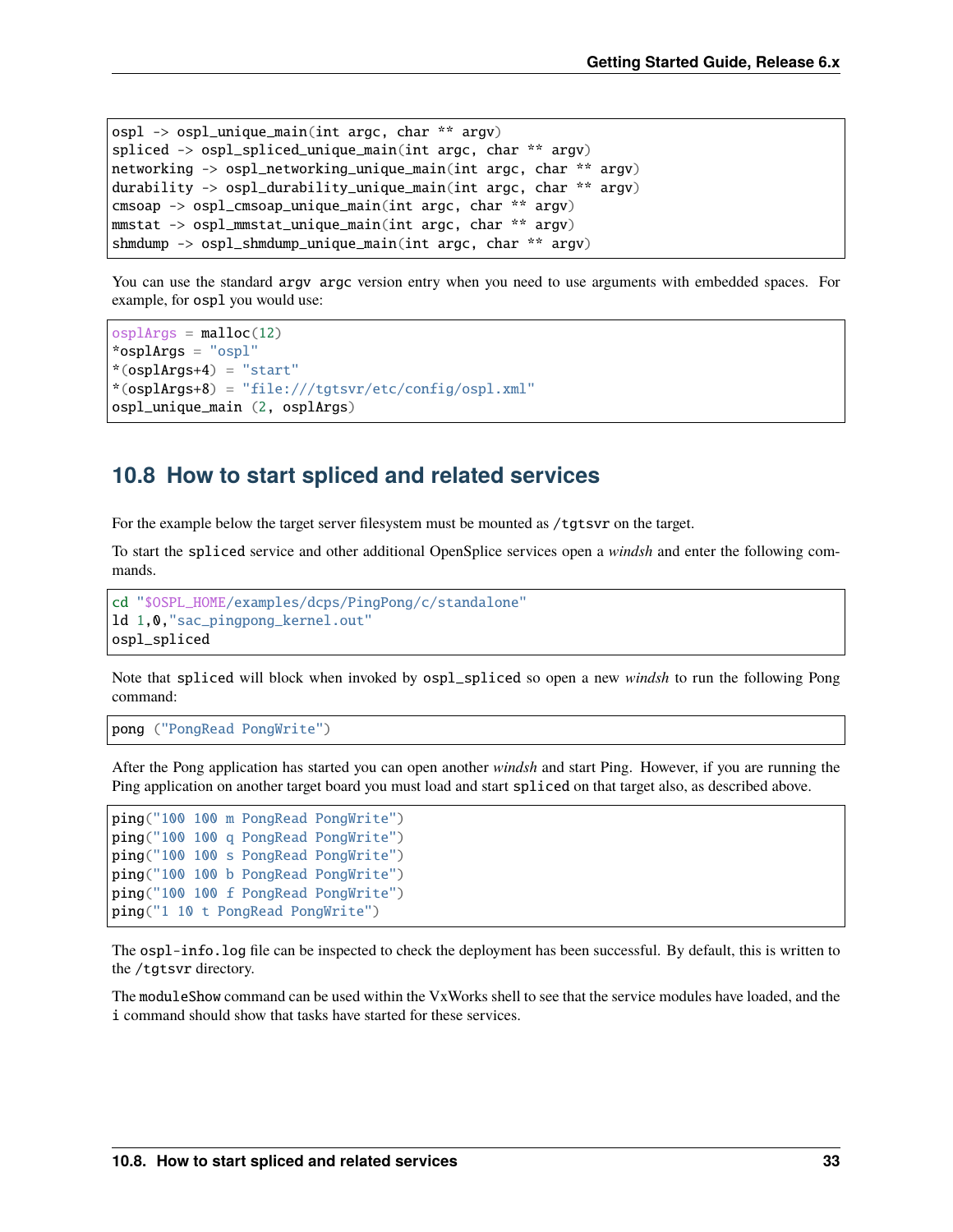# **10.9 The osplconf2c command**

**Usage**

```
osplconf2c -h
```
osplconf2c [-d [-x]] [-u <URI>] [-e <env=var> ]... [-o <file>]

#### **Options**

-h, -? List available command line arguments and give brief reminders of their functions.

-u <URI> Specifies the configuration file to use (default: \${OSPL\_URI}).

-o <file> Name of the generated file.

-e <env=var> Environment setting for configuration of OpenSplice; *e.g.* -e "OSPL\_LOGPATH=/xxx/yyy".

-d Enable dynamic loading.

-x Exclude xml.

# **10.10 The OpenSplice Examples (Alternative scenario, with multiple DKMs)**

**A** Loading separate DKMs is not recommended by ADLINK.

## **Note about the example projects**

Please ensure that any services called by a configuration XML contain an explicit path reference within the command tag; for example:

<Command>/tgtsvr/networking</Command>

## **10.10.1 To build the standalone C pingpong example**



At the prompt, cd to examples/dcps/PingPong/c/standalone/ and run

make -f Makefile\\_AppOnly

## **10.10.2 How to start spliced and related services**

To start the spliced service and other additional OpenSplice services, load the core OpenSplice shared library that is needed by all Vortex OpenSplice applications, and then the ospl utility symbols. This can be done using a VxWorks shell on as many boards as needed. The ospl entry point can then be invoked to start OpenSplice.

```
cd "$OSPL_HOME"
ld 1,0,"lib/libddscore.so"
ld 1,0,"bin/ospl"
os_putenv("OSPL_URI=file:///tgtsvr/etc/config/ospl.xml")
ospl("start")
```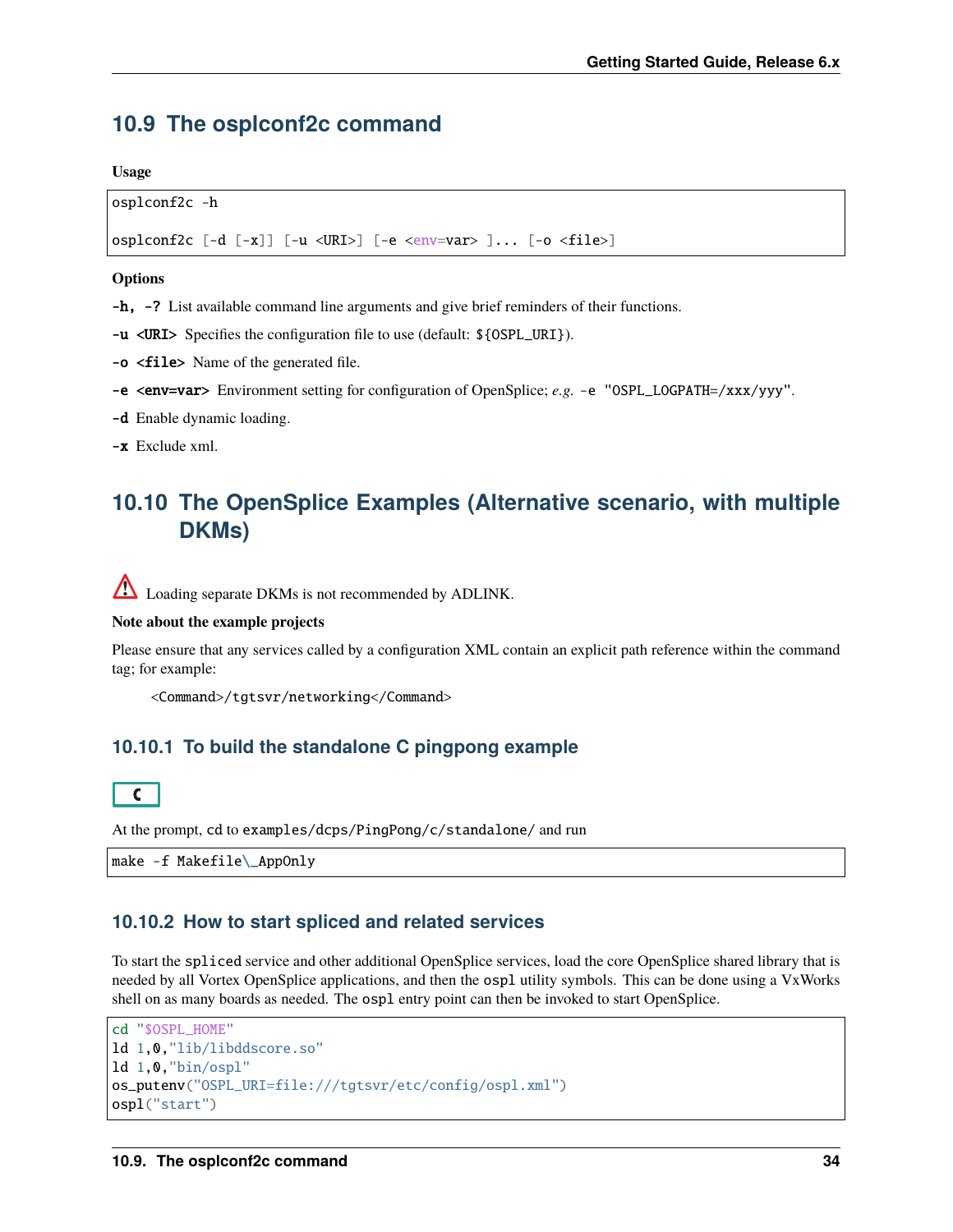Please note that in order to deploy the cmsoap service for use with the Vortex OpenSplice Tuner, it must be configured in ospl.xml and the libraries named libcmxml.so and libddsrrstorage.so must be pre-loaded:

```
ld 1,0,"lib/libddscore.so"
ld 1,0,"lib/libddsrrstorage.so"
ld 1,0,"lib/libcmxml.so"
ld 1,0,"bin/ospl"
os_putenv("OSPL_URI=file:///tgtsvr/etc/config/ospl.xml")
os_putenv("PATH=/tgtsvr/bin")
ospl("start")
```
### **To run the C PingPong example from winsh**



After the spliced and related services have started, you can start Pong:

```
cd "$OSPL_HOME"
ld 1,0,"lib/libdcpsgapi.so"
ld 1,0,"lib/libdcpssac.so"
cd "examples/dcps/PingPong/c/standalone"
ld 1,0,"sac_pingpong_kernel_app_only.out"
pong("PongRead PongWrite")
```
After the Pong application has started you can open another *windsh* and start Ping. However, if you are running the Ping application on another target board you must load and start spliced on that target also, as described above.

```
ping("100 100 m PongRead PongWrite")
ping("100 100 q PongRead PongWrite")
ping("100 100 s PongRead PongWrite")
ping("100 100 b PongRead PongWrite")
ping("100 100 f PongRead PongWrite")
ping("1 10 t PongRead PongWrite")
```
The ospl-info.log file can be inspected to check the deployment has been successful. By default, this is written to the /tgtsvr directory.

The moduleShow command can be used within the VxWorks shell to see that the service modules have loaded, and the i command should show that tasks have started for these services.

## **10.10.3 Load-time Optimisation: pre-loading OpenSplice Service Symbols**

Loading spliced and its services may take some time if done exactly as described above. This is because the service Downloadable Kernel Modules (DKM) and entry points are dynamically loaded as required by OpenSplice.

It has been noted that the deployment may be slower when the symbols are dynamically loaded from the Target Server File System. However, it is possible to improve deployment times by optionally pre-loading service symbols that are known to be deployed by OpenSplice.

In this case OpenSplice will attempt to locate the entry point symbols for the services and invoke those that are already available. This removes the need for the dynamic loading of such symbols and can equate to a quicker deployment. When the entry point symbols are not yet available *(i.e.* services have not been pre-loaded), OpenSplice will dynamically load the services as usual.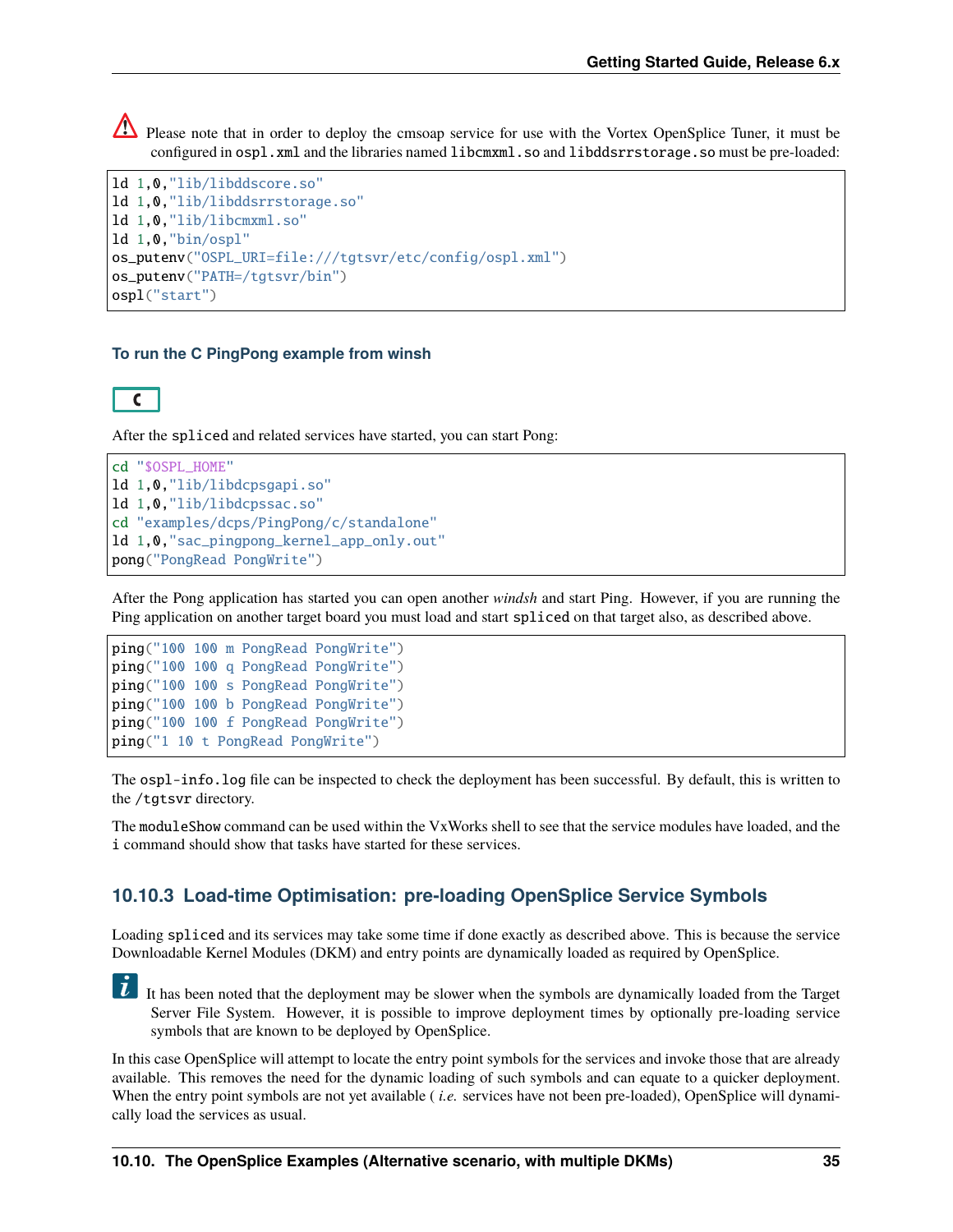For example, for an OpenSplice system that will deploy spliced with the networking and durability services, the following commands could be used:

```
cd "$OSPL_HOME"
ld 1,0,"lib/libddscore.so"
ld 1,0,"bin/ospl"
ld 1,0,"bin/spliced"
ld 1,0,"bin/networking"
ld 1,0,"bin/durability"
os_putenv("OSPL_URI=file:///tgtsvr/etc/config/ospl.xml")
os_putenv("PATH=/tgtsvr/bin")
ospl("start")
```
The ospl-info.log file describes whether entry point symbols are resolved having been pre-loaded, or the usual dynamic symbol loading is required.

## **10.10.4 Notes**

In this scenario osplcon2c has been used with the -x and -d options to create an empty configuraion which allows dynamic loading, and the resulting object has been included in the provided libddsos.so.

If desired the end user could create a new libddsos.so based on libddsos.a and a generated file from osplconf2c without the -x option, in order to statically link some services but also allow dynamic loading of others if the built-in xml is later overridden with a file URI. (See *[Overriding OpenSplice configuration at runtime](#page-35-0)*.)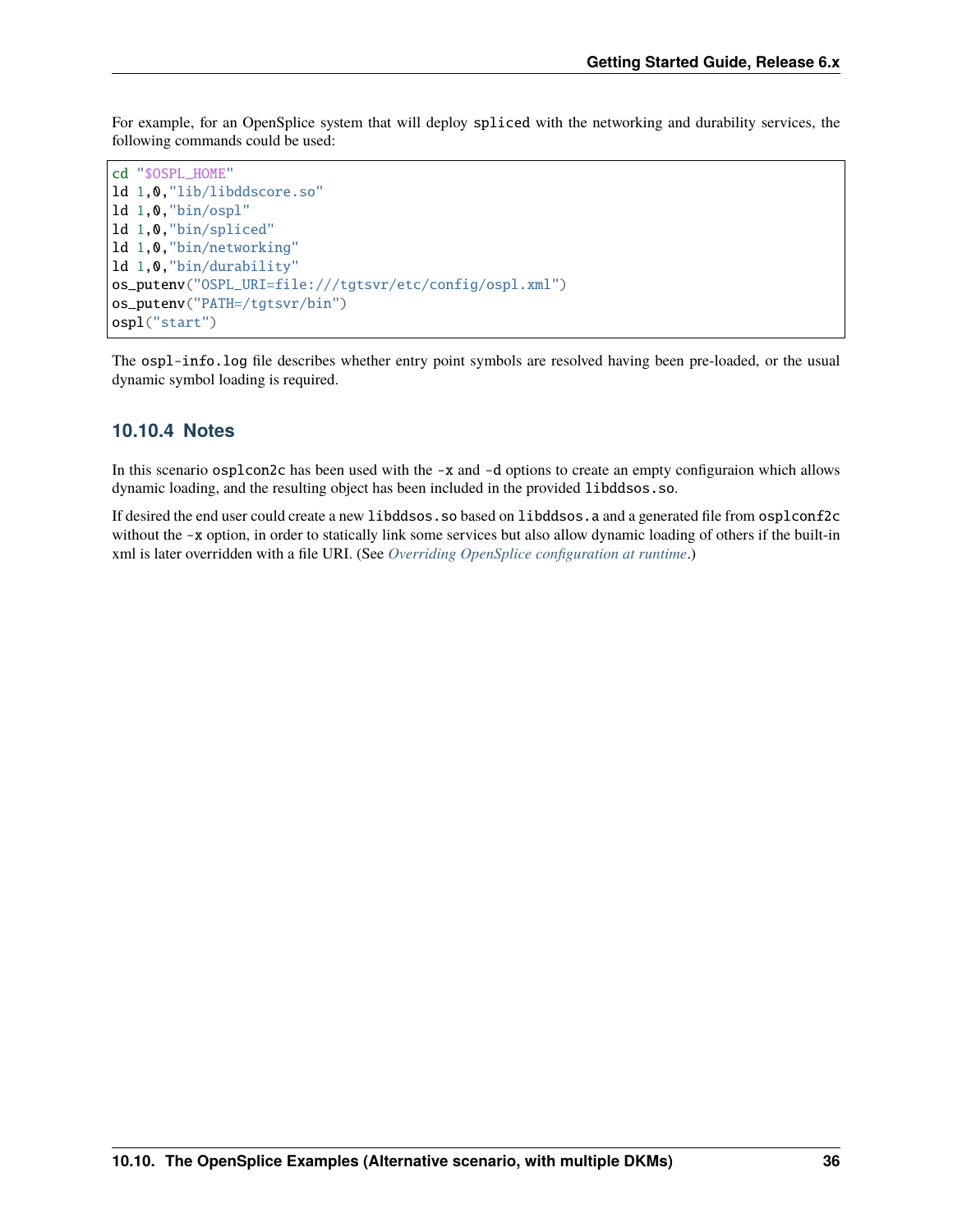## **CHAPTER**

# **ELEVEN**

# **VXWORKS 6.X RTP**

*This chapter provides a brief description of how to deploy Vortex OpenSplice on VxWorks 6.x as a Real Time Process.*

# **11.1 VxWorks Real Time Processes**

Vortex OpenSplice is deployed on the VxWorks 6.x operating system as Real Time Processes (RTPs). For more information about RTPs please refer to WindRiver's VxWorks documentation.

# **11.2 Installation**

The following instructions describe installing Vortex OpenSplice for VxWorks 6.x on the Windows host environment.

Start the installation process by double-clicking the Vortex OpenSplice Host Development Environment (HDE) installer file. Follow the on-screen instructions and complete the installation. When asked to configure the installation with a license file, choose *No*. The installer will create an Vortex OpenSplice entry in *Start > Programs* which contains links to the Vortex OpenSplice tools, documentation, and an Uninstall option.

Please note that WindRiver's Workbench GUI must be run in an environment where the Vortex OpenSplice variables have already been set. If you chose to set the Vortex OpenSplice variables globally during the installation stage, then Workbench can be run directly. Otherwise, Workbench must be run from the Vortex OpenSplice command prompt. Start the command prompt by clicking *Start > Programs > Vortex OpenSplice menu entry > Vortex OpenSplice command prompt*, then start the Workbench GUI. On VxWorks 6.6 the executable is located at

<WindRiver root directory>\workbench-3.0\wrwb\platform\eclipse\wrwb-x86-win32.exe

This executable can be found by right-clicking on the WindRiver's Workbench *Start* menu item and choosing *Properties*.

# **11.3 VxWorks Kernel Requirements**

The VxWorks kernel required to support Vortex OpenSplice on VxWorks 6.x is built using the development kernel configuration profile with the additional posix thread components enabled. A kernel based on this requirement can be built within Workbench, by starting the Workbench GUI and selecting *File > New > VxWorks Image Project*.

Type a name for the project then select the appropriate Board Support Package and Tool Chain (for example cpn805 and gnu). Leave the kernel options to be used as blank, and on the *Configuration Profile* dialog choose PROFILE\_DEVELOPMENT from the drop-down list.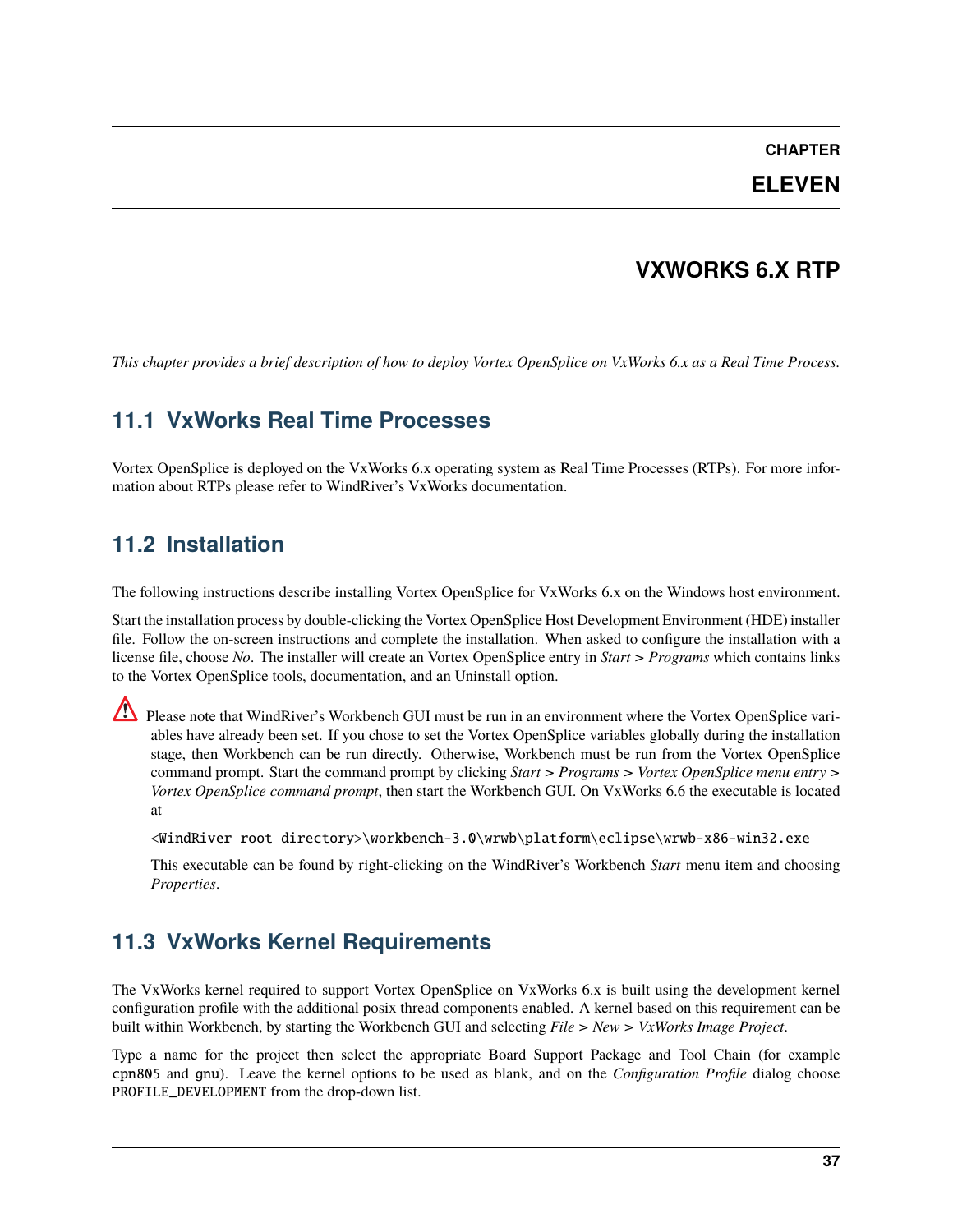Once the kernel configuration project has been generated, the additional required functionality can be enabled:

- POSIX threads (INCLUDE\_POSIX\_PTHREADS)
- POSIX thread scheduler in RTPs (INCLUDE\_POSIX\_PTHREAD\_SCHEDULER)
- built-in symbol table (INCLUDE\_STANDALONE\_SYM\_TBL)

Note that the Workbench GUI should be used to enable these components so that dependent components are automatically added to the project.

# <span id="page-41-0"></span>**11.4 Deploying Vortex OpenSplice**

As described in the *[Configuration](#page-20-0)* section, Vortex OpenSplice is started with the Vortex OpenSplice domain service spliced and a number of optional services described within the Vortex OpenSplice configuration file (ospl.xml). On VxWorks 6.x, a Real Time Process for each of these services is deployed on to the target hardware. The sample ospl.xml configuration file provided with the VxWorks 6.x edition of Vortex OpenSplice has particular settings so that these RTPs can operate effectively.

The instructions below describe how to deploy these RTPs using the Workbench GUI and the Target Server File System (TSFS), although the processes can be deployed by using commands and other file system types.

#### **Step 1**

Start the Workbench and create a connection to the target hardware using the *Remote Systems* view.

#### **Step 2**

Create a connection to the host machine. In the *Properties* for the connection, make part of the host's file system available to VxWorks using the TSFS by specifying both the -R and -RW options to tgtsvr. For example, connecting with the option -R  $c:\x$  -RW will enable read and write access to the contents of the  $c:\x$  directory from the target hardware under the mount name /tgtsvr.

#### **Step 3**

Activate the new connection by selecting it and clicking *Connect*.

## **Step 4**

With a connection to the target hardware established, create a new RTP deployment configuration for the connection by right-clicking on the connection and choosing *Run > Run RTP on Target. . .* .

#### **Step 5**

Create a new configuration for the *spliced* deployment that points to the spliced.vxe executable from the Vortex OpenSplice installation. The following parameters should be set in the dialog:

| RTP configuration for spliced vxe |                                                                    |
|-----------------------------------|--------------------------------------------------------------------|
| Exec Path on Target               | /tgtsvr/spliced.vxe                                                |
| Arguments                         | file://tgtsvr/ospl.xml                                             |
| Environment                       |                                                                    |
|                                   | $LD_BIND_NOW=1$<br>OSPL_URI=file://tgtsvr/ospl.xml<br>PATH=/tgtsvr |
| Priority                          | 100                                                                |
| <b>Stack Size</b>                 | 0x10000                                                            |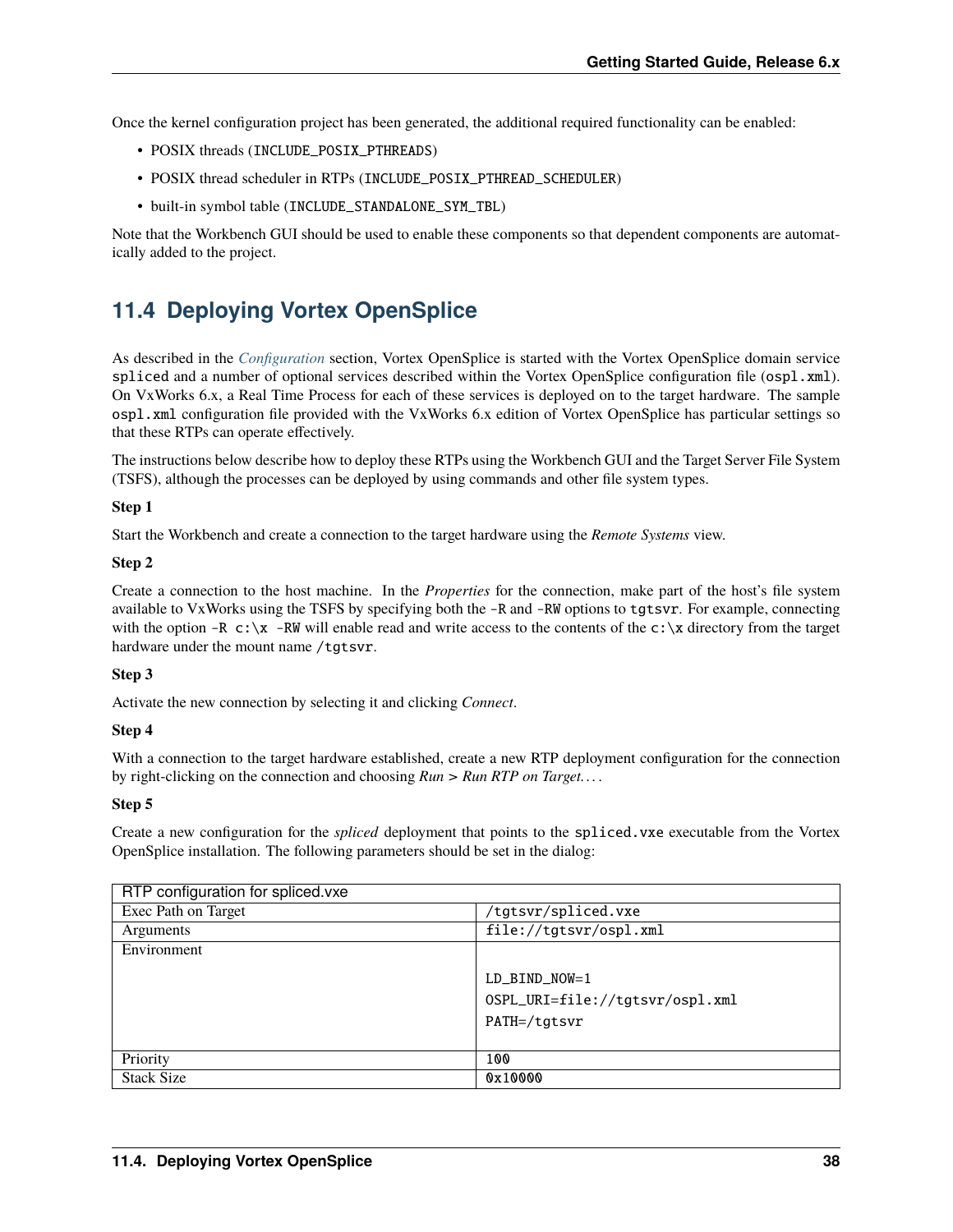For simplicity it has been assumed that spliced.vxe and the other executables (located in the bin directory of the installation) and  $osp1$ . xml (located in the etc/config directory of the installation) have been copied to the directory made available as /tgtsvr described above. It is possible, if required, to copy the entire Vortex OpenSplice installation directory to the /tgtsvr location so that all files are available, but please be aware that log and information files will be written to the same /tgtsvr location when the spliced.vxe is deployed.

<span id="page-42-0"></span>The screen shot from Workbench in *[Workbench showing spliced deployment configuration](#page-42-0)* shows this configuration.

| <b>&amp;</b> Run                                                                                                                                                                                                                                                                                                                                                                                                                                                                                                                                                                                                                              |                                                                                                                                                                                                                                                                                                                                                                                                                                                                                                                |                        |
|-----------------------------------------------------------------------------------------------------------------------------------------------------------------------------------------------------------------------------------------------------------------------------------------------------------------------------------------------------------------------------------------------------------------------------------------------------------------------------------------------------------------------------------------------------------------------------------------------------------------------------------------------|----------------------------------------------------------------------------------------------------------------------------------------------------------------------------------------------------------------------------------------------------------------------------------------------------------------------------------------------------------------------------------------------------------------------------------------------------------------------------------------------------------------|------------------------|
| Create, manage, and run configurations                                                                                                                                                                                                                                                                                                                                                                                                                                                                                                                                                                                                        |                                                                                                                                                                                                                                                                                                                                                                                                                                                                                                                |                        |
| $\begin{array}{c c c c c c} \hline \mathbf{f} & \mathbf{f} & \mathbf{f} & \mathbf{f} & \mathbf{f} \\ \hline \mathbf{f} & \mathbf{f} & \mathbf{f} & \mathbf{f} & \mathbf{f} & \mathbf{f} \\ \hline \mathbf{f} & \mathbf{f} & \mathbf{f} & \mathbf{f} & \mathbf{f} & \mathbf{f} \end{array}$<br>type filter text<br>C C/C++ Local Application<br><b>Elles</b> Kernel Task<br>™ Launch Control<br>Native Application<br><b>Co</b> Process on Target<br>RTP on Target<br><b>O</b> <sub>o</sub> chatter<br><b>O</b> <sub>o</sub> messageboard<br><b>O<sub>o</sub></b> ping<br><b>O<sub>O</sub></b> pong<br><b>Co</b> spliced<br><b>Co</b> userload | Name: spliced<br>Main Projects to Build E Source Common<br>Connection<br>Connection to use: VxWorks6x_10.1.0.94 (localhost)<br>Hide unconnected<br>Add<br>Properties<br>Connect   VxWorks6x_10.1.0.94 is connected for running Real Time Processes.<br>Process to Run<br>Exec Path on Target:   /tgtsvr/spliced.vxe<br>file:///tgtsvr/ospl.xml<br>Arguments:<br>LD_BIND_NOW=1 OSPL_URI=file:///tgtsvr/ospl.xml PATH=/tgtsvr<br>Environment:<br>100<br>Priority:<br>0x10000<br>Stack size:<br>Advanced Options: | Browse<br>Edit<br>Edit |
| Filter matched 13 of 13 items                                                                                                                                                                                                                                                                                                                                                                                                                                                                                                                                                                                                                 | Apply                                                                                                                                                                                                                                                                                                                                                                                                                                                                                                          | Revert                 |
| $\circledR$                                                                                                                                                                                                                                                                                                                                                                                                                                                                                                                                                                                                                                   | Run                                                                                                                                                                                                                                                                                                                                                                                                                                                                                                            | Close                  |

Fig. 1: **Workbench showing spliced deployment configuration**

The configuration can be deployed by clicking *Run*, where an RTP for each service described in the configuration file should be created. These can be seen in Workbench in the Real Time Processes list for the target connection. An example is shown below in *[Workbench showing deployed Vortex OpenSplice RTPs](#page-42-1)*. (The list may need to be refreshed with the *F5* key.)

Deployment problems are listed in ospl-error.txt and ospl-info.txt, which are created in the /tgtsvr directory if the configuration described above is used.

<span id="page-42-1"></span>

Fig. 2: **Workbench showing deployed Vortex OpenSplice RTPs**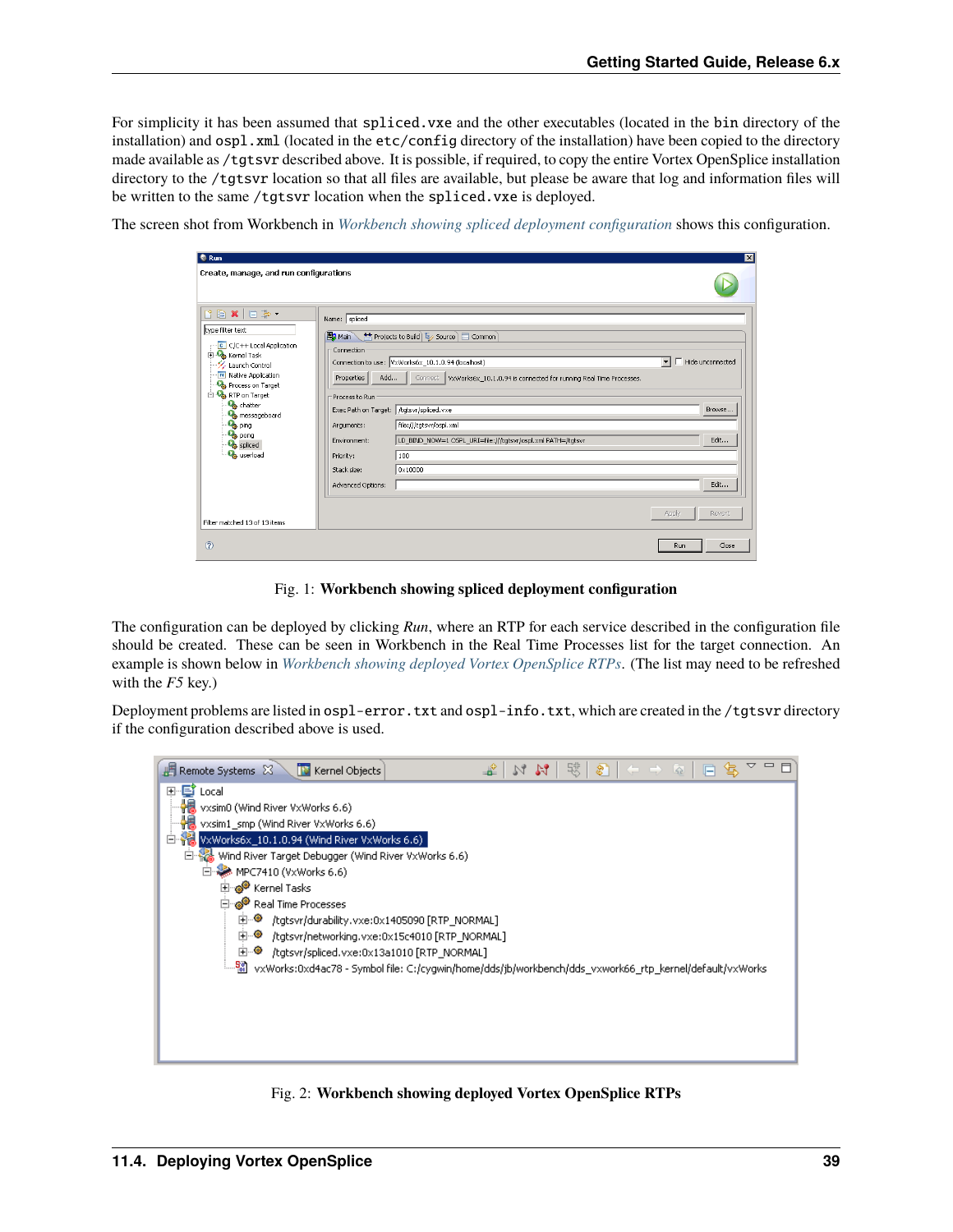# **11.5 Vortex OpenSplice Examples**

ADLINK provides a number of examples both for C and C++ that are described in the *[Examples](#page-23-0)*section. These example are provided in the form of Workbench projects which can be easily built and then deployed on to the target hardware in a similar process to that described above.

Each project contains a README file briefly explaining the example and the parameters required to run it.

# **11.5.1 Importing Example Projects into Workbench**

The example projects can be imported into Workbench by clicking *File > Import. . . > General > Existing Projects into Workspace*.

In the *Import Projects* dialog, browse to the examples directory of the Vortex OpenSplice installation. Select the required projects for importing from the list that Workbench has detected.

Ensure that the *Copy projects into workspace* box is un-checked.

# **11.5.2 Building Example Projects with Workbench**

Projects in a workspace can be built individually or as a group.

- Build a single project by selecting it and then clicking *Project > Build Project*.
- Build all projects in the current workspace by clicking *Project > Build All*.

# **11.5.3 Deploying Vortex OpenSplice Examples**

The PingPong and the Tutorial examples are run in identical ways with the same parameters for both C and C++. These should be deployed onto the VxWorks target with the arguments described in the README files for each project.

## **Deploying PingPong**

The PingPong example consists of the ping. vxe and pong. vxe executables. If these executables have been copied to the directory made available as /tgtsvr as described in *[Deploying Vortex OpenSplice](#page-41-0)*, RTP configurations should have the following parameters:

| RTP configuration for pong |                                 |
|----------------------------|---------------------------------|
| Exec Path on Target        | tgtsvr/pong.vxe/                |
| <b>Arguments</b>           | PongRead PongWrite              |
| Environment                |                                 |
|                            | $LD_BIND_NOW=1$                 |
|                            | OSPL_URI=file://tgtsvr/ospl.xml |
|                            |                                 |
| Priority                   | 100                             |
| <b>Stack Size</b>          | 0x10000                         |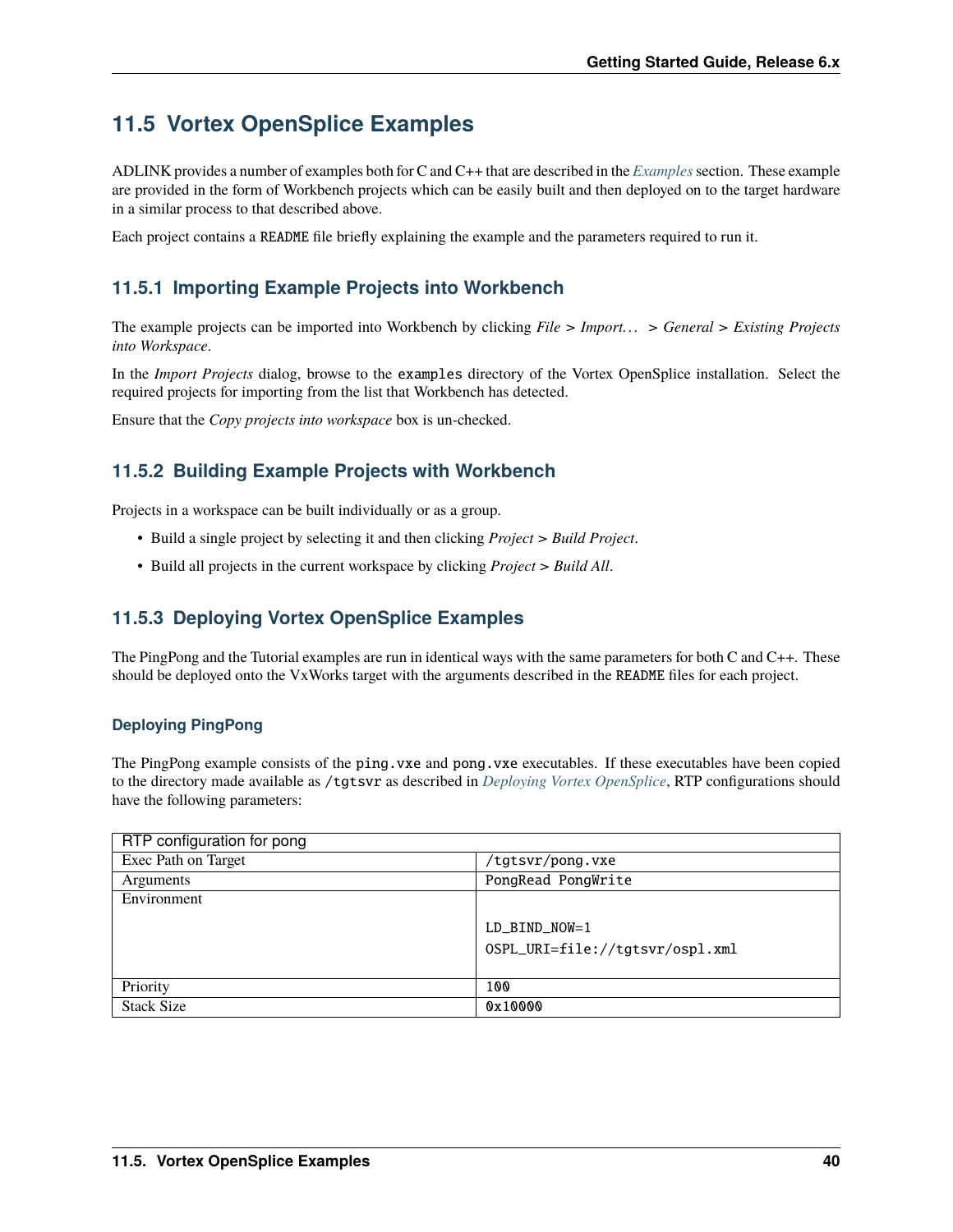| RTP configuration for ping |                                 |
|----------------------------|---------------------------------|
| Exec Path on Target        | /tgtsvr/ping.vxe                |
| Arguments                  | 10 10 s PongRead PongWrite      |
| Environment                |                                 |
|                            | $LD_BIND_NOW=1$                 |
|                            | OSPL_URI=file://tgtsvr/ospl.xml |
|                            |                                 |
| Priority                   | 100                             |
| <b>Stack Size</b>          | 0x10000                         |

When deployment is successful, the console shows output from both the ping and pong executables. The console view can be switched to show the output for each process by clicking the *Display Selected Console* button.

## **Deploying the Chat Tutorial**

The Chat Tutorial consists of the chatter.vxe, messageboard.vxe and userload.vxe executables. If these executables have been copied to the directory made available as /tgtsvr as described in *[Deploying Vortex OpenSplice](#page-41-0)*, RTP configurations should have the following parameters:

| RTP configuration for userload |                                 |
|--------------------------------|---------------------------------|
| Exec Path on Target            | /tgtsvr/userload.vxe            |
| Arguments                      |                                 |
| Environment                    |                                 |
|                                | $LD_BIND_NOW=1$                 |
|                                |                                 |
|                                | OSPL_URI=file://tgtsvr/ospl.xml |
|                                |                                 |
| Priority                       | 100                             |
| <b>Stack Size</b>              | 0x10000                         |

| RTP configuration for messageboard |                                 |
|------------------------------------|---------------------------------|
| Exec Path on Target                | /tgtsvr/messageboard.vxe        |
| Arguments                          |                                 |
| Environment                        |                                 |
|                                    | $LD_BIND_NOW=1$                 |
|                                    | OSPL_URI=file://tgtsvr/ospl.xml |
| Priority                           | 100                             |
| <b>Stack Size</b>                  | 0x10000                         |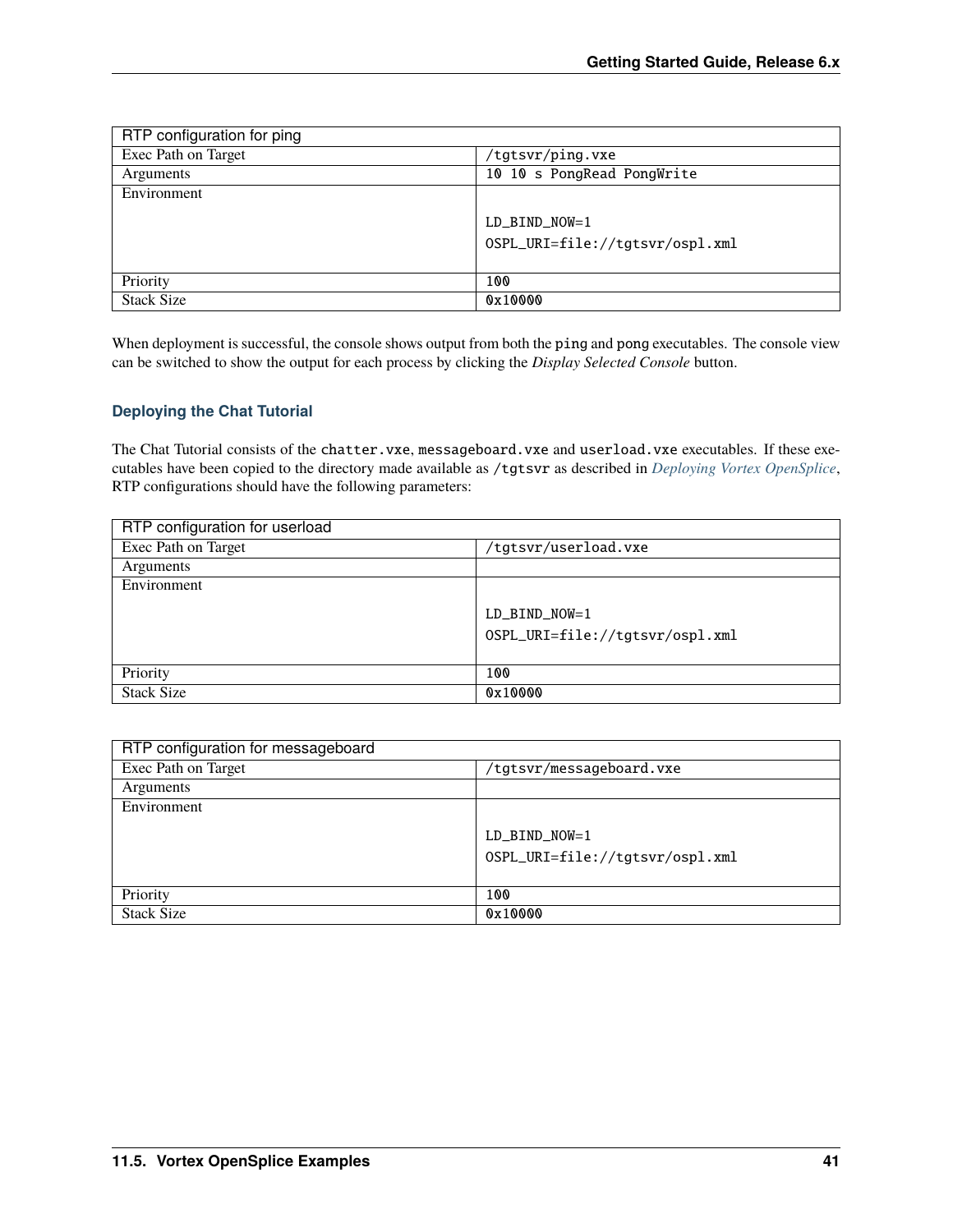| RTP configuration for chatter |                                 |
|-------------------------------|---------------------------------|
| Exec Path on Target           | /tgtsvr/chatter.vxe             |
| Arguments                     | 1 User1                         |
| Environment                   |                                 |
|                               | LD BIND NOW=1                   |
|                               | OSPL_URI=file://tgtsvr/ospl.xml |
| Priority                      | 100                             |
| <b>Stack Size</b>             | 0x10000                         |

When deployment is successful, the console will show output from each RTP. In particular the message board will show the messages sent by the chatter process. The console view can be switched to show the output for each process by clicking the *Display Selected Console* button.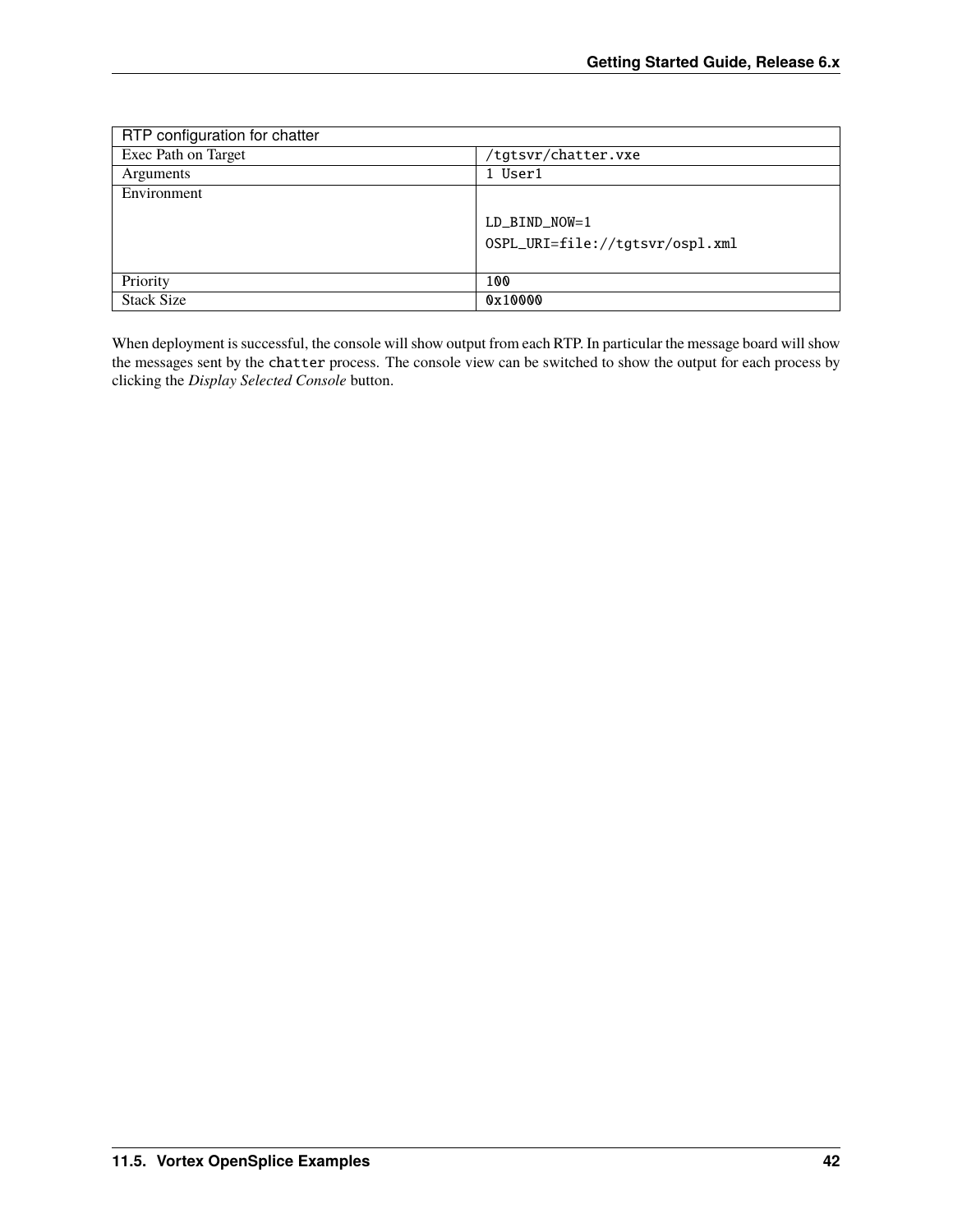**CHAPTER**

# **TWELVE**

# **VXWORKS 6.X KERNEL MODE**

*This chapter provides a brief description of how to build the kernel and the supplied examples, and how to run those examples, using VxWorks 6.x kernel and the Workbench front end. For more information about VxWorks 6.x, please refer to WindRiver's documentation.*

# **12.1 VxWorks Kernel Requirements**

The VxWorks kernel required to support Vortex OpenSplice on VxWorks 6.x is built using the development kernel configuration profile with the additional posix thread components enabled. A kernel based on this requirement can be built within Workbench, by starting the Workbench GUI and choosing *File > New > VxWorks Image Project*.

# **12.2 Deploying Vortex OpenSplice**

Type a name for the project then select the appropriate Board Support Package and Tool Chain (for example pcPentium4 and gnu).

Leave all of the kernel options to be used blank except for the *SMP* option, which must match the Vortex OpenSplice build you are working with.

The *SMP* option must *only* be checked for SMP builds of OpenSplice.

On the *Configuration Profile* dialog choose PROFILE\_DEVELOPMENT from the drop-down list.

Once the kernel configuration project has been generated, the additional required functionality can be enabled:

- POSIX threads (INCLUDE\_POSIX\_PTHREADS)
- built-in symbol table (INCLUDE\_STANDALONE\_SYM\_TBL)
- synchronize host and target symbol tables
- target shell components
	- **–** target shell

To successfully complete the C++ examples you will also require

• C++ components > standard library (FOLDER\_CPLUS\_STDLIB)

Note that the Workbench GUI should be used to enable these components so that dependent components are automatically added to the project.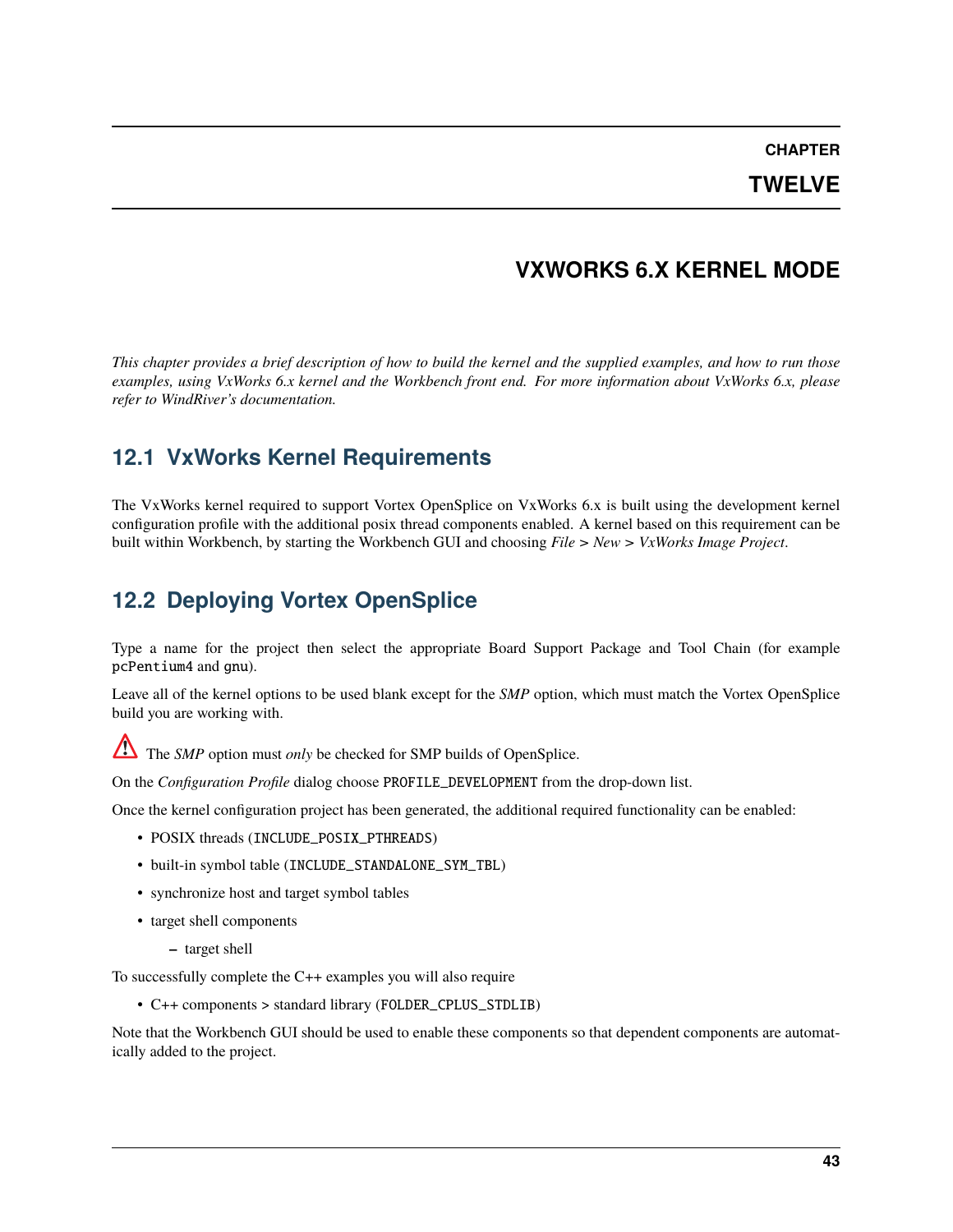# **12.2.1 Special notes for this platform**

 $\triangle$  If any kernel tasks which will call onto OpenSplice API's are to be created before  $osp1$  spliced is started then the user must ensure that the function os\_procInstallHook (which takes no parameters) is called *before* they are started. There only needs to be one call to os\_procInstallHook; however, mutiple calls are harmless.

# **12.3 OpenSplice Examples**

ADLINK provides the *pingpong* example both for C and C++ that are described in the *[Examples](#page-23-0)*section. These example are provided in the form of Workbench projects which can be easily built and then deployed on to the target hardware in a similar process to that described above.

Each project contains a README file briefly explaining the example and the parameters required to run it.

# **12.3.1 Importing Example Projects into Workbench**

The example projects can be imported into Workbench by choosing *File > Import. . . > General > Existing Projects into Workspace*.

In the *Import Projects* dialog, browse to the examples directory of the OpenSplice installation. Select the required projects for importing from the list that Workbench has detected.

Ensure that the *Copy projects into workspace* box is un-checked.

# **12.3.2 Building Example Projects with Workbench**

Projects in a workspace can be built individually or as a group.

- Build a single project by selecting it and then clicking *Project > Build Project*.
- Build all projects in the current workspace by clicking *Project > Build All*.

# **12.4 Running the Examples (All linked in one complete DKM –** *recommended***)**

#### **Scenarios for building the OpenSplice examples**

There are two included scenarios for build and deployment of the OpenSplice examples.

- You can build one DKM (Downloadable Kernel Module) containing the example, OpenSplice, and all of its required services and support libraries, as well as a default configuration file. *(This is the recommended approach.)*
- Alternatively, separate DKMs are supplied for each of the OpenSplice libraries and services, and each example can be built as a separate DKM (containing only the example), which we refer to as *'AppOnly'* style.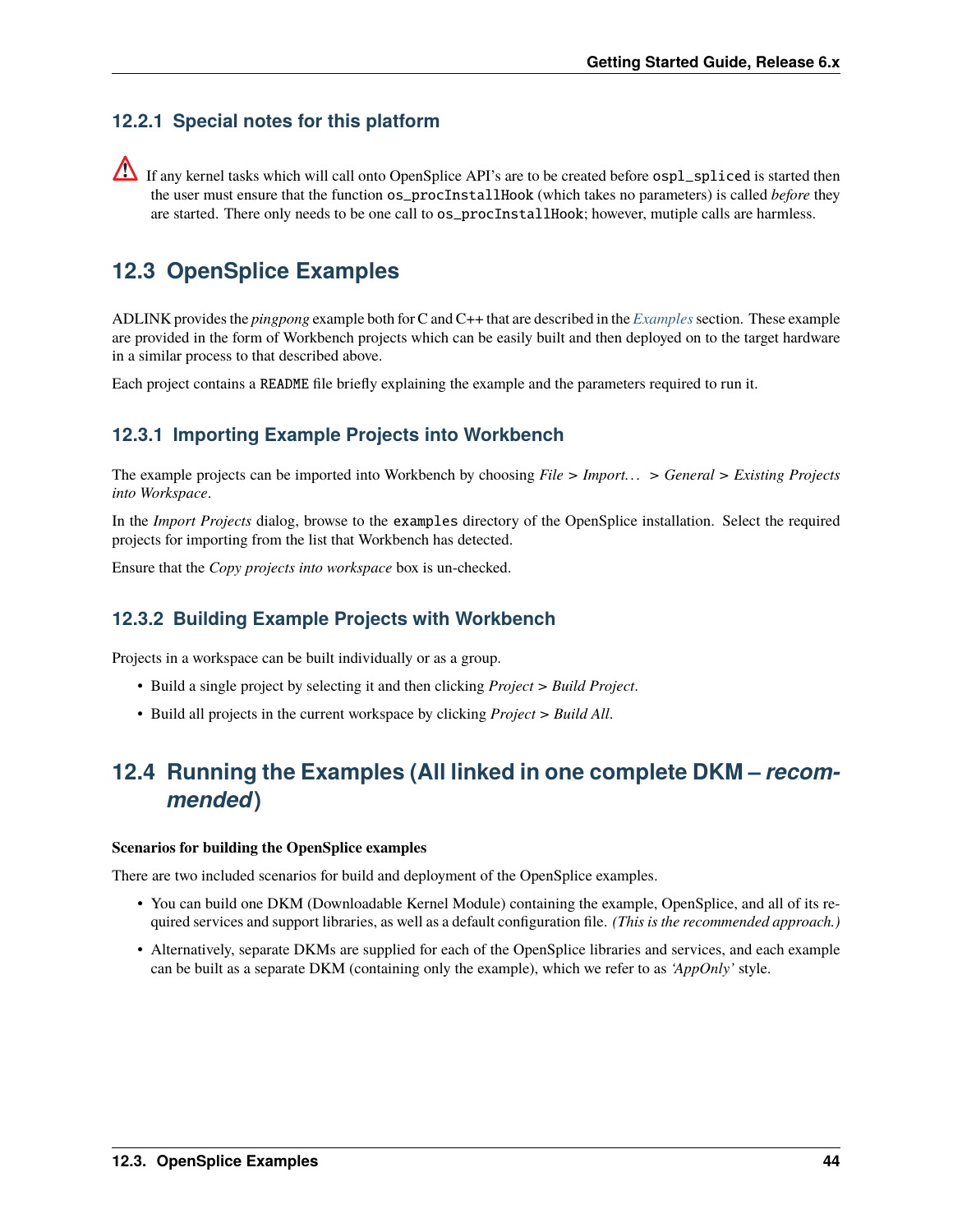# **12.4.1 Running the examples on two targets**

## **The C pingpong example**



## **Step 1**

Right-click on wb\_sac\_pingpong\_kernel and then choose *Rebuild Build Project*.

## **Step 2**

Next configure the targets to use the target server filesystem, mapped as on the target as /tgtsvr.

## **Step 3**

```
Copy the newly-built wb_sac_pingpong_kernel/PENTIUM4gnu/sac_pingpong_kernel/Debug/
sac_pingpong_kernel.out to the target server for each board as sac_pingpong_kernel.out.
```
## **Step 4**

Open a target shell connection to each board and in the C mode shell run:

```
ld 1,0,"/tgtsvr/sac_pingpong_kernel.out"
ospl_spliced
```
## **Step 5**

Open another target shell connection to one board and run:

pong "PongRead PongWrite"

## **Step 6**

Open another target shell on the other board and run:

```
ping "100 100 m PongRead PongWrite"
ping "100 100 q PongRead PongWrite"
ping "100 100 s PongRead PongWrite"
ping "100 100 b PongRead PongWrite"
ping "100 100 f PongRead PongWrite"
ping "1 10 t PongRead PongWrite"
```
## **The C++ pingpong example**

# $C++$

## **Step 1**

Right-click on wb\_sacpp\_pingpong\_kernel and then choose *Rebuild Build Project*.

## **Step 2**

Next configure the targets to use the target server filesystem, mapped as on the target as /tgtsvr.

## **Step 3**

Copy the newly-built wb\_sacpp\_pingpong\_kernel/PENTIUM4gnu/sacpp\_pingpong\_kernel/Debug/ sac\_pingpong\_kernel.out to the target server for each board as sacpp\_pingpong\_kernel.out.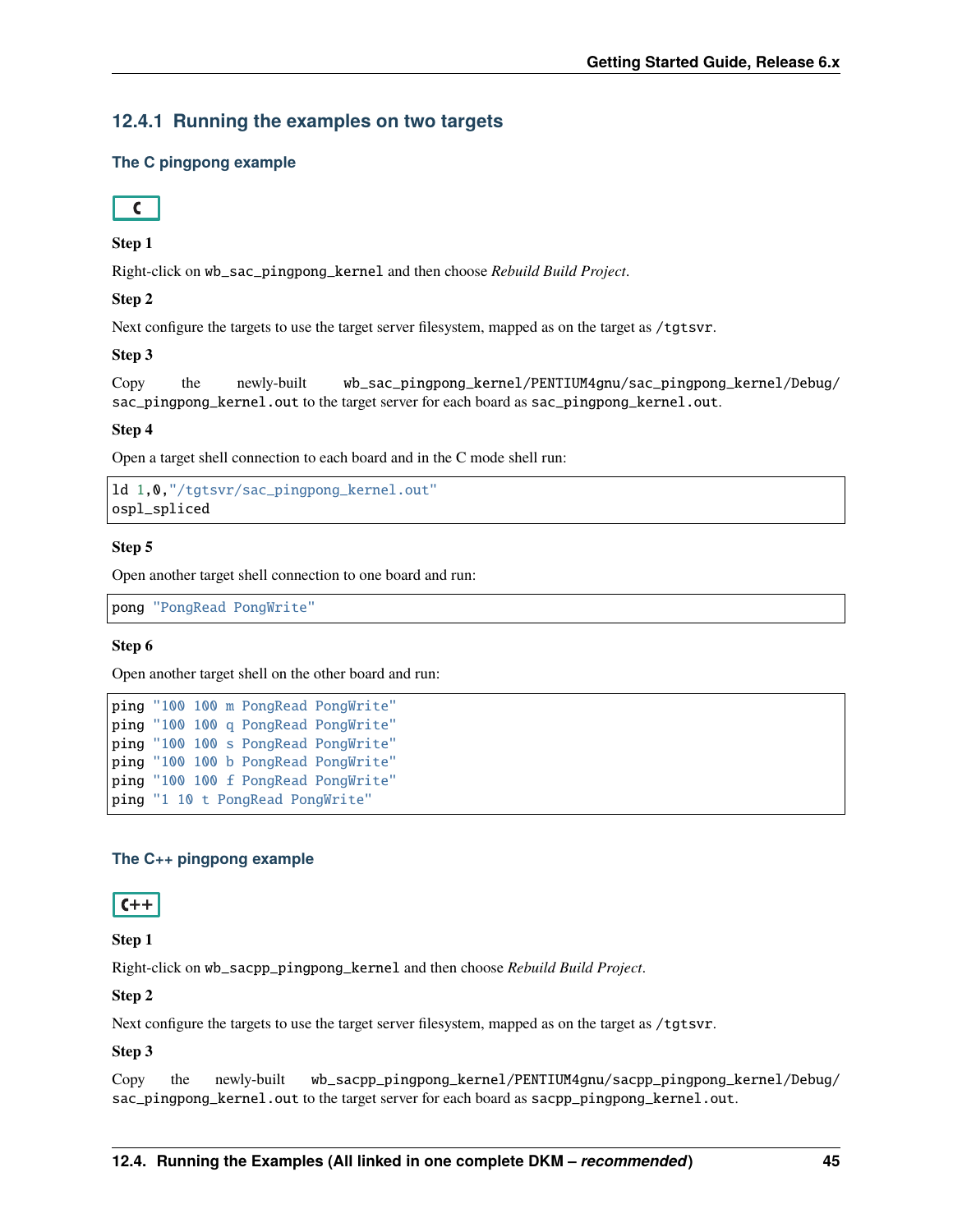## **Step 4**

Open a target shell connection to each board and in the C mode shell run:

```
ld 1,0,"/tgtsvr/sacpp_pingpong_kernel.out"
ospl_spliced
```
## **Step 5**

Open another target shell connection to one board and run:

pong "PongRead PongWrite"

## **Step 6**

Open another target shell on the other board and run:

```
ping "100 100 m PongRead PongWrite"
ping "100 100 q PongRead PongWrite"
ping "100 100 s PongRead PongWrite"
ping "100 100 b PongRead PongWrite"
ping "100 100 f PongRead PongWrite"
ping "1 10 t PongRead PongWrite"
```
## **12.4.2 Running the examples on one target**

## **The C pingpong example**



## **Step 1**

Right-click on wb\_sac\_pingpong\_kernel and then choose *Rebuild Build Project*.

#### **Step 2**

Next configure the targets to use the target server filesystem, mapped as on the target as /tgtsvr.

## **Step 3**

Copy the newly-built wb\_sac\_pingpong\_kernel/PENTIUM4gnu/sac\_pingpong\_kernel/Debug/ sac\_pingpong\_kernel.out to the target server as sac\_pingpong\_kernel.out.

## **Step 4**

Open a target shell connection and in the C mode shell run:

```
ld 1,0,"/tgtsvr/sac_pingpong_kernel.out"
ospl_spliced
```
## **Step 5**

Open another target shell connection and run:

pong "PongRead PongWrite"

## **Step 6**

Open another target shell and run: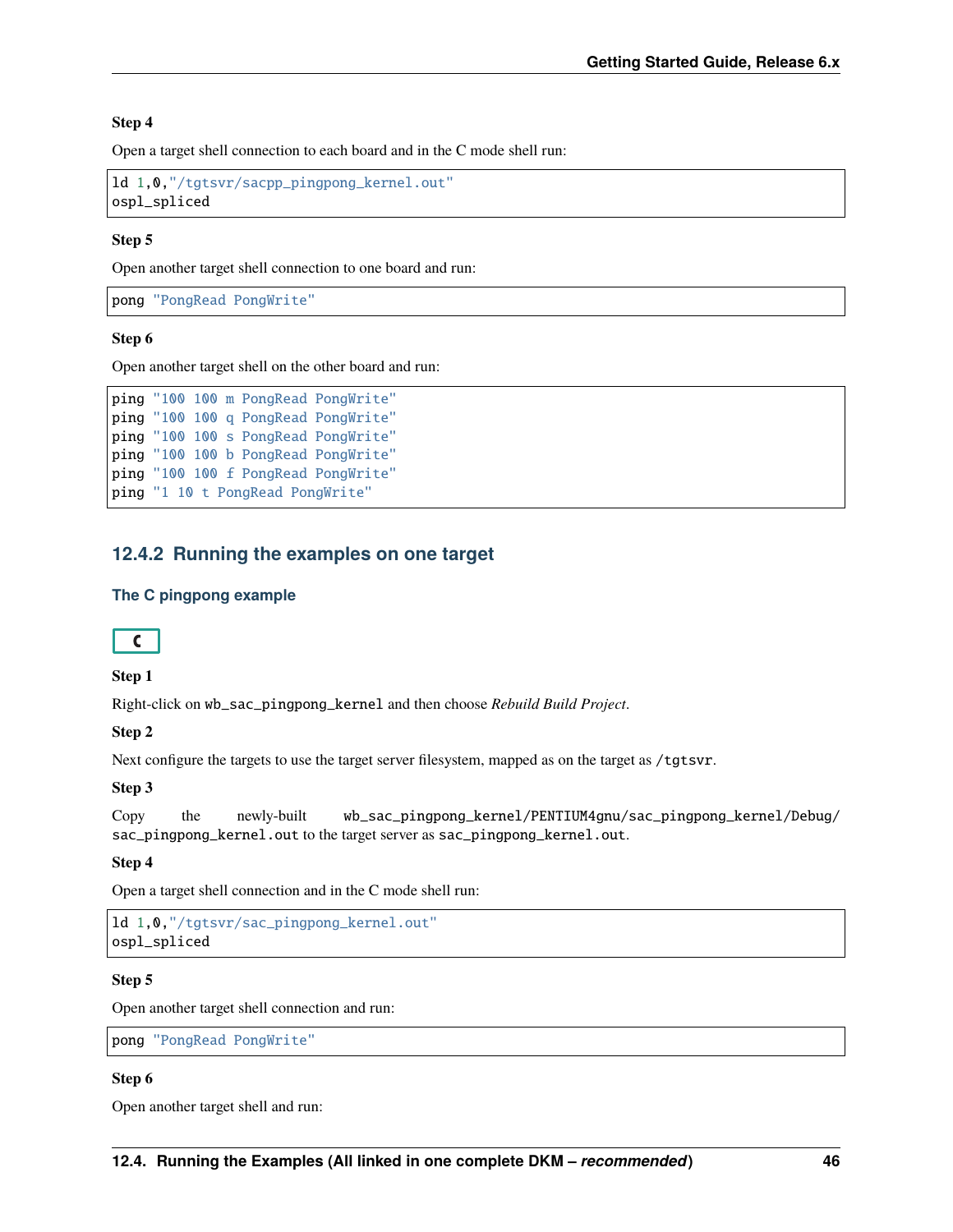ping "100 100 m PongRead PongWrite" ping "100 100 q PongRead PongWrite" ping "100 100 s PongRead PongWrite" ping "100 100 b PongRead PongWrite" ping "100 100 f PongRead PongWrite" ping "1 10 t PongRead PongWrite"

## **The C++ pingpong example**



## **Step 1**

Right-click on wb\_sacpp\_pingpong\_kernel and then choose *Rebuild Build Project*.

## **Step 2**

Next configure the targets to use the target server filesystem, mapped as on the target as /tgtsvr.

## **Step 3**

Copy the newly-built wb\_sacpp\_pingpong\_kernel/PENTIUM4gnu/sacpp\_pingpong\_kernel/Debug/ sacpp\_pingpong\_kernel.out to the target server as sacpp\_pingpong\_kernel.out.

#### **Step 4**

Open a target shell connection and in the C mode shell run:

ld 1,0,"/tgtsvr/sacpp\_pingpong\_kernel.out" ospl\_spliced

Open another target shell connection and run: pong "PongRead PongWrite"

```
Open another target shell and run:
ping "100 100 m PongRead PongWrite"
ping "100 100 q PongRead PongWrite"
ping "100 100 s PongRead PongWrite"
ping "100 100 b PongRead PongWrite"
ping "100 100 f PongRead PongWrite"
ping "1 10 t PongRead PongWrite"
```
# **12.4.3 Using a different path**

If you want or need to use a path other than /tgtsvr (e.g. if you are using a different filesystem) then you need to change the path set by the -e options of osplconf2c in the .wrmakefile.

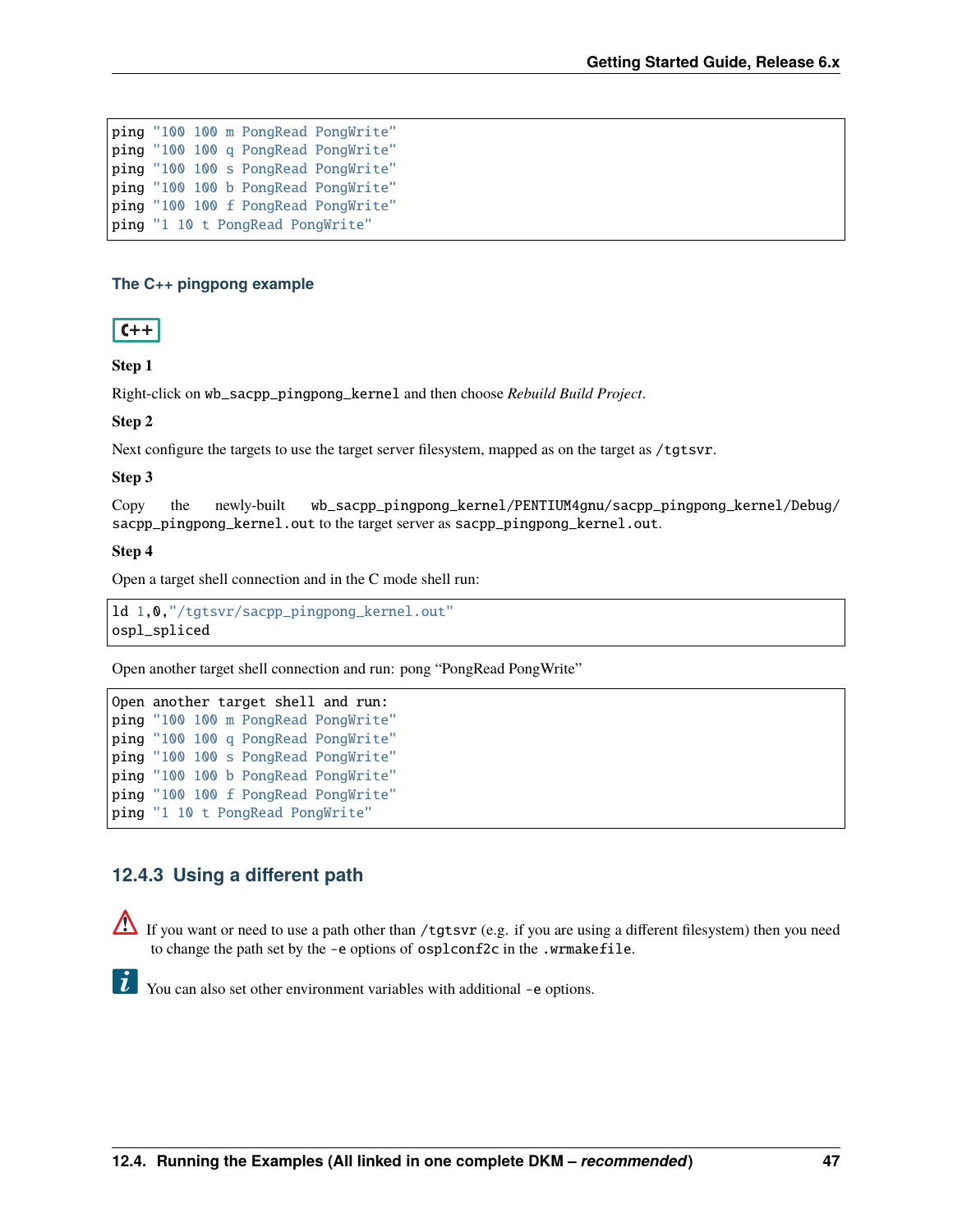# **12.4.4 Note about the example projects**

The example builds by linking the object produced by compling the output of osplconf2c along with the example application, the splice deamon, and services enabled in the configuration XML, into one single downloadable kernel module. Users producing their own application could of course decide to link the object and library files into a monolithic kernel image instead.

NOTE for VxWorks kernel mode builds of OpenSplice the single process feature of the OpenSplice domain must not be enabled. i.e. "<SingleProcess>true</SingleProcess>" must not be included in the OpenSplice Configuration xml. The model used on VxWorks kernel builds is always that an area of kernel memory is allocated to store the domain database ( the size of which is controlled by the size option in the Database configuration for opensplice as is used on other platforms for the shared memory model. ) This can then be accessed by any task on the same VxWorks node.

# **12.5 Running the Examples (Alternative scenario, with multiple DKMs – 'AppOnly' style)**

Loading separate DKMs is not recommended by ADLINK.

 $C++$ *NOTE:* There are no C++ examples provided for the AppOnly style and there is no libdcpssacpp. out DKM because VxWorks only supports C++ modules that are self-contained. However, it should still be possible to link your C++ application with the libdcpssacpp.a, and then load the complete DKM after the other OpenSplice DKMs.

# **12.5.1 The C pingpong example**



## **Step 1**

Right-click on wb\_sac\_pingpong\_kernel\_app\_only for the C example or wb\_sacpp\_pingpong\_kernel\_app\_only for C++, then choose *Rebuild Project*.

## **Step 2**

Next configure the targets to use the target server filesystem, mapped on the target as /tgtsvr (use different host directories for each target).

## **Step 3**

Copy the ospl.xml file from the distribution to the target server directories, and adjust for your desired configuration.

## **Step 4**

Copy all the services from the bin directory in the distribution to the target server directories (for example, spliced. out, networking.out, *etc.*).

To run the examples on two targets, start the OpenSplice daemons on each target.

## **Step 5**

Open a *Host Shell* (windsh) connection to each board, and in the C mode shell enter: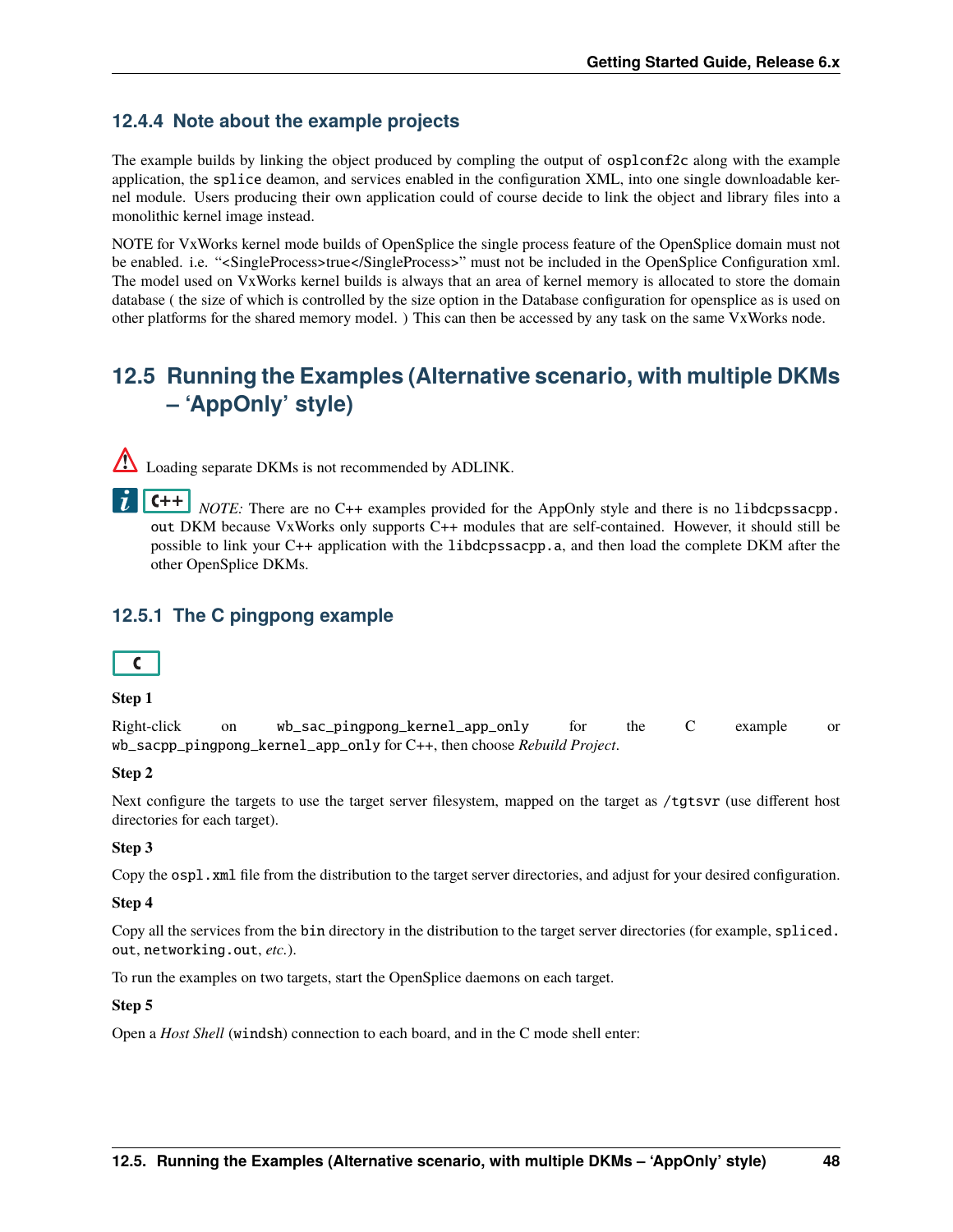```
cd "<path to opensplice distribution>"
ld 1,0,"lib/libddscore.out"
ld 1,0,"bin/ospl.out"
os_putenv("OSPL_URI=file:///tgtsvr/ospl.xml")
os_putenv("OSPL_LOGPATH=/tgtsvr")
os_putenv("PATH=/tgtsvr/")
ospl("start")
```
Please note that in order to deploy the cmsoap service for use with the OpenSplice DDS Tuner, it must be configured in ospl.xml and the libraries named libcmxml.out and libddsrrstorage.out must be pre-loaded:

```
cd "<path to opensplice distribution>"
ld 1,0,"lib/libddscore.out"
ld 1,0,"lib/libddsrrstorage.out"
ld 1,0,"lib/libcmxml.out"
ld 1,0,"bin/ospl.out"
os_putenv("OSPL_URI=file:///tgtsvr/ospl.xml")
os_putenv("OSPL_LOGPATH=/tgtsvr")
os_putenv("PATH=/tgtsvr/")
ospl("start")
```
#### **Step 6**

To load and run the examples:

 $\mathsf{C}$ For the C example:

```
ld 1,0,"lib/libdcpsgapi.out"
ld 1,0,"lib/libdcpssac.out"
cd "examples/dcps/PingPong/c/standalone"
ld 1,0,"sac_pingpong_kernel_app_only.out"
```
#### **Step 7**

Open a new *Host Shell* connection to one board and run:

pong "PongRead PongWrite"

#### **Step 8**

Open another new *Host Shell* on the other board and run:

```
ping "100 100 m PongRead PongWrite"
ping "100 100 q PongRead PongWrite"
ping "100 100 s PongRead PongWrite"
ping "100 100 b PongRead PongWrite"
ping "100 100 f PongRead PongWrite"
ping "1 10 t PongRead PongWrite"
```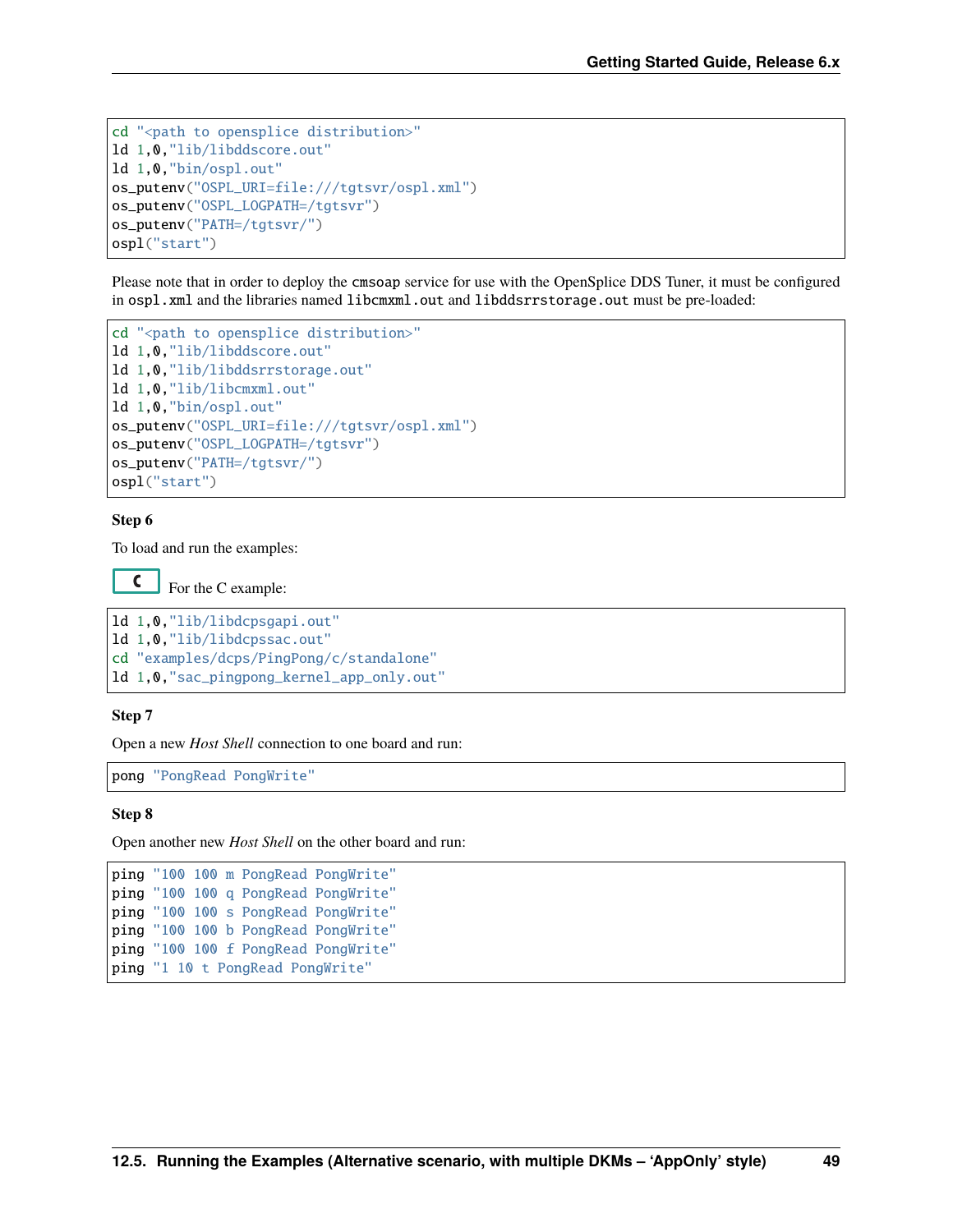## **12.5.2 Running the examples on one target**

Proceed as described in the section above, but make all windsh connections to one board, and only load and run ospl once.

## **Load-time Optimisation: pre-loading OpenSplice Service Symbols**

Loading spliced and its services may take some time if done exactly as described above. This is because the service DKMs (Downloadable Kernel Modules) and entry points are dynamically loaded as required by OpenSplice.

 $\tilde{L}$ It has been noted that the deployment may be slower when the symbols are dynamically loaded from the Target Server File System. However, it is possible to improve deployment times by pre-loading the symbols for the services that are required by OpenSplice.

On startup, OpenSplice will attempt to locate the entry point symbols for the services and invoke them. This removes the need for the dynamic loading of the DKMs providing the symbols, and can equate to a quicker deployment. Otherwise, OpenSplice will dynamically load the service DKMs.

For example, for an OpenSplice system that will deploy spliced with the networking and durability services, the following commands could be used:

```
cd "<path to opensplice distribution>"
ld 1,0,"lib/libddscore.out"
ld 1,0,"bin/ospl.out"
ld 1,0,"bin/spliced.out"
ld 1,0,"bin/networking.out"
ld 1,0,"bin/durability.out"
os_putenv("OSPL_URI=file:///tgtsvr/ospl.xml")
os_putenv("PATH=/tgtsvr/bin")
os_putenv("OSPL_LOGPATH=/tgtsvr")
ospl("start")
```
The ospl-info.log file records whether entry point symbols were pre-loaded, or a DKM has been loaded.

#### **Notes**

# $\vec{L}$

In this scenario osplconf2c has been used with the  $-x$  and  $-d$  options to create an empty configuraion which allows dynamic loading. The resulting object has been included in the supplied libddsos.out. If desired, the end user could create a new libddsos.out based on libddsos.a and a generated file from osplconf2c without the -x option, in order to statically link some services, but also allow dynamic loading of others if the built-in xml is later overridden using a file URI. (See *[Overriding OpenSplice configuration at runtime](#page-35-0)*.)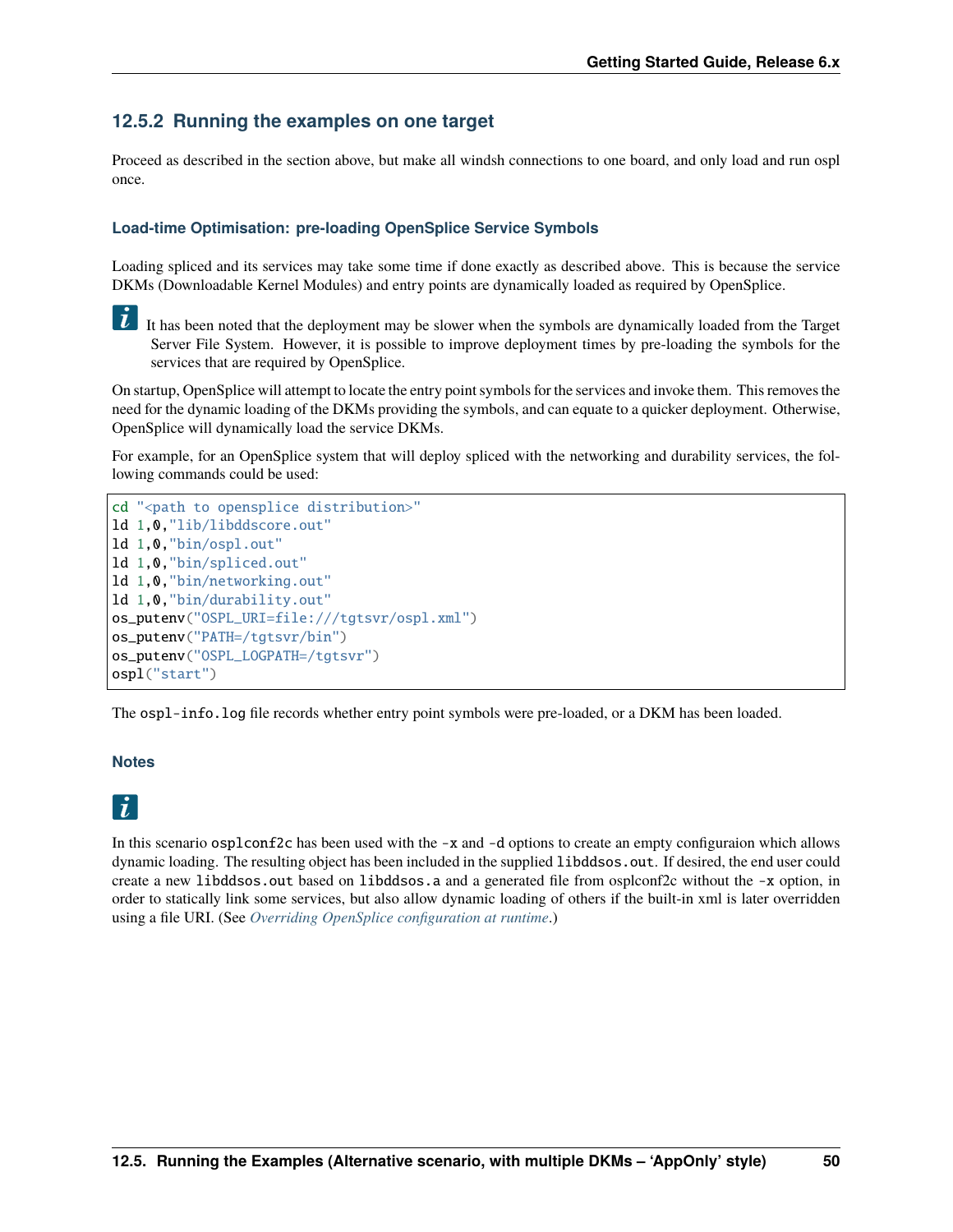## **12.5.3 The osplconf2c tool**

osplconf2c is required for example and user applications. osplconf2c is a tool which processes the OpenSplice configuration XML, and produces a source file to be compiled and linked into the final image. It contains the data from the XML file, as well as any environment variables that you require to configure OpenSplice and references to the symbols for the entry points of the OpenSplice services.

Environment variables can be added using the -e option. For example, you would use the -e "OSPL\_LOGPATH=/xxx/ yyy" option if you wanted the logs to be placed in /xxx/yyy.

osplconf2c is run automatically by the example projects.

#### **Overriding OpenSplice configuration at runtime**

You can override the OpenSplice configuration XML provided to osplconf2c at runtime by specifying the URI of a file when starting ospl\_spliced on the target; for example: ospl\_spliced "file:///tgtsvr/ospl.xml"

It should be noted, however, that the  $\sigma$ splconf2c will have generated references to the symbols for the services which are specified in the xml file when it started, and only those services may be used in the new configuration, as other services will not be included in the image.

#### **The osplconf2c command**

#### **Usage**

```
osplconf2c -h
osplconf2c [-u <URI>] [-e <env=var> ]... [-o <file>]
```
#### **Options**

-h, -? List available command line arguments and give brief reminders of their functions.

-u <URI> Identifies the configuration file to use (default: \${OSPL\_URI}).

-o <file> Name of the generated file.

-e <env=var> Environment setting for configuration of OpenSplice e.g. -e "OSPL\_LOGPATH=/xxx/yyy"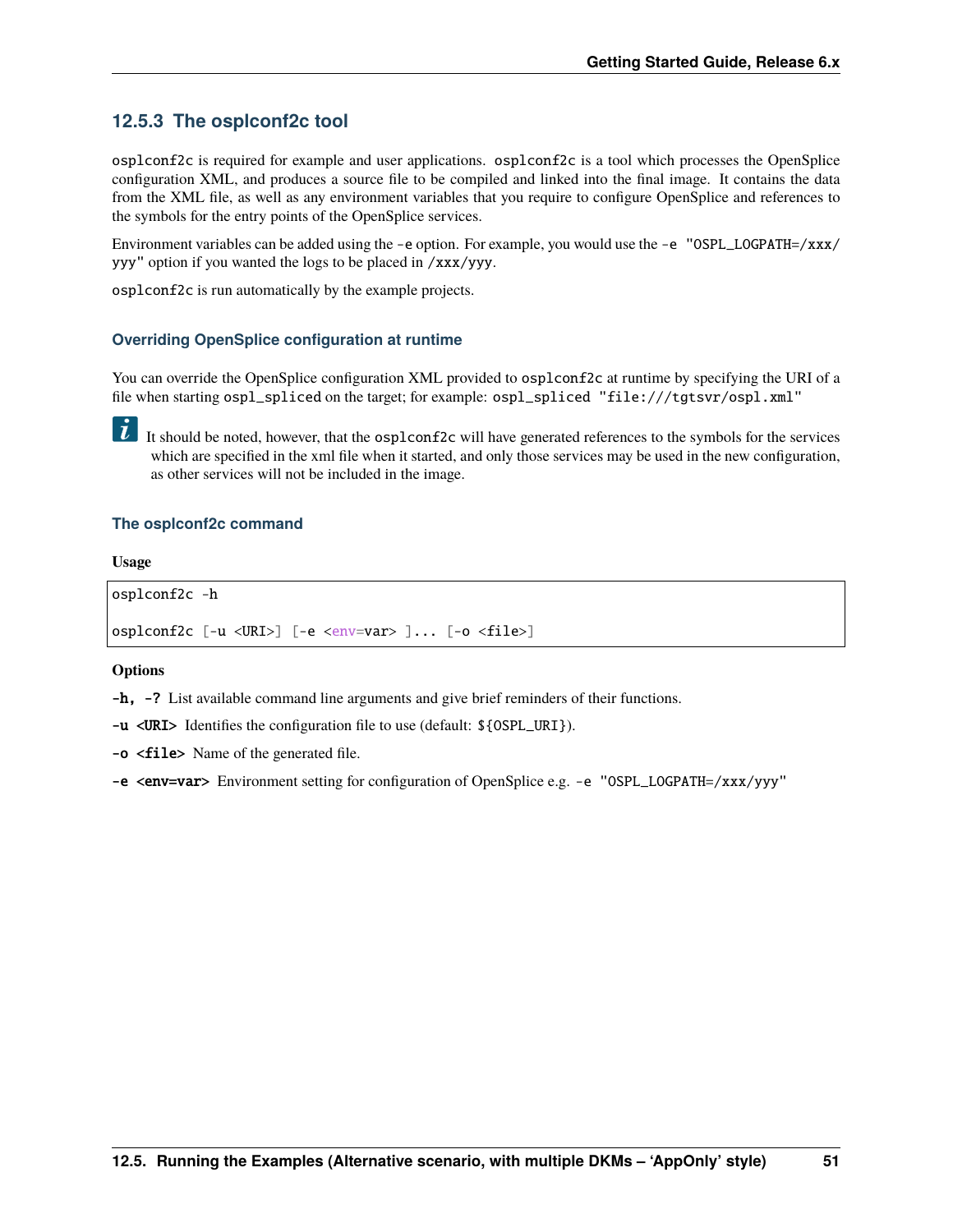## **CHAPTER**

# **THIRTEEN**

# **INTEGRITY**

*This chapter provides a brief description of how to deploy Vortex OpenSplice on Integrity.*

# **13.1 Integrity and GHS Multi**

The ospl\_projgen tool is in the HDE/bin directory of the DDS distribution. It is a convenience tool provided for the Integrity platform in order to aid in the creation of GHS Multi projects for running the DDS-supplied PingPong example, the Touchstone performance suite, and the Chatter Tutorial. If desired, these generated projects can be adapted to suit user requirements by using Multi and the  $osp1\_xm12int$  tool, which is also described in this chapter.

# **13.2 The ospl\_projgen Command**

#### **Usage**

```
ospl_projgen -h
ospl_projgen [-s <flash\|ram>\|-d] [-n] [-v] [-t <target>]
                  [-1 \lt c \leq |c++\geq \leq |c++\text{onc}] [-u \lt URI>] -b \lt bsp names
                  \lceil -m \rceil <br/>board model>\rceil -o <directory> \lceil -f \rceil
```
Arguments shown between square brackets*[ ]* are optional; other arguments are mandatory. Arguments may be supplied in any order. All of the arguments are described in detail below.

#### **Arguments**

-h List the command line arguments and give brief reminders of their functions.

- -s <flash | ram> Use this argument if you wish to generate a project that will be statically linked with the kernel. The two options for this argument determine whether the resulting kernel image will be a flashable image or a loadable image. If both this argument and the -d argument are omitted the default of a statically-linked ramloadable image will be generated.
- -d Use this argument to produce a project file that will yield a dynamic download image.



- -n Use this argument if you want to include the GHS network stack in your project.
- -v Use this argument if you want to include filesystem support in your project.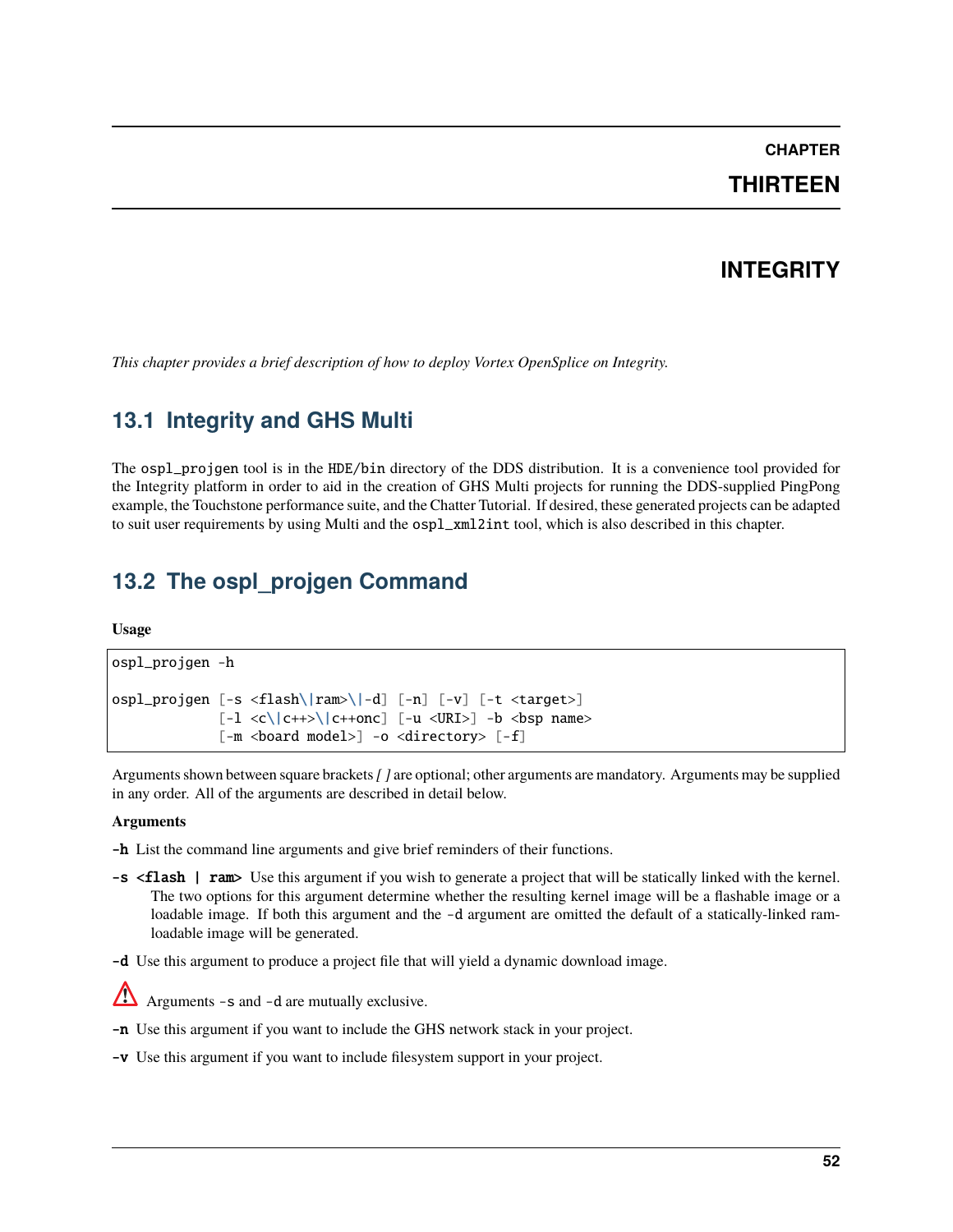- -t <target> Use this argument to specify which address spaces to include in your project. Use -t list to show a list of available targets. (Targets available initially are examples supplied with Vortex OpenSplice and Integrity itself.)
- -l <c | c++ | c++onc> Use this argument to specify the language for your project. The default is c++.
- -u <URI> Use this argument to identify which configuration file to use. You can omit this argument if you have the environment variable OSPL\_URI set, or use it if you want to use a different configuration file from the one referred to by OSPL\_URI. The default is \$OSPL\_URI. The xml2int tool uses this configuration file when generating the Integrate file for your project.
- -b <br/> <br/>show a list of this argument to specify the BSP name of your target board. Use -b list to show a list of supported target boards.
- $-m$  <br/>**board model**> Use this argument to specify the model number for the target board. Use  $-b$  <br/> $\leq$  bsp name> -m list to show a list of supported model numbers. (There are no separate model numbers for *pcx86* boards.)
- -o <directory> Use this argument to specify the output directory for the project files. The name you supply here will also be used as the name for the image file that will be downloaded/flashed onto the Integrity board.
- -f Use this argument to force overwrite of the output directory.

When you run the tool, the output directory specified with the -o argument will be created. Go into this directory, run GHS Multi, and load the generated project.

If the output directory already exists and the *-f* argument has been omitted, *ospl\_projgen* will exit without generating any code and will notify you that it has stopped.

*NOTE:* The *NetworkInterfaceAddress* configuration parameter is **required** for Integrity nodes which have more than one ethernet interface, as it is not possible to determine which are broadcast/multicast enabled. (See sections *3.5.2.1* and *3.9.2.1 Element NetworkInterfaceAddress* in the *Vortex Deployment Guide*.)

## <span id="page-56-0"></span>**13.2.1 Using mmstat and shmdump diagnostic tools on Integrity**

When mmstat or shmdump targets are specified to  $osp1$ -projgen an address space will be added to the generated project. There will also be an appropriate mmstat.c or shmdump.c file generated into the project. In order to configure these, the command line arguments can be edited in the generated .c files. The mmstat tool can be controlled *via* telnet on port 2323 (by default).

# **13.3 PingPong Example**

(Please refer to the *[Examples](#page-23-0)* section for a description of this example application.)

## $C++$

To generate a project for the C++ PingPong example, follow these steps:

#### **Step 1**

The I\_INSTALL\_DIR environment variable must be set to point to the Integrity installation directory on the host machine before running ospl\_projgen. For example:

export I\_INSTALL\_DIR=/usr/ghs/int509

## **Step 2**

Navigate to the examples/dcps/standalone/C++/PingPong directory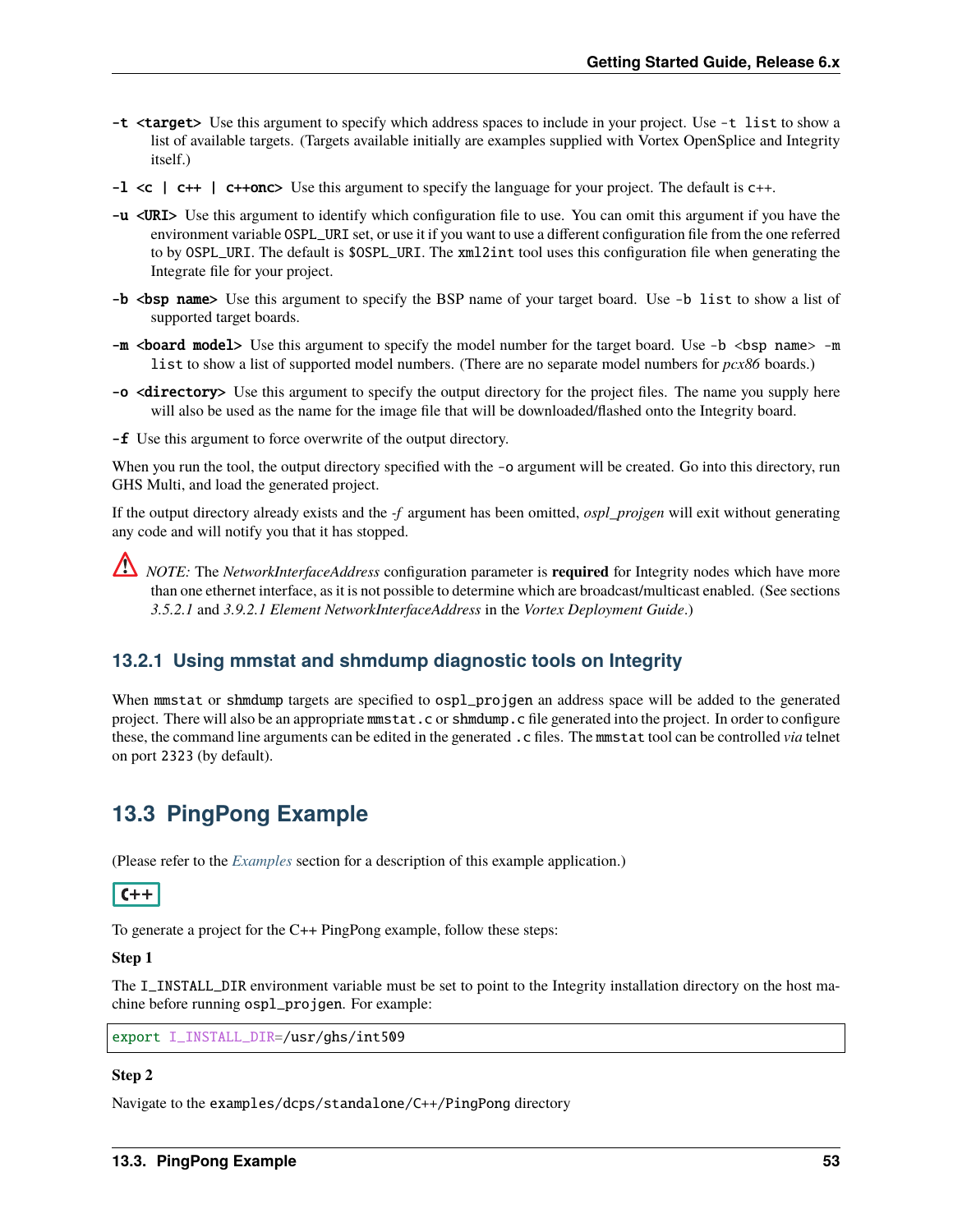## **Step 3**

Run ospl\_projgen with the following arguments:

ospl\_projgen -s ram -v -n -t pingpong -l c++ -b pcx86 -o projgen

#### **Step 4**

Go into the projgen directory, which contains default.gpj and a src directory. (default.gpj is the default Multi project that will build all the sub-projects found in the src directory, and the src directory contains all the sub-projects and generated files produced by the tool.)

## **Step 5**

Start Multi:

|  | multi default.gpj |  |
|--|-------------------|--|
|--|-------------------|--|

<span id="page-57-0"></span>You should see a screen similar to the screenshot *[Integrity: project defaults](#page-57-0)* below:

| File<br>Edit<br>Build<br>Connect                                                                                                                                                                                                                                                                | Debuq<br>Tools<br><b>Vindows</b><br>Help                                                                                                                                          |                                                                      |
|-------------------------------------------------------------------------------------------------------------------------------------------------------------------------------------------------------------------------------------------------------------------------------------------------|-----------------------------------------------------------------------------------------------------------------------------------------------------------------------------------|----------------------------------------------------------------------|
| D,<br>y,<br>X,<br>$\bullet$<br>49 信<br>Ø.<br>Н                                                                                                                                                                                                                                                  | ę,<br>×<br>网<br>$ \mathscr{R} $                                                                                                                                                   |                                                                      |
| च।<br>Find:                                                                                                                                                                                                                                                                                     |                                                                                                                                                                                   | ×                                                                    |
| <b>Name</b><br>□ pingpong/default.gpj<br>/usr/ghs/int509-x86/pcx86/def Target Connections<br>src/ospl.xml<br>$\Box$ src/pingpong.gpj                                                                                                                                                            | Type<br>Project<br>OpenSpliceXML Imput to Int -s -v -n -t pingpong<br><b>INTEGRITY Application</b>                                                                                | Options<br>$-b$ sp pcx86 -os dir /usr/ahs/int509-x86 -6 -object dir- |
| E kernel.qpj<br><b>El opensplice configuration.gu</b><br><b>El opensplice daemons.gpi</b><br>□ opensplice_examples.cpj<br>El opensplice_examples/dcps.<br>$/osp1.$ int<br>pingpong.bsp<br>$\boxminus$ src/resource.opj<br>/usr/qhs/int509-x86/pcx86/p Text<br><b>INTEGRITY.1d</b><br>default.1d | Subproject<br>Subproject<br>Subproject<br>Subproject<br>Subproject<br>Integrate File<br><b>BSP</b> Description<br>Project<br><b>Linker Directives</b><br><b>Linker Directives</b> | -call shared<br>:extra0utputFile=/ospl.int                           |
| $\blacksquare$                                                                                                                                                                                                                                                                                  |                                                                                                                                                                                   |                                                                      |
|                                                                                                                                                                                                                                                                                                 |                                                                                                                                                                                   |                                                                      |
| /hone/eorb/qv/dcps/install/HDE/x86.int509-dev/pinqponq/src/ospl.xnl                                                                                                                                                                                                                             |                                                                                                                                                                                   | x86 INTEGRITY                                                        |

Fig. 1: **Integrity: project defaults**

If no changes are required to the project, right-click on default.gpj and then click *Build* to build the project.

Upon successful completion of the build process, an image is generated (in our case called projgen) in the src directory and you are now ready to either dynamically download the resulting image to the board or to load the kernel image onto the board (depending on the arguments you have specified) and run the PingPong example.

If ospl\_projgen is run and the project built as described above, the generated image will contain:

- GHS Integrity OS (Kernel, Networking, and Filesystem support)
- Vortex OpenSplice (including spliced and the services described in the ospl.xml file)
- The PingPong example

Once the image has been downloaded to the board, the pong "Initial task" should be started and then the ping AddressSpace can be started in the same way, so that the example begins the data transfer. Parameters are not required to be passed to the Integrity processes because the ospl\_projgen tool generates code with particular values that simulate the passing of parameters.

This also applies to the Chat Tutorial (see *[Examples](#page-23-0)*), if ospl\_projgen is run with the -t chat argument.

 $\tilde{\mathbf{L}}$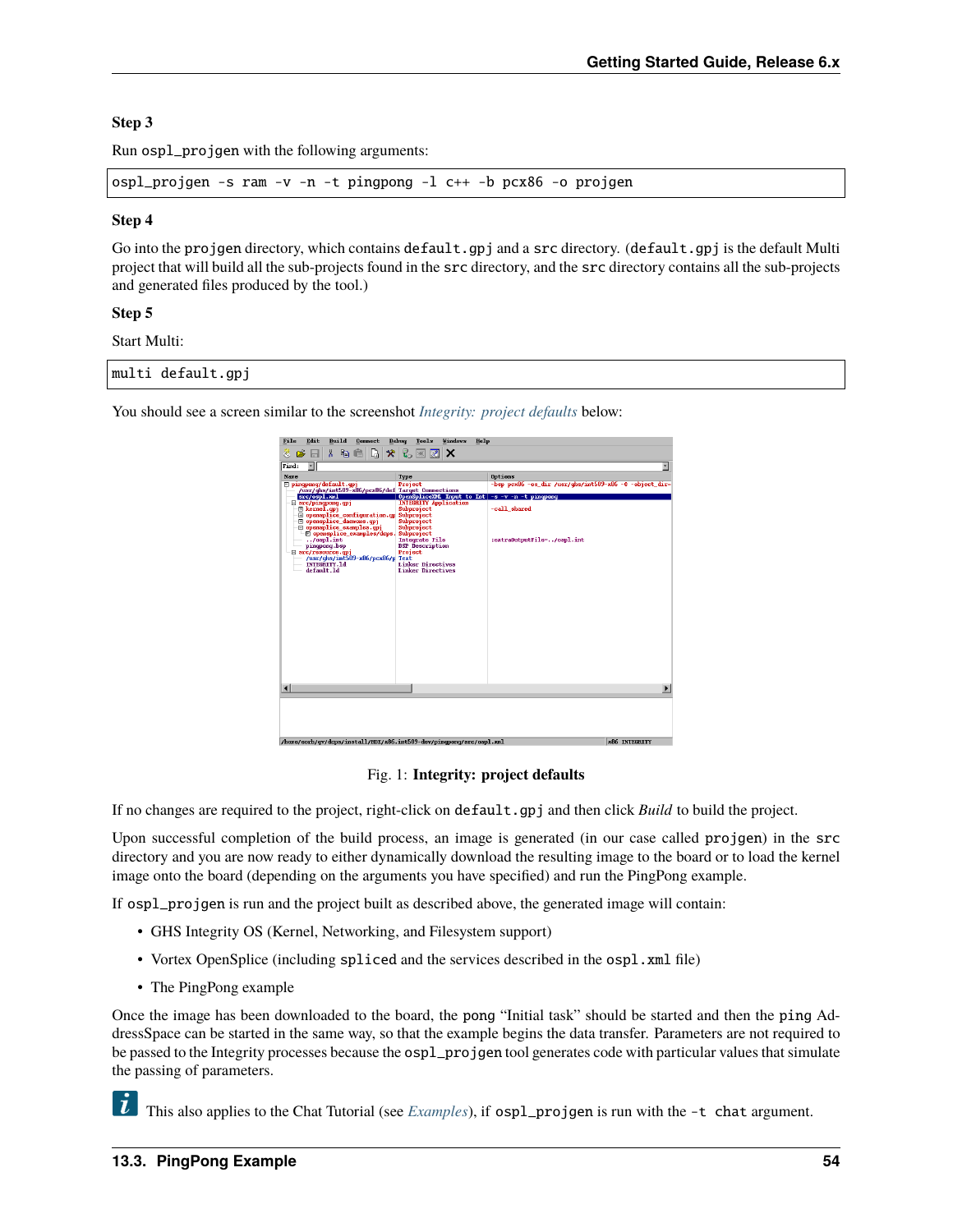# **13.4 Changing the ospl\_projgen Arguments**

If changes are subsequently required to the arguments that were originally specified to the ospl\_projgen tool, there are two choices:

a) Re-run the tool and amend the arguments accordingly

*or*

b) Make your changes through the Multi tool.

The first method guarantees that your project files will be produced correctly and build without needing manual changes to the project files. To use this method, simply follow the procedure described above but supply different arguments.

The second method is perhaps a more flexible approach, but as well as making some changes using Multi you will have to make other changes by hand in order for the project to build correctly.

The following section describes the second method.

# **13.4.1 Changing the generated Vortex OpenSplice project using** *Multi*

You can make changes to any of the settings you specified with ospl\_projgen by following these steps:

## **Step 1**

Right-click on the highlighted ospl.xml file (as shown above) and click *Set Options. . .* .

## **Step 2**

Select the *All Options* tab and expand the *Advanced* section.

## **Step 3**

<span id="page-58-0"></span>Select *Advanced Vortex OpenSplice XML To Int Convertor Options*. In the right-hand pane you will see the options that you have set with the ospl\_projgen tool with their values, similar to *[Integrity: changing project options in Multi](#page-58-0)* below.



Fig. 2: **Integrity: changing project options in Multi**

Right-click on the parameter that you want to change. For example, if you don't need filesystem support to be included in the kernel image, right-click on *Include filesystem support* and set the option to Off.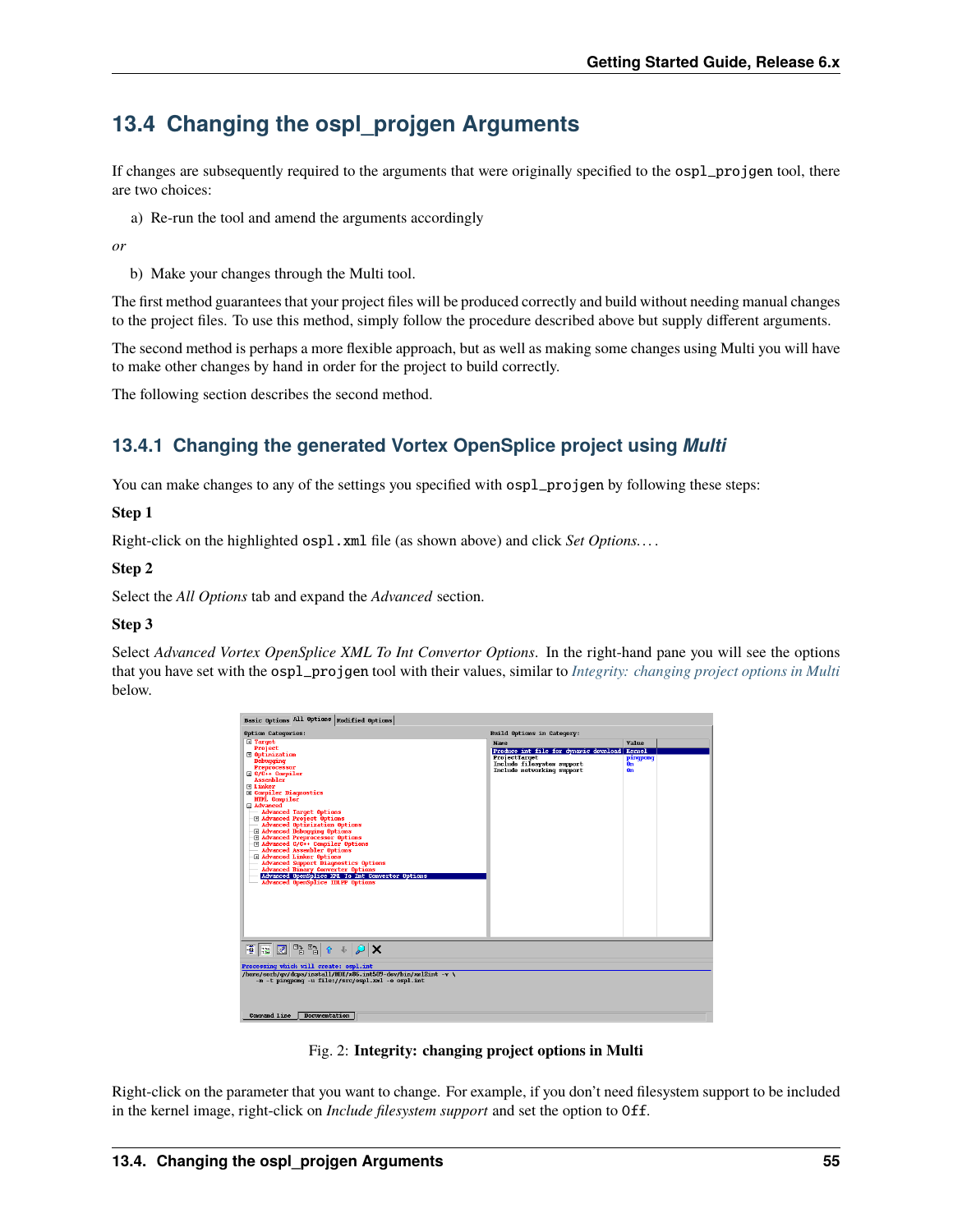The arguments for xml2int in the bottom pane are updated to reflect any changes that you make. If you switch off filesystem support, the -v argument is removed from the arguments. (The  $xml2int$  tool is used to generate the  $osp1$ . int Integrate file that will be used during the Integrate phase of the project. For more information on xml2int please see section *[The ospl\\_xml2int command](#page-59-0)*.)

Note that if you do remove filesystem support from the kernel image you should also remove all references to the ivfs library, and make appropriate changes to the ospl\_log.c file as well. See section *[Amending Vortex](#page-61-0) [OpenSplice Configuration with Multi](#page-61-0)* for information about ospl\_log.c.

Similarly you can change any other option and the changes are applied instantly.

When the changes are complete, rebuild the project by right-clicking on *default.gpj* and then click *Build* to build the project.

## **13.4.2 The ospl\_xml2int Tool**

The ospl\_xml2int tool is used to inspect your Vortex OpenSplice configuration file (ospl.xml) and generate an appropriate Integrate file (ospl.int). For more information on Integrate files please consult the Integrity manual.

## <span id="page-59-0"></span>**13.4.3 The ospl\_xml2int command**

**Usage**

```
ospl_xml2int -h
ospl_xml2int [-s|-d] [-v] [-n] [-t <target>] [-u <URI>]
              [-o \text{ -}file>]
```
Arguments shown between square brackets*[ ]* are optional; other arguments are mandatory. Arguments may be supplied in any order. All of the arguments are described in detail below.

#### **Arguments**

- -h List the command line arguments and give brief reminders of their functions.
- -s Generate for static linkage with kernel.
- -d Use this argument to generate an Integrate file that will yield a dynamic download image. If both this argument and the -s argument are omitted the default of a statically-linked image will be generated.

 $\sum$  The arguments -s and -d are mutually exclusive.

- -v Include filesystem support.
- -n Include network support.

```
-t <target>
```
## **Available targets:**

chat include chat tutorial pingpong include PingPong example touchstone include Touchstone mmstat include mmstat shmdump include shmdump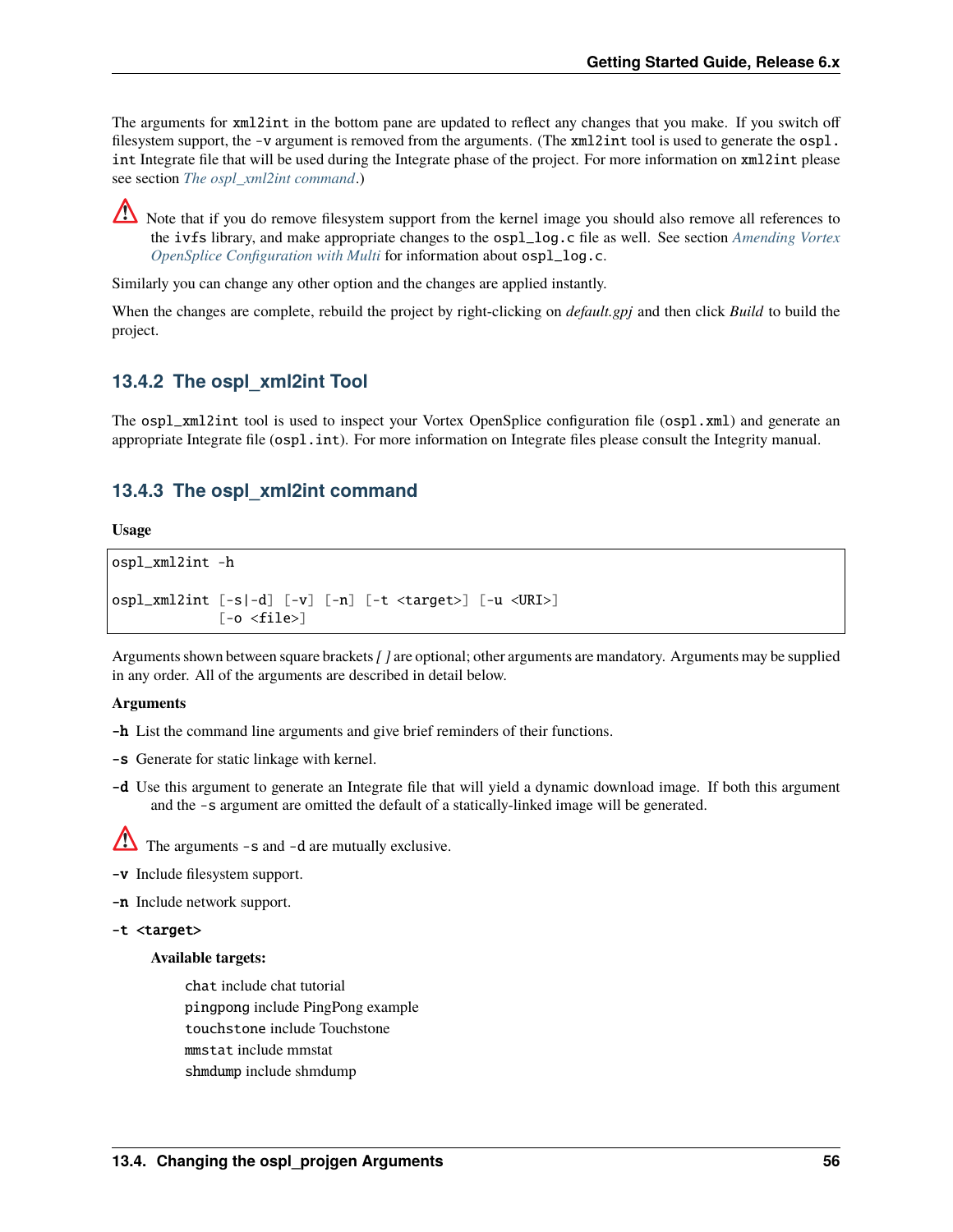Multiple -t arguments may be given. This enables you to use mmstat and/or shmdump (see *[Using mmstat and](#page-56-0) [shmdump diagnostic tools on Integrity](#page-56-0)*) in conjunction with one of the examples.

-u <URI> Identifies the configuration file to use (default: \${OSPL\_URI}).

-o <file> Name of the generated Integrate file.

Applications linking with Vortex OpenSplice must comply with the following requirements:

- The First and Length parameters must match those of spliced address space (these are generated from ospl.xml).
- The address space entry for your application in the Integrate file must include entries as shown in the example below.

Have a look at the ospl.int for the PingPong example if in doubt as to what the format should be. (Make sure that you have built the project first or else the file will be empty.)

Example ospl.int contents:

| AddressSpace    |                  |                        |
|-----------------|------------------|------------------------|
|                 |                  |                        |
|                 |                  |                        |
| Object 10       |                  |                        |
|                 | Link             | ResourceStore          |
|                 | Name             | ResCon                 |
|                 | OtherObjectName  | DDS_Connection         |
| EndObject       |                  |                        |
| Object 11       |                  |                        |
|                 | Link             | ResourceStore          |
|                 | Name             | ConnectionLockLink     |
|                 | OtherObjectName  | DDS_ConnectionLock     |
| EndObject       |                  |                        |
| Object 12       |                  |                        |
|                 | MemoryRegion     | your_app_name_database |
|                 | MapTo            | splice_database        |
|                 | First 0x20000000 |                        |
|                 | Length 33554432  |                        |
|                 | Execute true     |                        |
|                 | Read true        |                        |
|                 | Write true       |                        |
| EndObject       |                  |                        |
|                 |                  |                        |
|                 |                  |                        |
|                 |                  |                        |
| EndAddressSpace |                  |                        |

*Note:* If you make any changes to the ospl.int file generated by the project and then you make any changes to the ospl.xml file and rebuild the project, the changes to the ospl.int file will be overwritten.

Make sure that you also edit the global\_table.c and mounttable.c files to match your setup. These files can be found under src/projgen/kernel.gpj/kernel\_kernel.gpj and src/projgen.gpj/kernel.gpj/ ivfs\_server.gpj as shown in *[Integrity: changing global\\_table.c and mounttable.c](#page-61-1)* below: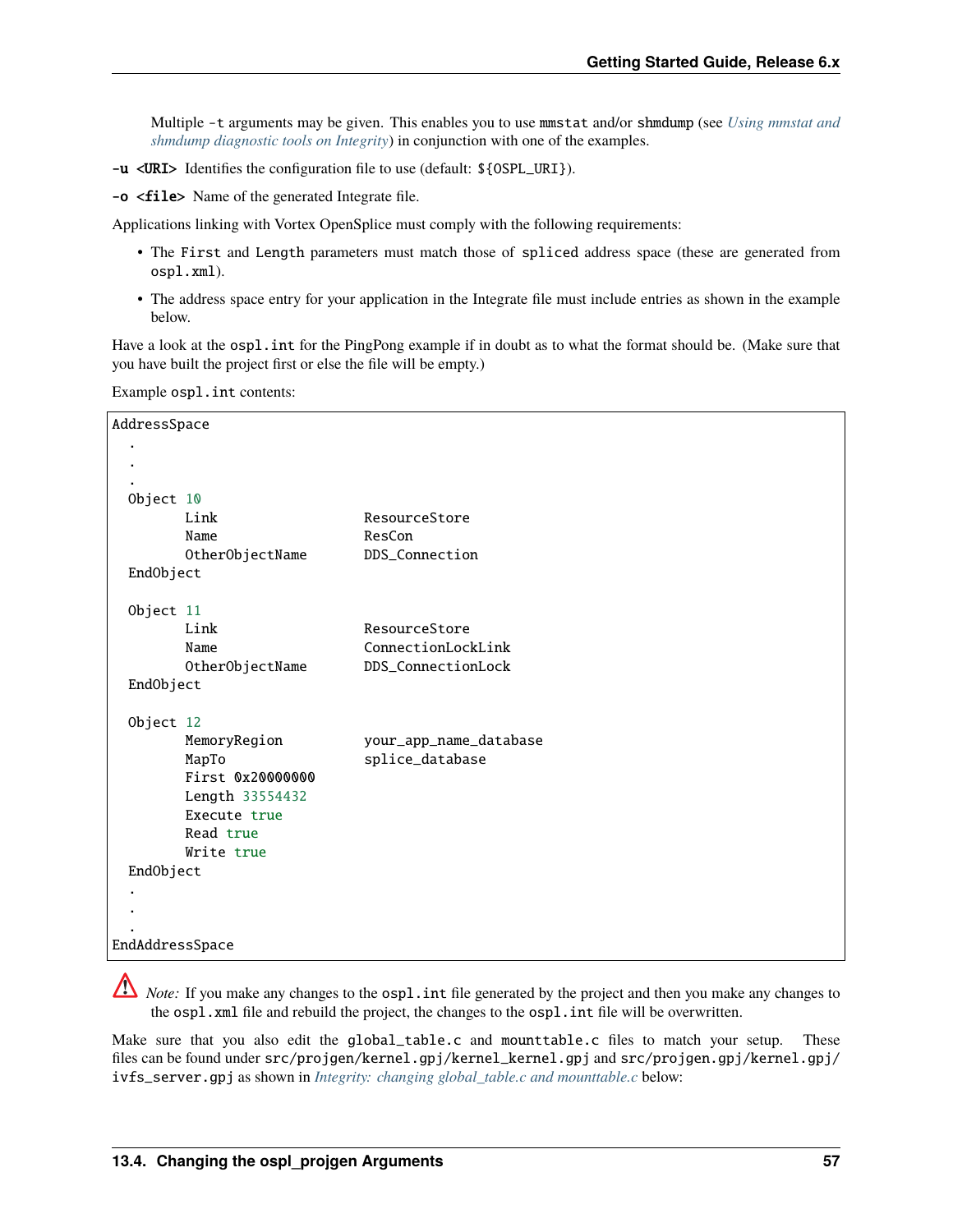<span id="page-61-1"></span>

| Build<br>File<br>Edit<br>Connect                                                                                                                                                                                                                                                                                                                                                                                                                                                                                                                                                                                          | <b>Vindows</b><br>Debuq<br>Tools<br>Help                                                                                                                                                                                                                                                                                                               |                                                                                                                                                                                                                                                                                  |
|---------------------------------------------------------------------------------------------------------------------------------------------------------------------------------------------------------------------------------------------------------------------------------------------------------------------------------------------------------------------------------------------------------------------------------------------------------------------------------------------------------------------------------------------------------------------------------------------------------------------------|--------------------------------------------------------------------------------------------------------------------------------------------------------------------------------------------------------------------------------------------------------------------------------------------------------------------------------------------------------|----------------------------------------------------------------------------------------------------------------------------------------------------------------------------------------------------------------------------------------------------------------------------------|
| X.<br>C)<br>X,<br>$\bullet$<br>la C<br>Ø.<br>ы                                                                                                                                                                                                                                                                                                                                                                                                                                                                                                                                                                            | ę,<br>深<br>lx.<br>$\mathscr{R}$                                                                                                                                                                                                                                                                                                                        |                                                                                                                                                                                                                                                                                  |
| $\overline{\phantom{a}}$<br>Find:                                                                                                                                                                                                                                                                                                                                                                                                                                                                                                                                                                                         |                                                                                                                                                                                                                                                                                                                                                        |                                                                                                                                                                                                                                                                                  |
| <b>Name</b><br>□ pingpong/default.gpj<br>/usr/ghs/int509-x86/pcx86/def Target Connections<br>src/ospl.xml<br>$\boxminus$ src/pingpong.gpj<br>E kernel.cpj<br><b>⊟</b> kernel kernel.qpj<br>default.1d<br>qlobal table.c<br>kernel kernel.c<br><b>E</b> inetserver.cpi<br>$\Box$ ivfs_server.qpj<br>/usr/ghs/int509-x86/not C<br>nomttable.c<br><b>El opensplice configuration.gp</b><br><b>H</b> opensplice daemons.qpj<br>mensplice_examples.opj<br>$-\mathbb{E}$ opensplice examples/dcps.<br>$.7$ ospl.int<br>pingpong.bsp<br>□ src/resource.opj<br>$/usr/dhs/int509-x86/pcx86/p$<br><b>INTEGRITY.1d</b><br>default.1d | Type<br>Project<br>OpenSpliceXML Imput to Int<br><b>INTEGRITY Application</b><br>Subproject<br>Program<br><b>Linker Directives</b><br>c<br>c<br>Program<br>Program<br>e<br>Subproject<br>Subproject<br>Subproject<br>Subproject<br>Integrate File<br><b>BSP</b> Description<br>Project<br><b>Text</b><br><b>Linker Directives</b><br>Linker Directives | Options<br>$-bsp$ pcx86 -os_dir /usr/qhs/int509-x86 -6 -object_dir-<br>$-s -v - n - t$ pingpong<br>-call shared<br>-kernel -lres -ldebug -lcore -llog -lperf -lload --int<br>-1defaultstack<br>-livfsserver -lnfs -lmount nfs -lsocket -lnet -lrpc<br>:extra0utputFile=/ospl.int |
|                                                                                                                                                                                                                                                                                                                                                                                                                                                                                                                                                                                                                           |                                                                                                                                                                                                                                                                                                                                                        | $\blacktriangleright$                                                                                                                                                                                                                                                            |
| Initializing Editor done.                                                                                                                                                                                                                                                                                                                                                                                                                                                                                                                                                                                                 |                                                                                                                                                                                                                                                                                                                                                        |                                                                                                                                                                                                                                                                                  |
| /home/eorb/gy/dcps/install/HDE/x86.int509-dev/ningpong/src/global_table.c                                                                                                                                                                                                                                                                                                                                                                                                                                                                                                                                                 |                                                                                                                                                                                                                                                                                                                                                        | x86 INTEGRITY                                                                                                                                                                                                                                                                    |

Fig. 3: **Integrity: changing global\_table.c and mounttable.c**

Once you have made all of the required changes to ospl.int, you must rebuild the whole project. Your changes will be picked up by Vortex OpenSplice automatically.

# **13.5 Critical Warning about** *Object 10* **and** *Object 11*

We have used Object 10 and Object 11 in various address spaces to declare a semaphore and a connection object, but they may already be in use on your system.

You *can* change these numbers in the ospl.int file, but if you do then you **must** change **all** of the address spaces where Object 10 and Object 11 are defined (except those for ResourceStore as noted below). The value replacing 10 must be the same for every address space, and likewise for the value replacing 11. You **must** change **all** references in order for Vortex OpenSplice to work correctly.

*The only exception is the* ResourceStore *address space.* Object 10 *and* Object 11 *are unique to the Vortex OpenSplice ResourceStore and they* **MUST NOT** *be altered. If you do change them, Vortex OpenSplice* **WILL NOT WORK!**



# <span id="page-61-0"></span>**13.6 Amending Vortex OpenSplice Configuration with** *Multi*

You can make changes to the Vortex OpenSplice configuration from Multi by editing the files under the project src/ projgen.gpj/opensplice\_configuration.gpj/libospl\_cfg.gpj. See *[Integrity: changing Vortex OpenSplice](#page-62-0) [configuration in Multi](#page-62-0)* below:

There are five files here but you may *only* change ospl.xml and ospl\_log.c. The others must **NOT** be altered!

ospl.xml This is your Vortex OpenSplice configuration file. (See *[Configuration](#page-20-0)* for more information about the options an Vortex OpenSplice configuration file may have.)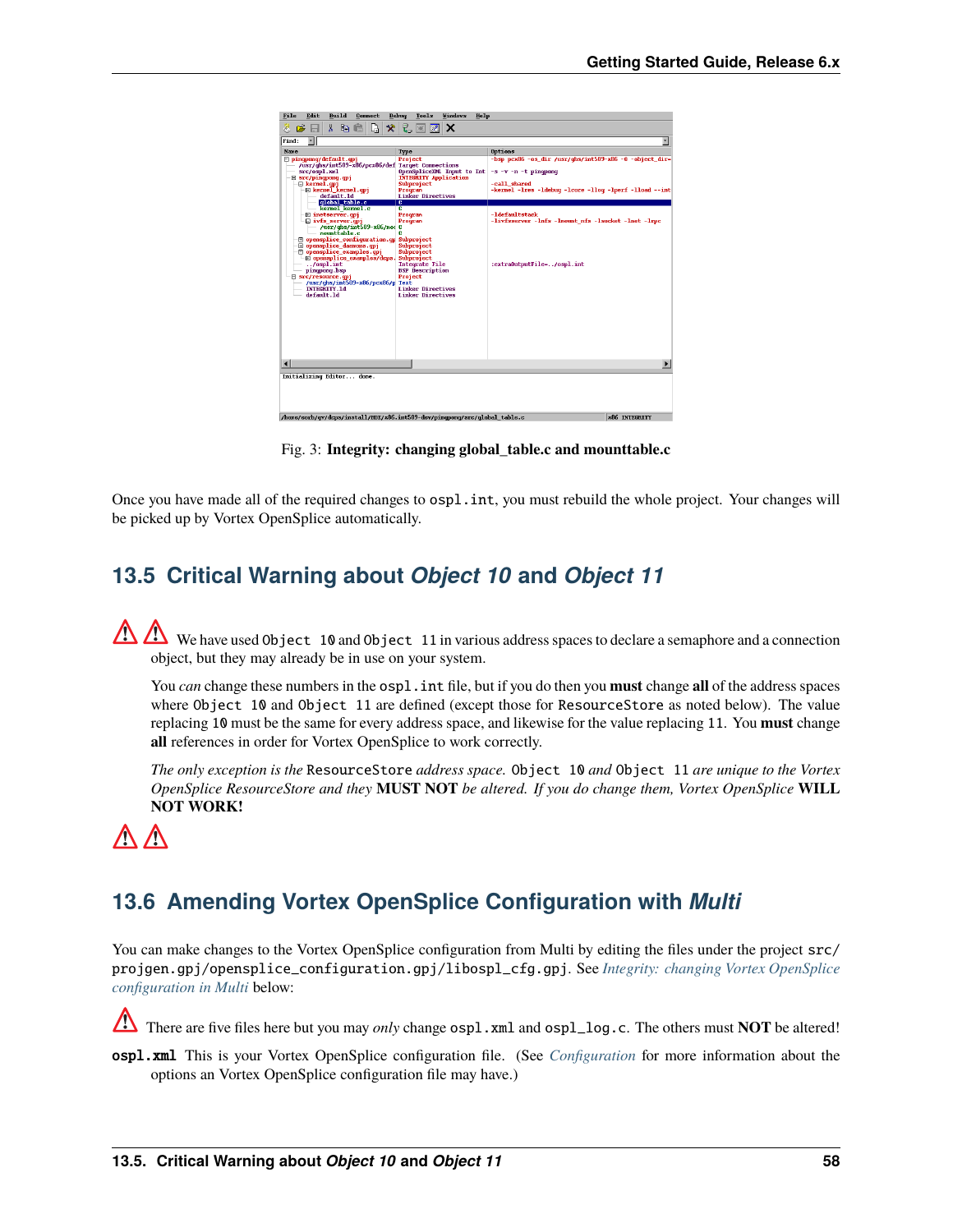<span id="page-62-0"></span>

| Build<br>File<br>Edit<br>Connect                                                            | <b>Vindows</b><br>Debuq<br>Tools<br>Help      |                                                           |  |
|---------------------------------------------------------------------------------------------|-----------------------------------------------|-----------------------------------------------------------|--|
| D<br>y.<br>X,<br>la C<br>Õ,<br>Ø.                                                           | ę,<br>网<br> Z <br>ΙX                          |                                                           |  |
| ы                                                                                           |                                               |                                                           |  |
| ⊣<br>Find:                                                                                  |                                               | $\overline{\phantom{a}}$                                  |  |
| <b>Name</b>                                                                                 | Type                                          | Options                                                   |  |
| □ pingpong/default.gpj<br>/usr/ghs/int509-x86/pcx86/def Target Connections                  | Project                                       | $-b$ sp pcx86 -os dir /usr/qhs/int509-x86 -6 -object dir- |  |
| src/ospl.xml                                                                                | OpenSpliceXML Imput to Int                    | $-s -v - n - t$ pingpong                                  |  |
| $\boxminus$ src/pingpong.gpj                                                                | <b>INTEGRITY Application</b>                  |                                                           |  |
| El kernel.cpj<br>□ opensplice_configuration.qp Subproject                                   | Subproject                                    | -call shared                                              |  |
| $\Box$ libospl cfq.qpj                                                                      | Library                                       | -Isrc -I/home/eorb/qv/dcps/install/HDE/x86.int509-dev/    |  |
| ospl.xnl                                                                                    | OpenSpliceXML Imput                           | -size                                                     |  |
| ospl_loq.c<br>ospl int objs.c                                                               | c<br>c                                        |                                                           |  |
| ospl hostname_cfq.c                                                                         | c                                             |                                                           |  |
| $.7$ ospl.c<br><b>E</b> opensplice_daemons.qpj                                              | c<br>Subproject                               | :extra0utputFile=ospl.c                                   |  |
| mensplice examples.gpi                                                                      | Subproject                                    |                                                           |  |
| H opensplice examples/dcps.                                                                 | Subproject                                    |                                                           |  |
| .<br>pingpong.bsp                                                                           | Integrate File<br><b>BSP</b> Description      | :extra0utputFile=/ospl.int                                |  |
| □ src/resource.opj                                                                          | Project                                       |                                                           |  |
| /usr/ghs/int509-x86/pcx86/p Text<br>INTEGRITY.1d                                            |                                               |                                                           |  |
| default.1d                                                                                  | Linker Directives<br><b>Linker Directives</b> |                                                           |  |
|                                                                                             |                                               |                                                           |  |
|                                                                                             |                                               |                                                           |  |
|                                                                                             |                                               |                                                           |  |
|                                                                                             |                                               |                                                           |  |
|                                                                                             |                                               |                                                           |  |
|                                                                                             |                                               |                                                           |  |
|                                                                                             |                                               |                                                           |  |
|                                                                                             |                                               |                                                           |  |
|                                                                                             |                                               |                                                           |  |
|                                                                                             |                                               |                                                           |  |
| Initializing Editor done.                                                                   |                                               |                                                           |  |
|                                                                                             |                                               |                                                           |  |
|                                                                                             |                                               |                                                           |  |
|                                                                                             |                                               |                                                           |  |
|                                                                                             |                                               |                                                           |  |
| /home/eorb/gv/dcos/install/HDE/x86.int509-dev/pingpong/src/ospl int objs.c<br>x86 INTEGRITY |                                               |                                                           |  |

Fig. 4: **Integrity: changing Vortex OpenSplice configuration in Multi**

ospl\_log.c This file determines where the log entries (errors, warnings and informational messages) from Vortex OpenSplice go. The way the default file is generated by ospl\_projgen depends on whether you have specified filesystem support or not. (See comments within the file for more information.)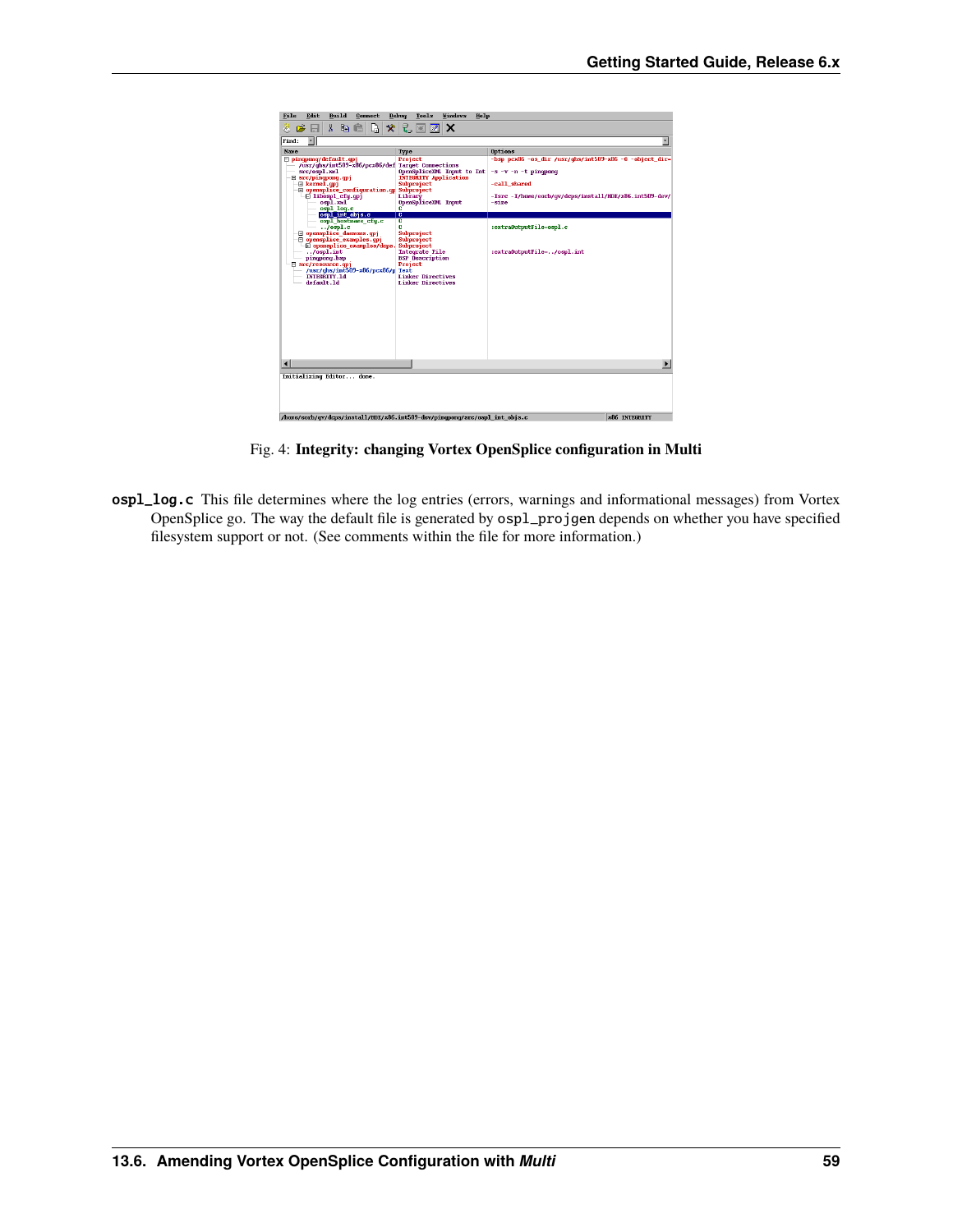## **CHAPTER**

# **FOURTEEN**

# **WINDOWS CE**

*This chapter provides a brief description of how to deploy Vortex OpenSplice on Windows CE.*

# **14.1 Prerequisites**

Vortex OpenSplice requires certain environment variables to be present; as Windows CE does not support traditional environment variables, these are simulated by creating registry entries which contain the required data. References in this chapter to `environment variables' are therefore actually references to values in the Windows CE registry.

The environment variables expected by Vortex OpenSplice are:

- **PATH** The *PATH* variable must include the directory containing the Vortex OpenSplice executables that may be launched by the *ospl* utility.
- OSPL\_URI This variable contains the location of the default *ospl.xml* configuration file which is used when not otherwise specified.

The descriptions in this chapter assume that the values shown in the table below have been added to the registry key

HKEY\_LOCAL\_MACHINE\Software\ADLINK Technology Inc.\OpenSpliceDDS\<OpenSpliceVersion>

#### **Windows CE Registry keys**

| Name | Tvpe | Data                                                                                                                          |  |
|------|------|-------------------------------------------------------------------------------------------------------------------------------|--|
| PATH |      | REG SZ   NAND FlashOpenSpliceDDS\ <openspliceversion>\HDE\armv4i.wince</openspliceversion>                                    |  |
|      |      | OSPL URI REG SZ file://NAND Flash/OpenSpliceDDS/ <openspliceversion>/HDE/armv4i.wince/etc/config/qspl.xml</openspliceversion> |  |

All Vortex OpenSplice dynamic link library (dll) files must also be copied into the  $\W$ indows directory on the Windows CE device *prior to* deployment.

# **14.2 Setting Registry Values with a CAB File**

In development, a CAB file can be used to register the necessary variables in the registry. Place the CAB file in the Cold Boot directory on the target device (*i.e.* \NAND Flash\ColdBootInit) to make the registry settings available as soon as the device has booted.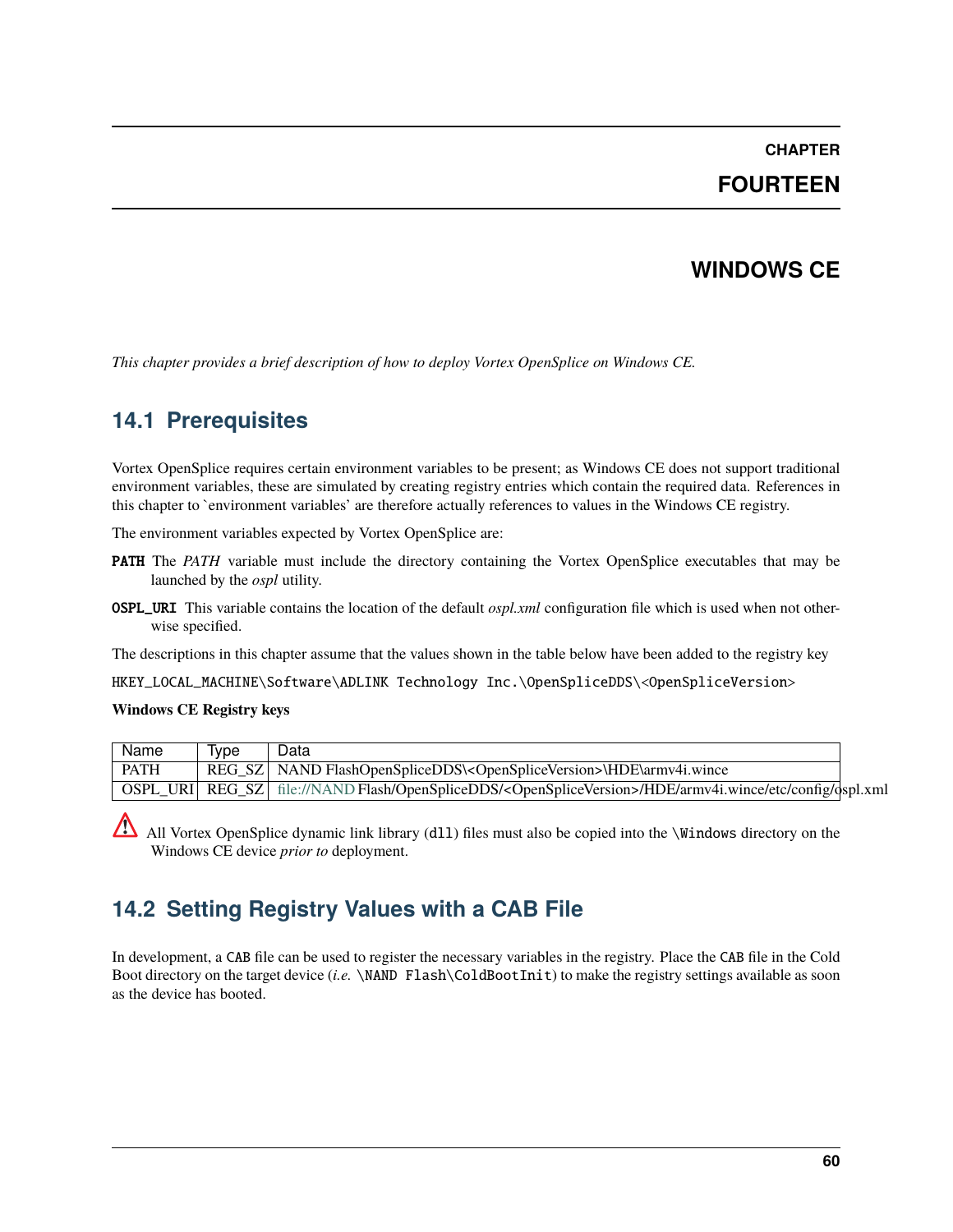# **14.2.1 Alternatives to CAB file**

Microsoft's Windows CE Remote Registry Editor can be used instead of a CAB file to set the necessary registry values. Alternatively, ADLINK also provides a convenient method of editing the registry variables by way of the ospl utility using the getenv and putenv parameters (described below).

Please refer to Microsoft's Windows CE documentation for detailed information about CAB files and the Remote Registry Editor.

# **14.3 The Vortex OpenSplice Environment**

Vortex OpenSplice requires the contents of the *bin* , *lib* and *etc* directories from within the Vortex OpenSplice installation to be available on the Windows CE target hardware. For development purposes, Microsoft's ActiveSync can be used to load these on to the target system. The following description assumes that the bin, lib and etc directories have been copied from the Vortex OpenSplice installation onto the target at the following location:

\NAND Flash\OpenSpliceDDS\<OpenSpliceVersion>\HDE\armv4i.wince

For simplicity the whole OpenSpliceDDS installation directory can be copied to the \Nand Flash directory.

The following description explains deployment on Windows CE by using the Windows CE console. It is assumed that the console's PATH variable has been set to point to the directory containing the Vortex OpenSplice executables. For example:

PATH "\NAND Flash\OpenSpliceDDS\<OpenSpliceVersion>\ HDE\armv4i.wince\bin";%PATH%

(All Vortex OpenSplice dynamic link library (dll) files must have been copied into the `\Windows directory on the Windows CE device prior to deployment.)

When running Vortex OpenSplice executables on the command prompt, it is useful to redirect any output to text files by using the > operator.

If the PATH and OSPL\_URI variables have not already been set *via* a CAB file on device boot up, use the following commands to set those values manually:

```
ospl putenv PATH "\NAND Flash\OpenSpliceDDS\<OpenSpliceVersion>\
HDE\armv4i.wince\bin" > osplputenv-path.txt
```

```
ospl putenv OSPL_URI "file://NAND Flash/OpenSpliceDDS/<OpenSpliceVersion>/
HDE/armv4i.wince/etc/config/ospl.xml" > osplputenv-ospluri.txt
```
The values can be checked if required by using Microsoft's Windows CE Remote Registry Editor, or by running the *ospl getenv* command:

ospl getenv PATH > osplgetenv-path.txt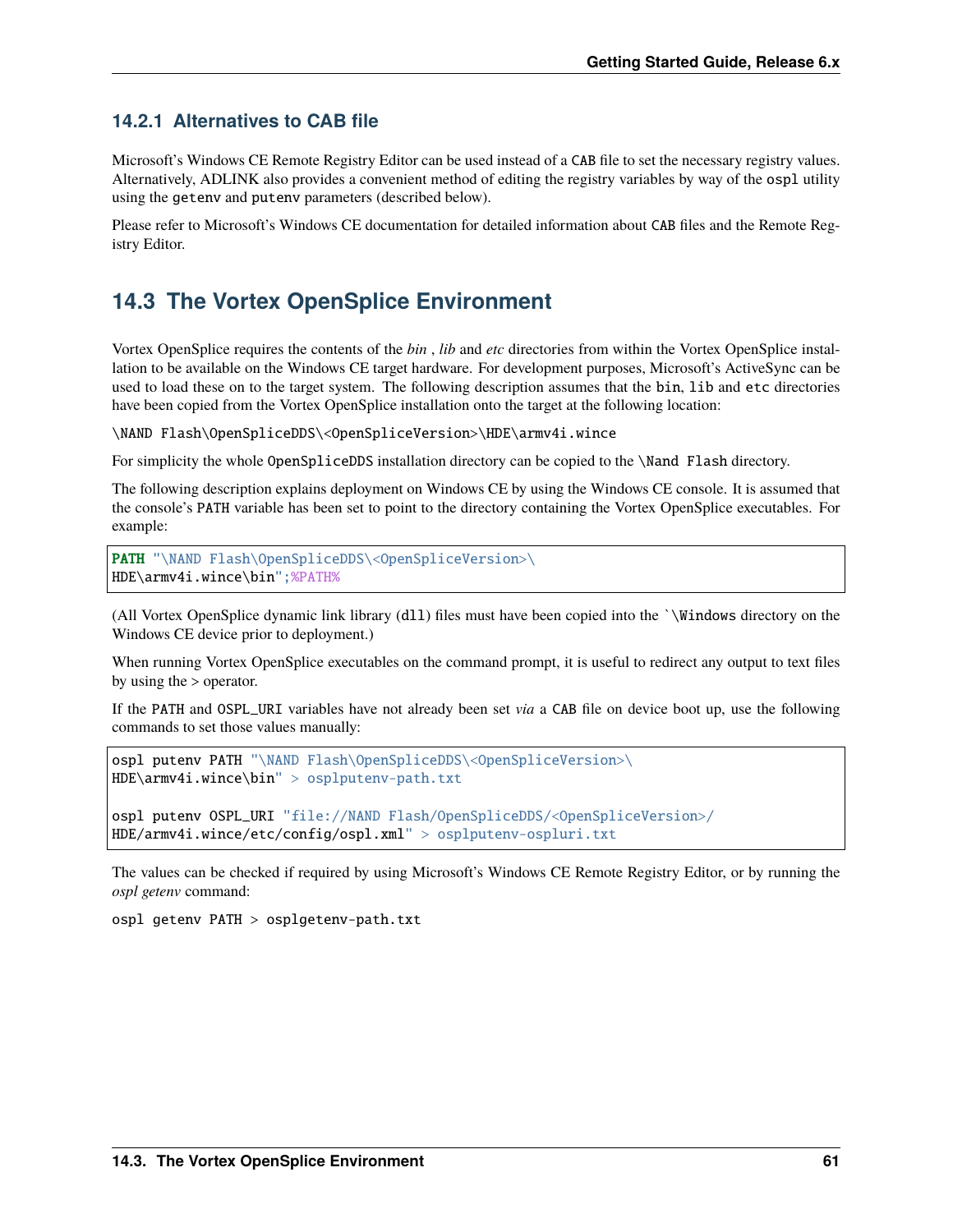# **14.4 Secure Networking**

The secure networking service uses OpenSSL for cryptography support. To use this feature, the library libeay32.dll is required; it must be copied to the \Windows directory on the Windows CE device.

Vortex OpenSplice is tested against OpenSSL version 0.9.8i. This may be built as described below.

# **14.4.1 Building OpenSSL for Windows CE 6.0**

This section describes the steps required to get an OpenSSL build for Windows CE. The version of OpenSSL used is 0.9.8i. The third-party library *wcecompat* is used, which also has to be built manually for Windows CE 6.0.

(The description that follows is based on the one given at [http://blog.csdn.net/sooner01/archive/2009/06/22/4289147.aspx.](http://blog.csdn.net/sooner01/archive/2009/06/22/4289147.aspx))

## **Prerequisites**

The following are needed to make an OpenSSL build for Windows CE 6.0:

- **Microsoft Visual Studio 2005** (VS2008 might also work but it has not been tested)
- **An installed WinCE 6.0 SDK to be targeted** In this description the target SDK is 'WinCE-GS3Target'
- **Perl** You will need to install Active Perl, from [http://www.activestate.com/ActivePerl.](http://www.activestate.com/ActivePerl) (Note that perl by MSYS does not create correct makefiles.)
- **OpenSSL** The OpenSSL sources can be downloaded from [http://www.openssl.org/.](http://www.openssl.org/) In this description we use version 0.9.8i. Other versions might not work with the steps described here.
- *wcecompat* **compatibility library** The *wcecompat* library adds the functionality to the C Runtime Library implementation of Windows CE which is needed in order to build OpenSSL for Windows CE. Obtain this from [http://github.com/mauricek/wcecompat.](http://github.com/mauricek/wcecompat) Note that you should *not* download the latest version; browse the history and download the version committed on November 21, 2008 named *updates for OpenSSL 0.9.9* with commit number *f77225b. . .* .

## **Build** *wcecompat*

Extract the *wcecompat* download to an appropriate location. In this description the location C:\wcecompat is used, but you can use any location you want.

#### **Step 1**

Start Visual Studio 2005 and open a Visual Studio 2005 command prompt.

### **Step 2**

Go to the *wcecompat* directory (C:\wcecompat).

### **Step 3**

Set the building environment: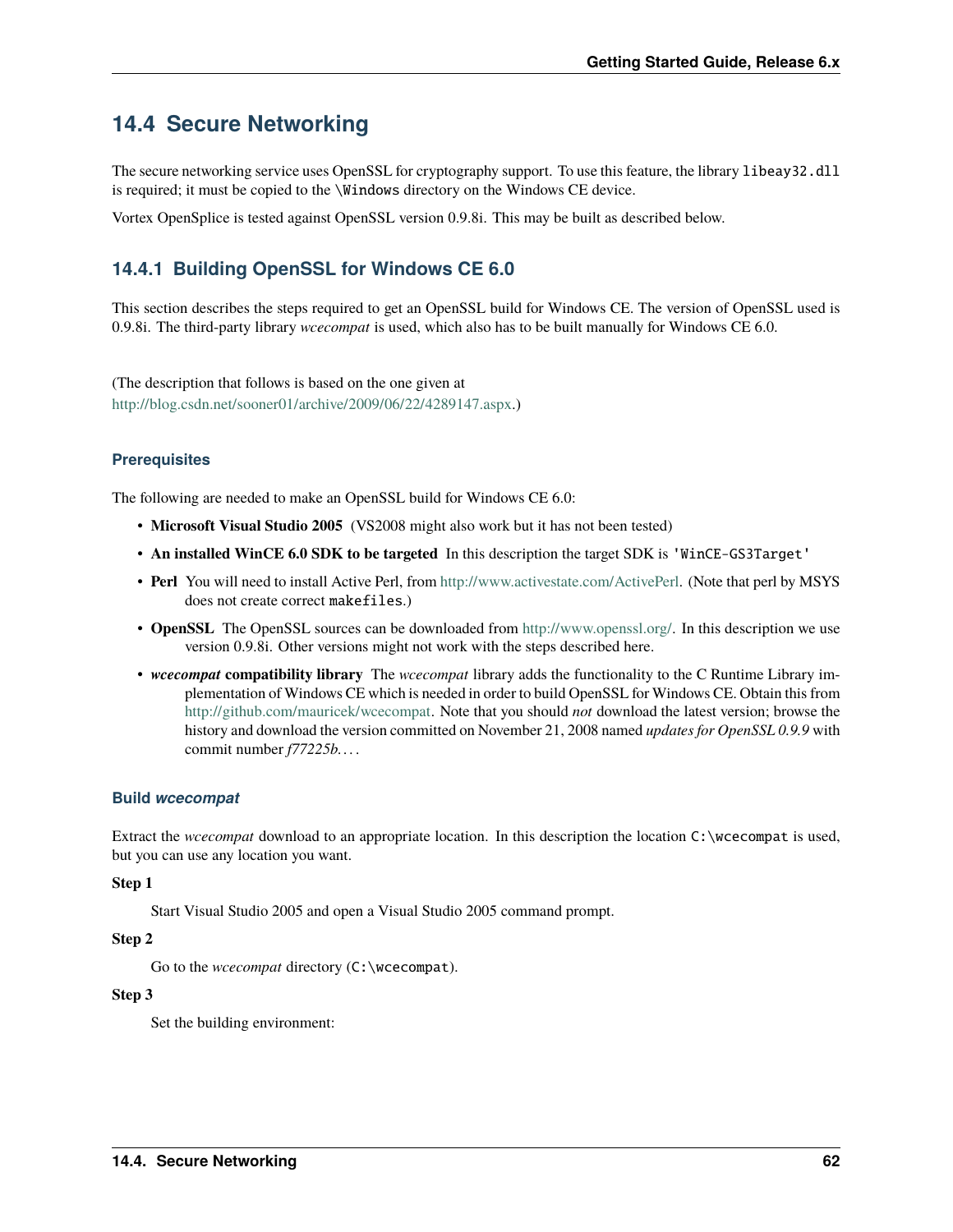set OSVERSION=WCE600

set TARGETCPU=ARMV4I

set PLATFORM=VC-CE

set PATH=C:\Program Files\Microsoft Visual Studio 8\VC\ce\bin\x86\_arm; C:\Program Files\Microsoft Visual Studio 8\Common7\IDE;%PATH%

```
set INCLUDE=C:\Program Files\Windows CE Tools\wce600\WinCE-GS3Target\
include\ARMV4I
```

```
set LIB=C:\Program Files\Windows CE Tools\wce600\WinCE-GS3Target\lib\
ARMV4I;C:\Program Files\\Microsoft Visual Studio 8\VC\ce\lib\armv4
```
If you target a different SDK, replace the text *WinCE-GS3Target* in the lines above with your own SDK.

#### **Step 4**

Call *perl config.pl* to create the makefile configuration.

#### **Step 5**

Call *nmake* to build the *wcecompat* library.

#### **Step 6**

Exit the command prompt and exit Visual Studio to be sure of starting with a clean environment in the next stage.

#### **Build OpenSSL**

#### **Step 1**

Extract *OpenSSL* to any location you like.

#### **Step 2**

Apply the OpenSSL WinCE patch which can be found at [http://marc.info/?l=openssl-dev&m=](http://marc.info/?l=openssl-dev&m=122595397822893&w=2) [122595397822893&w=2.](http://marc.info/?l=openssl-dev&m=122595397822893&w=2)

#### **Step 3**

Start Visual Studio 2005 and open a command prompt.

#### **Step 4**

Go to your openSSL directory.

#### **Step 5**

Set the building environment:

set OSVERSION=WCE600

```
set TARGETCPU=ARMV4I
```
set PLATFORM=VC-CE

set PATH=C:\Program Files\Microsoft Visual Studio

(continues on next page)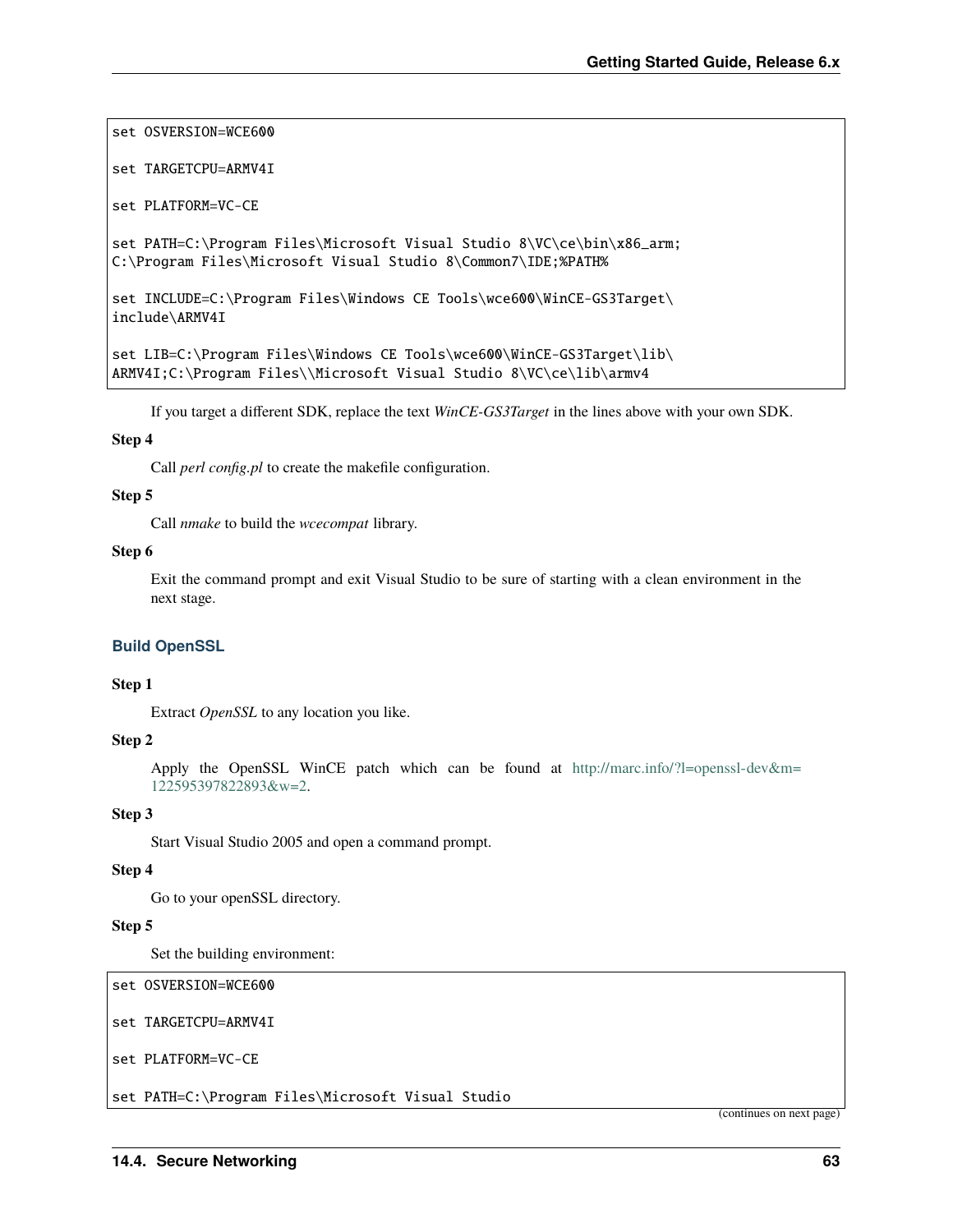(continued from previous page)

```
8\VC\ce\bin\x86\_arm;C:\Program Files\Microsoft Visual Studio
8\VC\bin;C:\Program Files\Microsoft Visual Studio
8\VC\PlatformSDK\bin;C:\Program Files\Microsoft Visual Studio
8\Common7\Tools;C:\Program Files\Microsoft Visual Studio
8\Common7\IDE;C:\Program Files\Microsoft Visual Studio
8\Common\Tools;C:\Program Files\Microsoft Visual Studio
8\Common\IDE;C:\Program Files\Microsoft Visual Studio 8\;%PATH%
set INCLUDE=C:\Program Files\Microsoft Visual Studio
8\VC\ce\include;C:\Program Files\Windows CE
Tools\wce600\WinCE-GS3Target\include\ARMV4I;C:\Program
Files\Windows CE Tools\wce600\WinCE-GS3Target\include;C:\Program
Files\Microsoft Visual Studio 8\VC\ce\atlmfc\include;C:\Program
Files\Microsoft Visual Studio 8\SmartDevices\SDK\SQL
Server\Mobile\v3.0;
set LIB=C:\Program Files\Windows CE
Tools\wce600\WinCE-GS3Target\lib\ARMV4I;C:\Program Files\Microsoft
Visual Studio 8\VC\ce\atlmfc\lib\ARMV4I;C:\Program
Files\Microsoft Visual Studio 8\VC\ce\lib\ARMV4I
```
set WCECOMPAT=C:\wcecompat

If you target a different SDK, replace the text WinCE-GS3Target in the lines above with your own SDK. Also, change the *wcecompat* directory to your own if you used a different location.

#### **Step 6**

Type perl Configure VC-CE to set up the compiler and OS.

#### **Step 7**

Type ms\do\_ms to build the makefile configuration.

#### **Step 8**

Type nmake -f ms\cedll.mak to build the dynamic version of the library.

## **Troubleshooting**

If you get the following error message:

```
PTO -c .\\crypto\\rsa\\rsa\_pss.c
```

```
cl : Command line warning D9002 : ignoring unknown option '/MC'
rsa\_pss.c
```

```
f:\\openssl\\openssl98\\crypto\\rsa\\rsa\_pss.c(165) : error C2220:
warning treated as error - no 'object' file generated
```

```
f:\\openssl\\openssl98\\crypto\\rsa\\rsa\_pss.c(165) : warning C4748:
/GS can not protect parameters and local variables from local buffer
overrun because optimizations are disabled in function
```
(continues on next page)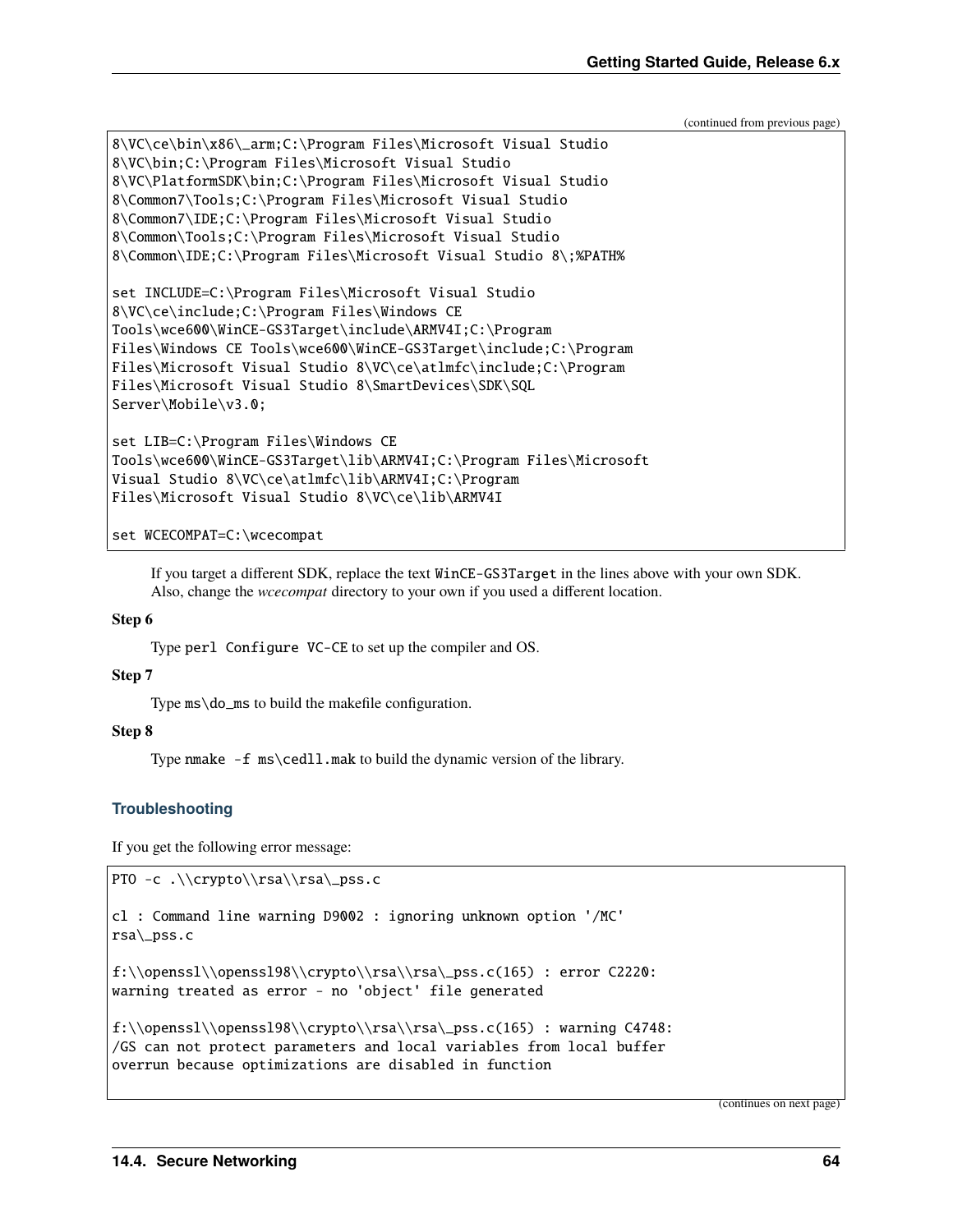(continued from previous page)

```
NMAKE : fatal error U1077: '"F:\\Program Files\\Microsoft Visual Studio
8\\VC\\ce\\bin\\x86\_arm\\cl.EXE"' : return code '0x2'
```
Remove /WX in the makefile (ce.mak).

Stop.

# **14.5 Deploying Vortex OpenSplice**

ospl start This command will start the Vortex OpenSplice splicedaemon and Vortex OpenSplice services specified within the configuration referred to by the OSPL\_URI variable:

ospl start > osplstart.txt

A different configuration file can be specified as an additional parameter; for example:

ospl start "file://NAND Flash/OpenSpliceDDS/<OpenSpliceVersion>/ HDE/armv4i.wince/etc/config/ospl.xml" > osplstart.txt

ospl list This command will list all the Vortex OpenSplice configurations that are currently running on the node.

ospl list > ospllist.txt

ospl stop This command will stop the Vortex OpenSplice splicedaemon and Vortex OpenSplice services specified within the configuration referred to by the OSPL\_URI variable:

ospl stop > osplstop.txt

A different configuration to be stopped can be specified as an additional parameter; for example:

ospl stop "file://NAND Flash/OpenSpliceDDS/<OpenSpliceVersion>/ HDE/armv4i.wince/etc/config/ospl.xml" > osplstop.txt

# **14.6 Using the** *mmstat* **Diagnostic Tool on Windows CE**

To run mmstat, use this command:

start mmstat > mmstat.txt

To see the full list of options, use this command:

start mmstat -h > mmstat-help.txt

The mechanism for terminating mmstat on Windows CE is different from other operating systems. All running instances of mmstat can be terminated with this command:

start mmstat -q > mmstat-quit.txt

If there are multiple instances of mmstat running, a particular instance can be terminated by specifying the process identifier:

start mmstat -q -x <process id> > mmstat-quit.txt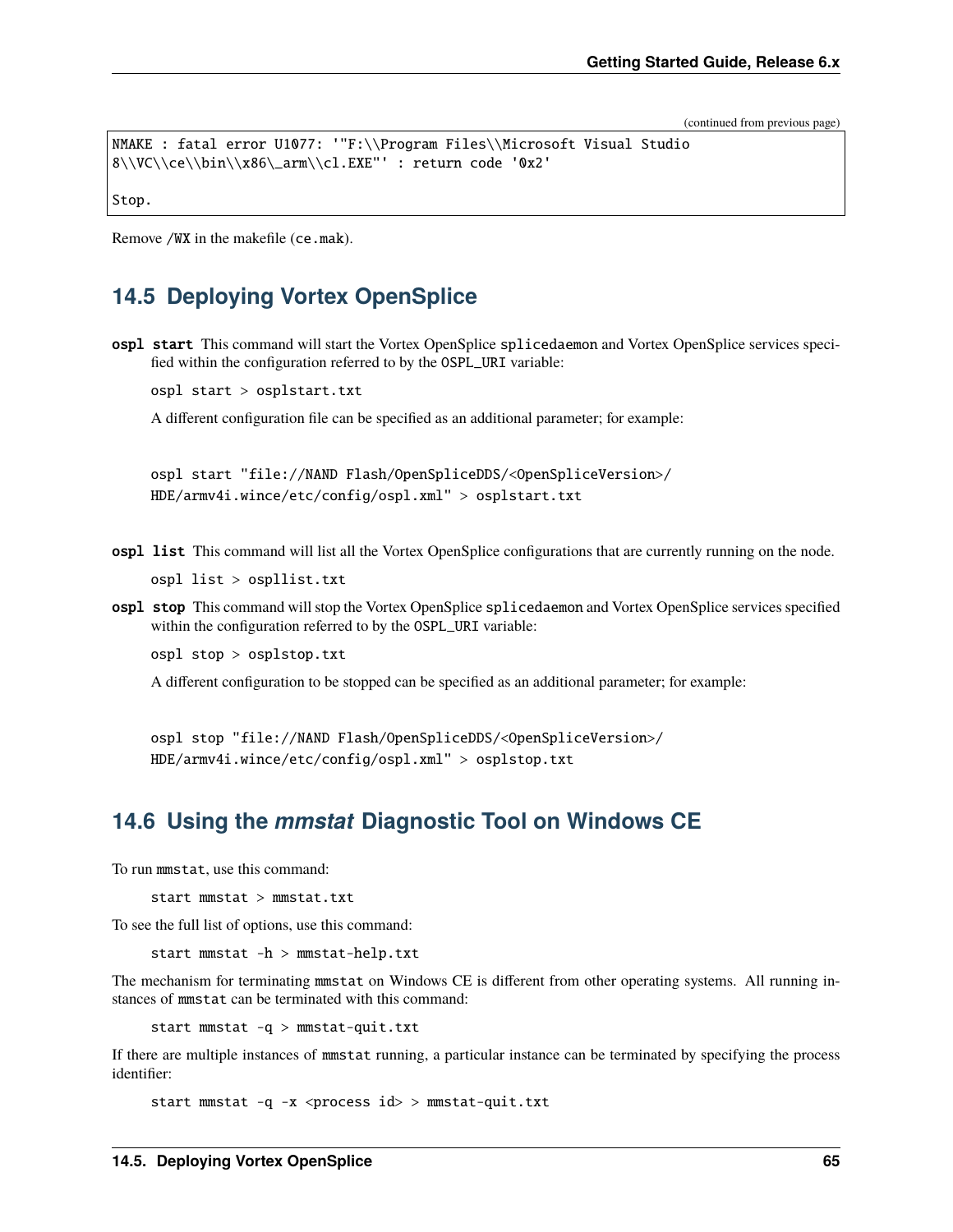where *<process id*> is displayed in the output for the particular instance of mmstat.

# **14.7 Vortex OpenSplice Examples**

Please refer to the *[Examples](#page-23-0)* section for descriptions of the Vortex OpenSplice examples.

## **14.7.1 Building the examples**

There is a shortcut to load the examples into Microsoft Visual Studio which can be accessed from *Start > Programs > OpenSpliceDDS <OpenSpliceVersion> armv4i.wince HDE > Examples*.

Once the projects are open in Microsoft Visual Studio, click *Build/Rebuild Solution* at the appropriate level to build the required examples.

Copy the produced executable files to the Vortex OpenSplice bin directory (*i.e.* \NAND Flash\OpenSpliceDDS\ <OpenSpliceVersion>\HDE\armv4i.wince\bin) on the Windows CE device. For the PingPong example the executable files are Ping.exe and Pong.exe. For the Tutorial example the files are Chatter.exe, MessageBoard.exe, and UserLoad.exe.

As an alternative to using the shortcut, to set up the environment for a new project perform the following steps:

#### **Step 1**

Run the Vortex OpenSplice command prompt from the *OpenSplice* entry under the Windows *Start* button:

*Start > Programs > OpenSpliceDDS <OpenSpliceVersion> armv4i.wince HDE > OpenSpliceDDS command prompt*

#### **Step 2**

Copy the Windows Microsoft Visual Studio environment variables to the new command prompt. To obtain these, right-click on the *Properties* for the *Visual Studio 2005 Command Prompt* entry located at *Start > Programs > Microsoft Visual Studio 2005 > Visual Studio Tools > Visual Studio 2005 Command Prompt* , and paste the *Shortcut Target* entry into the Vortex OpenSplice command prompt. For example this could be

%comspec% /k ""C:\Program Files\Microsoft Visual Studio 8\VC\vcvarsall.bat"" x86

### **Step 3**

Start Microsoft Visual Studio in this prompt:

devenv

#### **Step 4**

Open the solution file at

<OpenSpliceDDSInstallation>/examples/examples.sln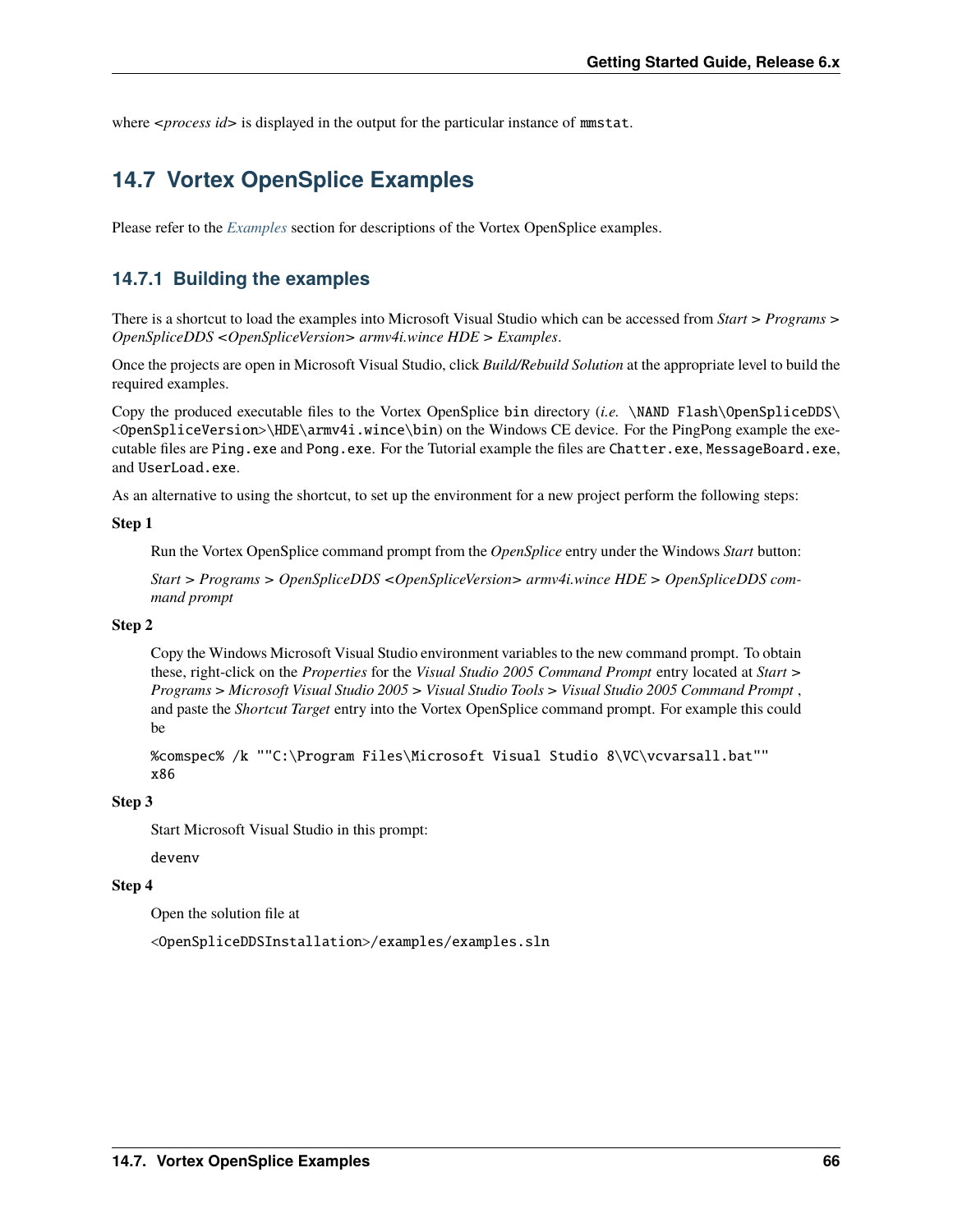# **14.7.2 Deploying the PingPong example**

Start Vortex OpenSplice as described above. The Ping and Pong executables can then be started as follows:

start pong PongRead PongWrite > pong.txt

start ping 100 100 m PongRead PongWrite > ping.txt

The ping.txt file produced should contain the expected Ping Pong measurement statistics for 100 cycles. The Pong executable can be shut down by running the ping shutdown command:

start ping 1 1 t PongRead PongWrite > ping-shutdown.txt

# **14.7.3 Deploying the Tutorial example**

Start Vortex OpenSplice as described above. The Tutorial executables can then be started as follows:

start UserLoad > userload.txt start MessageBoard > messageboard.txt start Chatter 1 John > chatter.txt

The messageboard.txt file produced should contain the messages received from the Chatter executable. The MessageBoard executable can be terminated by running Chatter again with the -1 option:

start Chatter -1 > chatter-shutdown.txt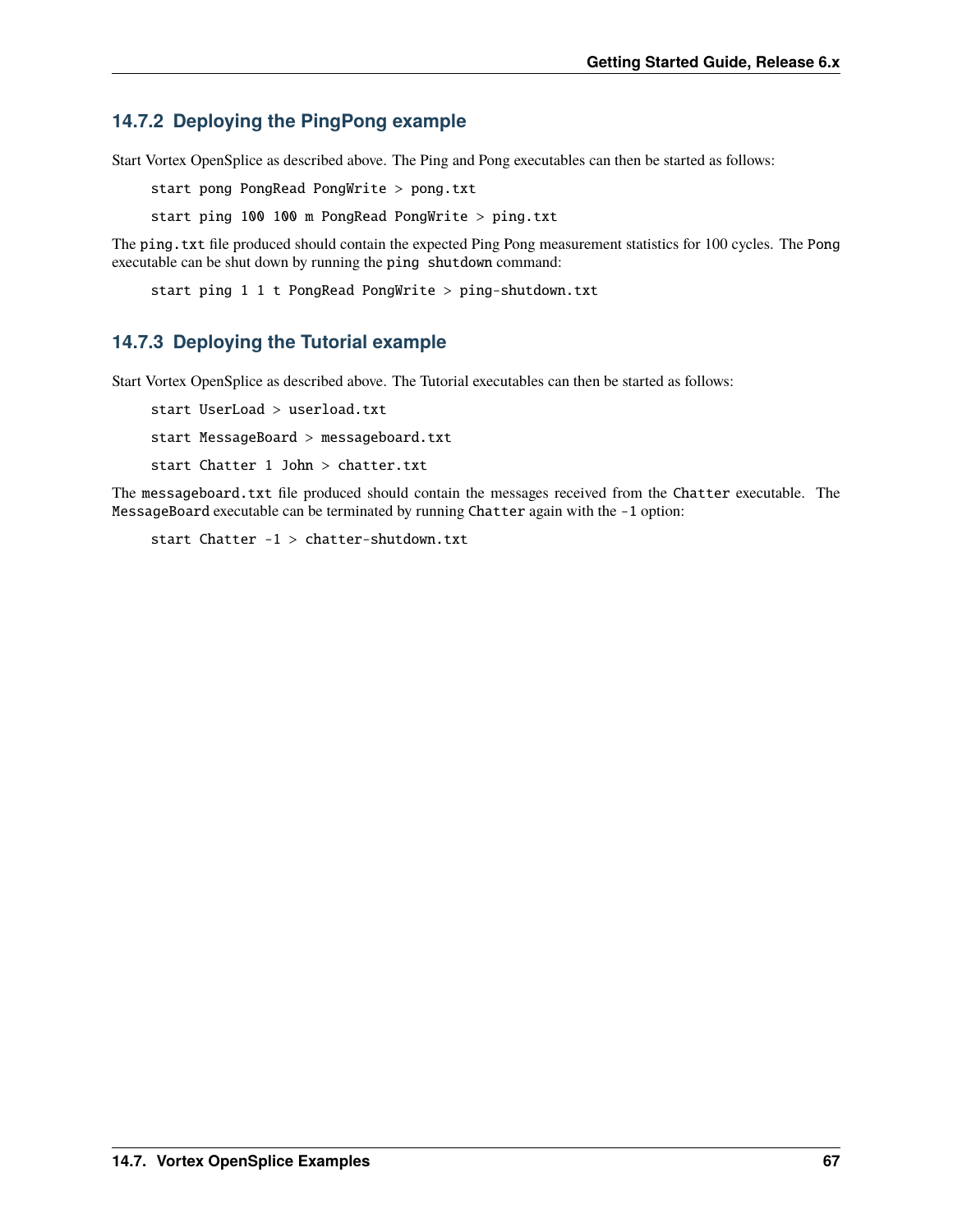## **CHAPTER**

## **FIFTEEN**

# **PIKEOS POSIX**

*This chapter provides a brief description of how to deploy Vortex OpenSplice on PikeOS.*

# **15.1 How to Build for PikeOS**

For this target, Vortex OpenSplice must be configured in the single-process mode and executables must be statically linked. Also, to avoid requiring filesystem support, the ospl.xml configuration file is built into the executable. A tool named osplconf2c is provided to generate the code required for this.

When executed with no arguments,  $osplconf2c$  takes the configuration file specified by OSPL\_URI (only file: URIs are supported) and generates a C source file named ospl\_config.c . The URI and filename can be specified using the -u and -o options respectively. The generated code should be compiled and linked with each executable. It comprises an array representing the configuration file and also the entry points which allow the configured services to be started as threads.

Vortex OpenSplice is built against the BSD POSIX support in PikeOS (bposix), and it also uses the lwIP networking facility. When linking an executable for PikeOS deployment it is necessary to specify the system libraries as follows:

-llwip4 -lsbuf -lm -lc -lp4 -lvm -lstand

The Vortex OpenSplice libraries for each configured service (networking, cmsoap, *etc.*) also have to be linked in.

# **15.2 Deployment Notes**

When setting up an integration project in which to deploy an OpenSplice executable the following items should be configured:

- Networking should be enabled using the LwIP stack.
- The amount of available memory will generally need to be increased.

We recommend a minimum of **48MB** available memory for OpenSplice partitions.

## **Steps in CODEO:**

- 1. Create a new integration project based on the devel-posix template.
- 2. Edit project.xml.conf:
- a. Configure networking for the muxa in the service partition, if required.
- b. Enable LwIP in the POSIX partition, set its device name and IP addresses.
- c. Add a dependency in the POSIX partition on the network driver file provider.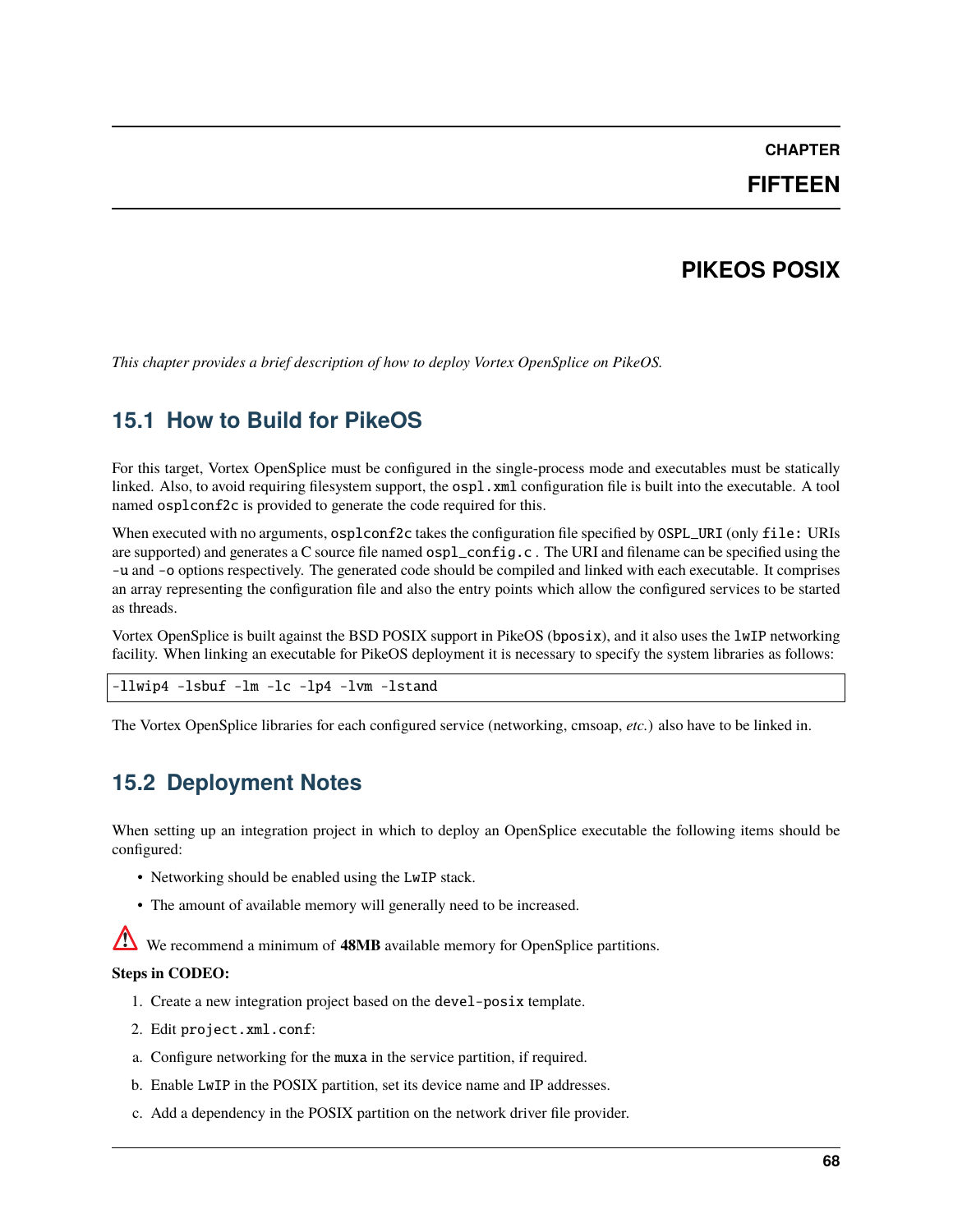3. Edit vmit.xml:

In the POSIX partition, set the SizeBytes parameter in Memory Requirement->RAM\\_[partition] to at least 0x03000000 .

4. Copy your Vortex OpenSplice executable into the project's target directory and build the project.

# **15.3 Limitations**

Multicast networking is not supported on PikeOS POSIX partitions. Consequently, the DDSI networking service is not supported.

**T** The native networking service is supported in a *broadcast* configuration.

## **15.4 PikeOS on Windows Hosts**

Developing with Vortex OpenSplice for PikeOS on Windows differs from Vortex OpenSplice on other Windows-hosted platforms. This is because PikeOS uses Cygwin to present a Unix-like environment for cross-development. OpenSplice development therefore follows similar practice to the Unix-hosted editions; for example, you would start a session by entering a bash shell and sourcing the release.com file.

However, the Vortex OpenSplice tools (idlpp, osplconf2c, ospltun, *etc*.) are built as Windows executables or will be running in Java for Windows and so need to be run with Windows-style pathnames. This is handled using the cygpath command as seen in the release.com script and the example makefiles. Tuner and Configurator may be launched from the Start menu as usual.

### **15.4.1 Building the examples**

This proceeds as would be expected in a Unix environment. Assuming that Vortex OpenSplice and PikeOS are installed in the default locations:

Start Cygwin bash

```
declare -x PIKEOS_HOME=/opt/pikeos-3.1
declare -x PATH=$PATH:$PIKEOS_HOME/cdk/ppc/oea/bin
. /opt/OpenSpliceDDS-V6.2.3/HDE/ppc.pikeos3/release.com
cd $OSPL_HOME/examples
make
```
### **15.4.2 Using a custom LwIP**

The example makefiles are set up by default to link against the build of LwIP distributed with PikeOS, but in some circumstances it may be useful to rebuild LwIP.

In this case, before building the examples, set the environment variable LWIP\_HOME to a directory containing liblwip4.a, lwipconfig.o and lwipopts.h.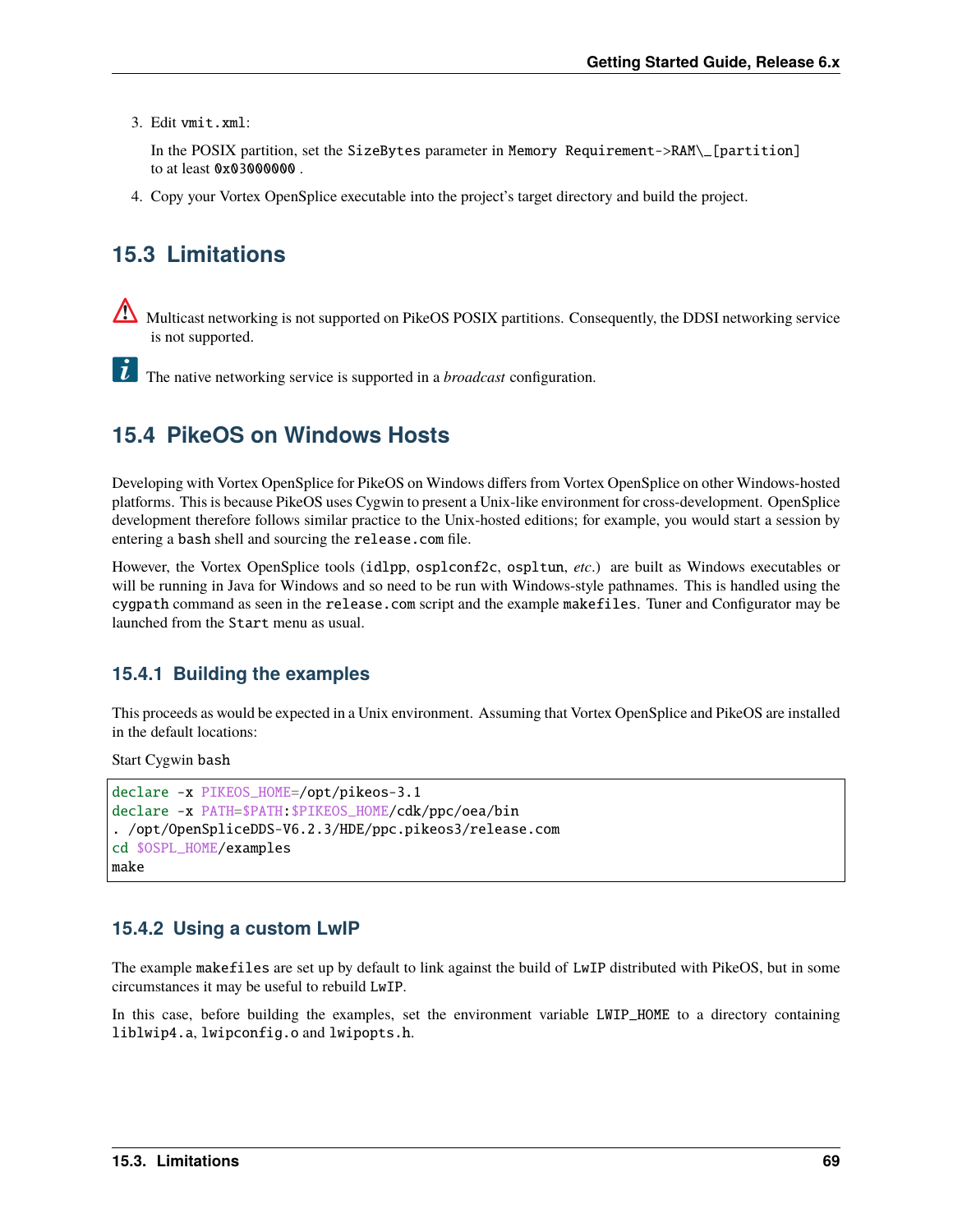### **CHAPTER**

## **SIXTEEN**

## **UNIX ARM PLATFORM**

*This chapter provides a brief description of how to deploy Vortex OpenSplice on a UNIX ARM platform*

## **16.1 Installation for UNIX ARM platform**

The installation of the Vortex OpenSplice HDE or RTS on a UNIX ARM platform is depended on the type of installer that has been provided. Dependent on the platform the installer is either an executable or a tar file. An executable installer has either the extension .run or .exe. A tar file installer has the extension .tar.

The following combinations may be provided - both the HDE and RTS installers are executables - the HDE installer is an executable and the RTS is an tar file - both the HDE and RTS installers are tar files.

When the installer is provided as an executable follow the normal install procedure as described in section *[Installation](#page-19-0) [for UNIX and Windows Platforms](#page-19-0)*.

When the installer is provided as an tar file follow the procedure described below.

#### **Step 1**

*Untar the installer tar file,*

go to the directory where Vortex OpenSplice has to be installed.

untar the tar file in this directory

tar xf P<code>-VortexOpenSplice<version>-<E>-<platform>. <os>-<comp>-<type>-<target>-installer.tar

where, some being optional,

*<code>* - ADLINK's code for the platform *<version>* - the Vortex OpenSplice version number, for example V6.0

*<E>* - the environment, either HDE or RTS

*<platform>* - the platform architecture, for example sparc or x86

*<os>* - the operating system for example solaris8 or linux2.6

*<comp>* - the compiler or glibc version

*<type>* - release, debug or dev, which is release with symbols

*<target>* - the target architecture for host/target builds.

#### **Step 2**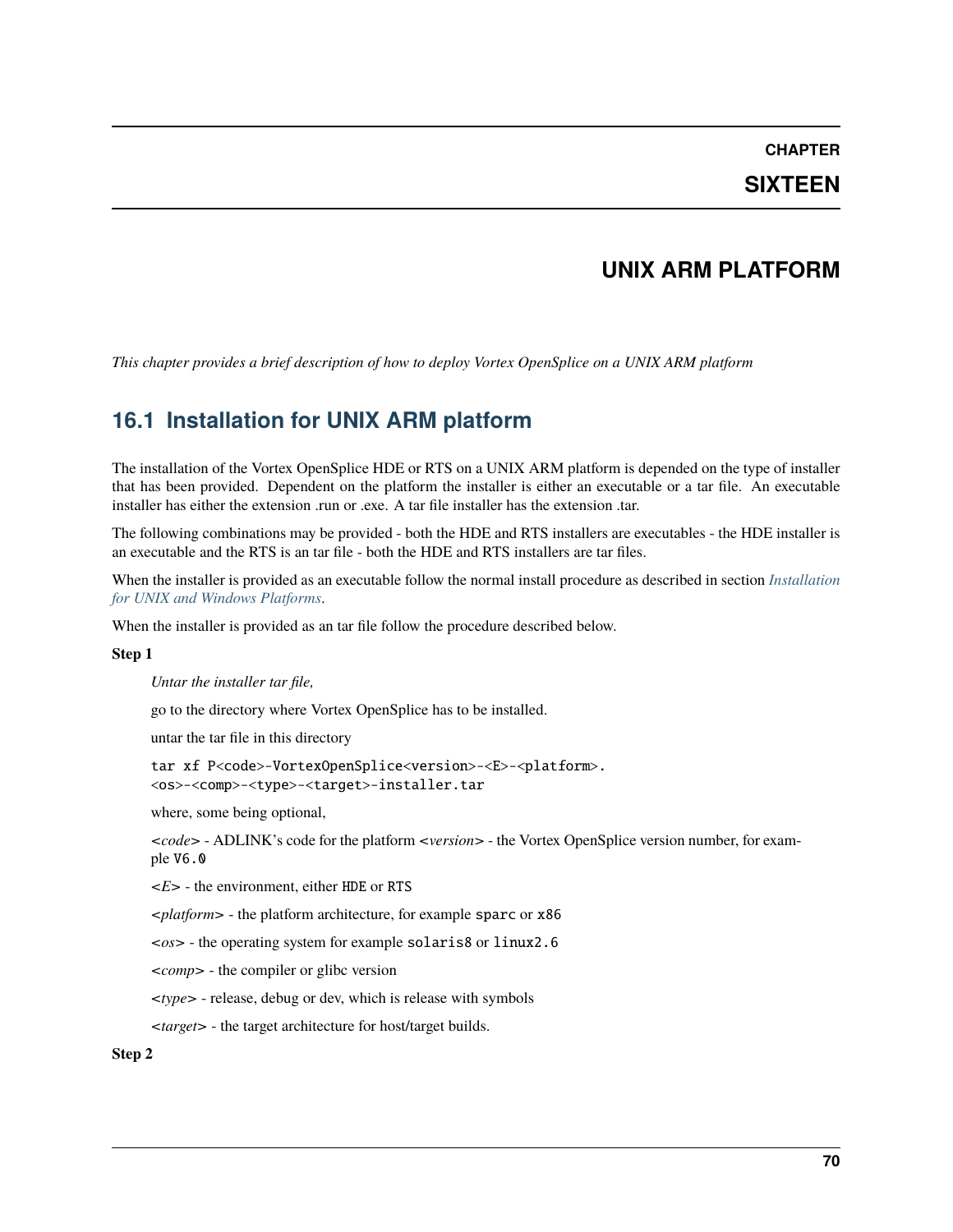*Configure the Vortex OpenSplice environment.*

Go to the <install\_dir>/<E>/<platform> directory, where <E> is HDE of RTS and <platform is for example armv7l.linux.

When bash is used as shell:

Source the release.com file from the shell command line.

Otherwise:

First set the OSPL\_HOME variable to the directory in which OpenSplice was installed and then source the release.com file.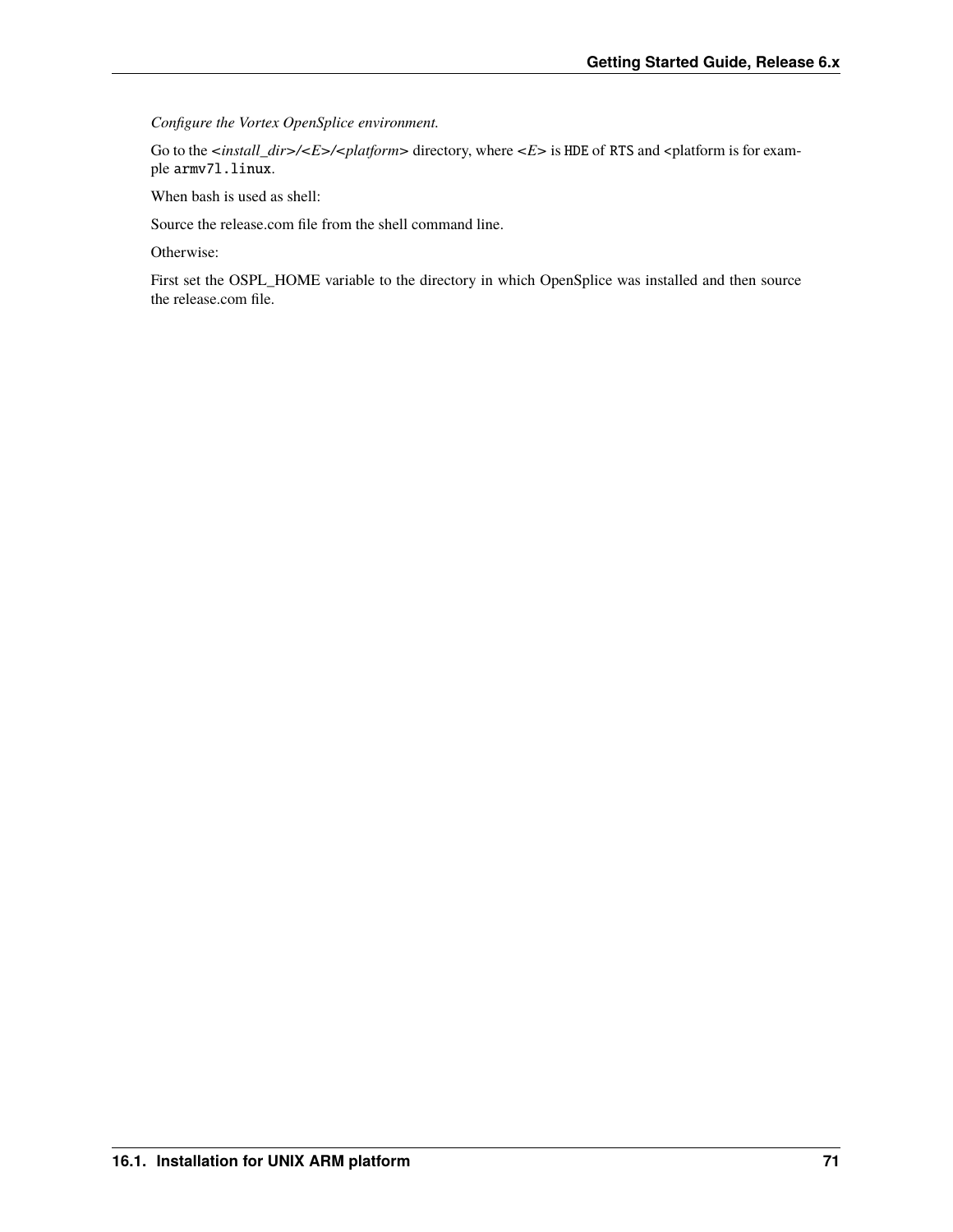### **CHAPTER**

# **SEVENTEEN**

## **ELINOS**

*This chapter provides notes about deploying Vortex OpenSplice on ELinOS.*

# **17.1 Deployment notes**

OpenSplice may be deployed in an ELinOS system.

The following ELinOS features should be enabled:

- Kernel support for System-V IPC
- Use full shmem filesystem
- tmpfs

The following system libraries are required:

- stdc++
- pthread
- rt
- dl
- z
- m

?

We do not recommend running with less than **32M** of system memory.

# **17.2 Limitations**

ELinOS partitions within PikeOS are supported, but DDSI networking will not function as it requires a multicastcapable interface.

The native networking service is supported in a *broadcast* configuration.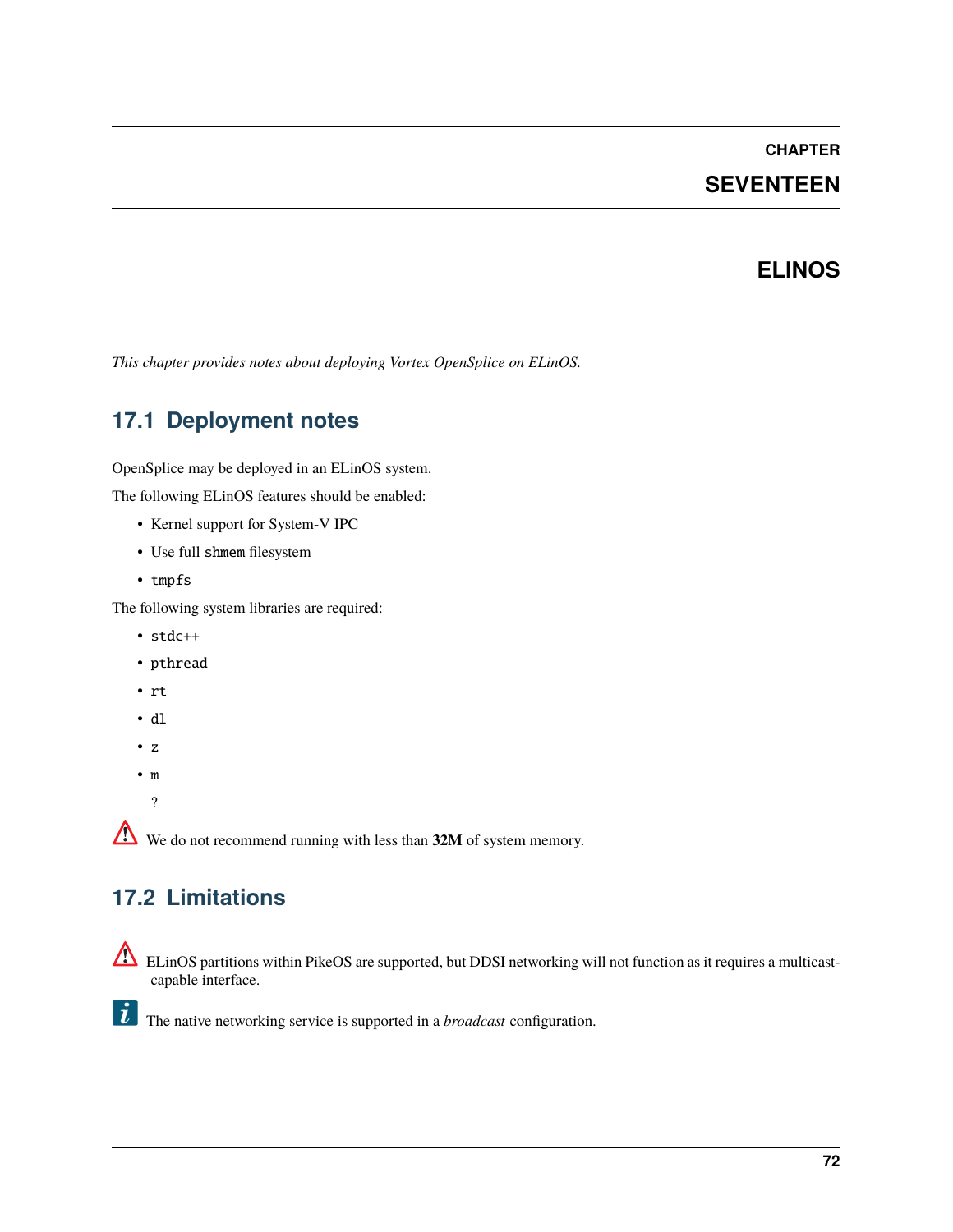### **CHAPTER**

# **EIGHTEEN**

# **CONTACTS & NOTICES**

## **18.1 Contacts**

#### **ADLINK Technology Corporation**

400 TradeCenter Suite 5900 Woburn, MA 01801 USA Tel: +1 781 569 5819

#### **ADLINK Technology Limited**

The Edge 5th Avenue Team Valley Gateshead NE11 0XA UK Tel: +44 (0)191 497 9900

#### **ADLINK Technology SARL**

28 rue Jean Rostand 91400 Orsay France Tel: +33 (1) 69 015354

Web: <https://www.adlinktech.com/en/data-distribution-service> Contact: <https://www.adlinktech.com/en/data-distribution-service> E-mail: [ist\\_info@adlinktech.com](mailto:ist_info@adlinktech.com) LinkedIn: <https://www.linkedin.com/company/79111/> Twitter: [https://twitter.com/ADLINKTech\\_usa](https://twitter.com/ADLINKTech_usa) Facebook: <https://www.facebook.com/ADLINKTECH>